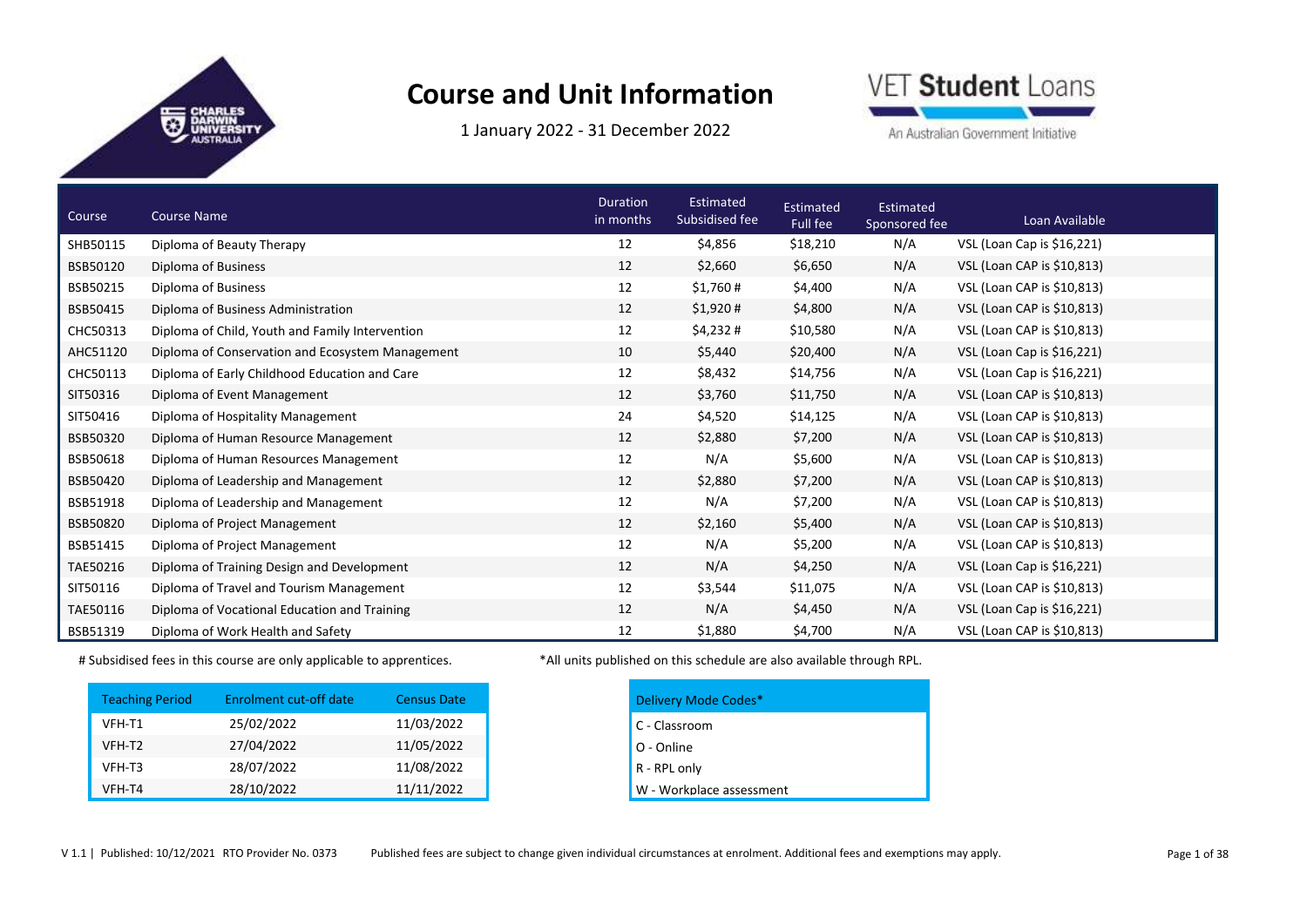

VET Student Loans

1 January 2022 ‐ 31 December 2022

An Australian Government Initiative

### **Diploma of Beauty Therapy (SHB50115)**

**Delivery Locations:** Alice Springs Campus,Palmerston Campus

*SPECIAL CONDITIONS: For NT Government Subsidised rates, prospective students must satisfy eligibility requirements, this course may have limited places. Contact the Tourism, Recreation and Beauty Services team within the Asia Pacific College of Business & Law if you have any queries - student.central@cdu.edu.au*

| <b>Unit Code</b><br><b>Unit Name</b>                                            | <b>HRS</b> | EFTSL   | NTG subsidised<br><b>Tuition fees</b> | <b>NTG</b> subsidised<br><b>RPL fees</b> | <b>Full Fees</b> | <b>Full RPL Fees</b> | <b>Teaching</b><br>Period | <b>Teaching</b><br><b>Start Date</b> | Teaching<br><b>End Date</b> | <b>Delivery</b><br>Mode |
|---------------------------------------------------------------------------------|------------|---------|---------------------------------------|------------------------------------------|------------------|----------------------|---------------------------|--------------------------------------|-----------------------------|-------------------------|
| SHBBBOS001 Apply Cosmetic Tanning Products                                      | 16         | 0.01    | \$64.00                               | \$0.00                                   | \$240.00         | \$80.00              | VFH-T1                    | 01/01/2022                           | 31/03/2022                  | C                       |
| SHBBBOS002 Provide Body Massages                                                | 120        | 0.09    | \$480.00                              | \$0.00                                   | \$1,800.00       | \$600.00             | VFH-T1                    | 01/01/2022                           | 31/03/2022                  | C                       |
| SHBBBOS003 Provide Body Treatments                                              | 120        | 0.09    | \$480.00                              | \$0.00                                   | \$1,800.00       | \$600.00             | VFH-T1                    | 01/01/2022                           | 31/03/2022                  | C                       |
| SHBBBOS004 Provide Aromatherapy Massages                                        | 40         | 0.03    | \$160.00                              | \$0.00                                   | \$600.00         | \$200.00             | VFH-T1                    | 01/01/2022                           | 31/03/2022                  | C                       |
| SHBBBOS005 Use Reflexology Relaxation Techniques in Beauty Treatments           | 30         | 0.02    | \$120.00                              | \$0.00                                   | \$450.00         | \$150.00             | VFH-T1                    | 01/01/2022                           | 31/03/2022                  | C                       |
| SHBBCCS002 Prepare Personalised Aromatic Plant Oil Blends for Beauty Treatments |            | 35 0.03 | \$140.00                              | \$0.00                                   | \$525.00         | \$175.00             | VFH-T1                    | 01/01/2022                           | 31/03/2022                  | C                       |
| SHBBFAS001 Provide Lash and Brow Services                                       | 15         | 0.01    | \$60.00                               | \$0.00                                   | \$225.00         | \$75.00              | VFH-T1                    | 01/01/2022                           | 31/03/2022                  | C                       |
| SHBBFAS002 Provide Facial Treatments and Skin Care Recommendations              | 120        | 0.09    | \$480.00                              | \$0.00                                   | \$1,800.00       | \$600.00             | VFH-T1                    | 01/01/2022                           | 31/03/2022                  | C                       |
| SHBBFAS003 Provide Specialised Facial Treatments                                | 115        | 0.09    | \$460.00                              | \$0.00                                   | \$1,725.00       | \$575.00             | VFH-T1                    | 01/01/2022                           | 31/03/2022                  | C                       |
| SHBBHRS001 Provide Waxing Services                                              | 85         | 0.07    | \$340.00                              | \$0.00                                   | \$1,275.00       | \$425.00             | VFH-T1                    | 01/01/2022                           | 31/03/2022                  | C                       |
| SHBBHRS002 Provide Female Intimate Waxing Services                              | 20         | 0.02    | \$80.00                               | \$0.00                                   | \$300.00         | \$100.00             | VFH-T1                    | 01/01/2022                           | 31/03/2022                  | C                       |
| <b>SHBBINF001 Maintain Infection Control Standards</b>                          |            | 75 0.06 | \$300.00                              | \$0.00                                   | \$1,125.00       | \$375.00             | VFH-T1                    | 01/01/2022                           | 31/03/2022                  | C                       |
| SHBBMUP001Apply Eyelash Extensions                                              | 30         | 0.02    | \$120.00                              | \$0.00                                   | \$450.00         | \$150.00             | VFH-T1                    | 01/01/2022                           | 31/03/2022                  | C                       |
| SHBBMUP002Design and Apply Make-Up                                              |            | 45 0.04 | \$180.00                              | \$0.00                                   | \$675.00         | \$225.00             | VFH-T1                    | 01/01/2022                           | 31/03/2022                  | C                       |
| SHBBMUP003Design and Apply Make-Up for Photography                              | 30         | 0.02    | \$120.00                              | \$0.00                                   | \$450.00         | \$150.00             | VFH-T1                    | 01/01/2022                           | 31/03/2022                  | C                       |
| SHBBMUP004Design and Apply Remedial Camouflage Make-Up                          | 30         | 0.02    | \$120.00                              | \$0.00                                   | \$450.00         | \$150.00             | VFH-T1                    | 01/01/2022                           | 31/03/2022                  | C                       |
| <b>SHBBNLS001 Provide Manicure and Pedicare Services</b>                        | 50         | 0.04    | \$200.00                              | \$0.00                                   | \$750.00         | \$250.00             | VFH-T1                    | 01/01/2022                           | 31/03/2022                  | C                       |
| SHBBRES001 Research and Apply Beauty Industry Information                       |            | 20 0.02 | \$80.00                               | \$0.00                                   | \$300.00         | \$100.00             | VFH-T1                    | 01/01/2022                           | 31/03/2022                  | C                       |
| SHBBSKS005 Provide Micro-Dermabrasion Treatments                                | 20         | 0.02    | \$80.00                               | \$0.00                                   | \$300.00         | \$100.00             | VFH-T1                    | 01/01/2022                           | 31/03/2022                  | C                       |
| SHBBSPA003 Provide Stone Therapy Massages                                       | 25         | 0.02    | \$100.00                              | \$0.00                                   | \$375.00         | \$125.00             | VFH-T1                    | 01/01/2022                           | 31/03/2022                  | C                       |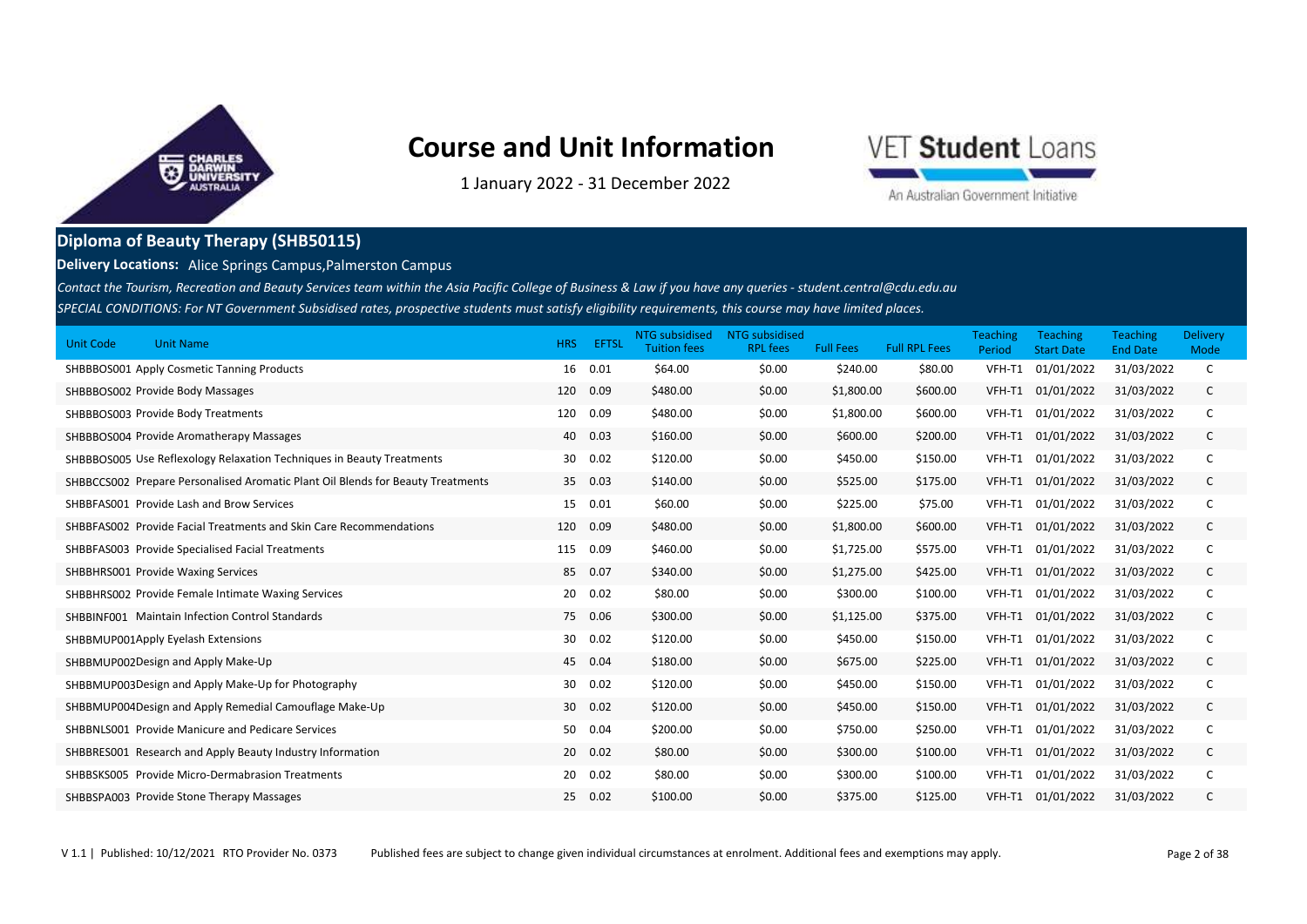

1 January 2022 ‐ 31 December 2022



| SHBBSPA004 Provide Indian Head Massages for Relaxation                                       | 23<br>0.02  | \$92.00  | \$0.00 | \$345.00   | \$115.00 | VFH-T1 | 01/01/2022        | 31/03/2022 | C            |
|----------------------------------------------------------------------------------------------|-------------|----------|--------|------------|----------|--------|-------------------|------------|--------------|
| SHBXCCS001 Conduct Salon Financial Transactions                                              | 25 0.02     | \$100.00 | \$0.00 | \$375.00   | \$125.00 | VFH-T1 | 01/01/2022        | 31/03/2022 | $\mathsf{C}$ |
| SHBXCCS002 Provide Salon Services to Clients                                                 | 40 0.03     | \$160.00 | \$0.00 | \$600.00   | \$200.00 |        | VFH-T1 01/01/2022 | 31/03/2022 | C            |
| SHBXIND001 Comply With Organisational Requirements Within a Personal Services<br>Environment | 45 0.04     | \$180.00 | \$0.00 | \$675.00   | \$225.00 |        | VFH-T1 01/01/2022 | 31/03/2022 | $\mathsf{C}$ |
| SHBXWHS001Apply Safe Hygiene, Health and Work Practices                                      | 40 0.03     | \$160.00 | \$0.00 | \$600.00   | \$200.00 |        | VFH-T1 01/01/2022 | 31/03/2022 | C            |
| SHBBBOS001 Apply Cosmetic Tanning Products                                                   | 16 0.01     | \$64.00  | \$0.00 | \$240.00   | \$80.00  | VFH-T2 | 01/04/2022        | 30/06/2022 | $\mathsf{C}$ |
| SHBBBOS002 Provide Body Massages                                                             | 120 0.09    | \$480.00 | \$0.00 | \$1,800.00 | \$600.00 | VFH-T2 | 01/04/2022        | 30/06/2022 | C            |
| SHBBBOS003 Provide Body Treatments                                                           | 0.09<br>120 | \$480.00 | \$0.00 | \$1,800.00 | \$600.00 | VFH-T2 | 01/04/2022        | 30/06/2022 | $\mathsf{C}$ |
| SHBBBOS004 Provide Aromatherapy Massages                                                     | 0.03<br>40  | \$160.00 | \$0.00 | \$600.00   | \$200.00 | VFH-T2 | 01/04/2022        | 30/06/2022 | C            |
| SHBBBOS005 Use Reflexology Relaxation Techniques in Beauty Treatments                        | 30 0.02     | \$120.00 | \$0.00 | \$450.00   | \$150.00 | VFH-T2 | 01/04/2022        | 30/06/2022 | $\mathsf{C}$ |
| SHBBCCS002 Prepare Personalised Aromatic Plant Oil Blends for Beauty Treatments              | 35 0.03     | \$140.00 | \$0.00 | \$525.00   | \$175.00 | VFH-T2 | 01/04/2022        | 30/06/2022 | C            |
| SHBBFAS001 Provide Lash and Brow Services                                                    | 15 0.01     | \$60.00  | \$0.00 | \$225.00   | \$75.00  | VFH-T2 | 01/04/2022        | 30/06/2022 | $\mathsf{C}$ |
| SHBBFAS002 Provide Facial Treatments and Skin Care Recommendations                           | 120 0.09    | \$480.00 | \$0.00 | \$1,800.00 | \$600.00 | VFH-T2 | 01/04/2022        | 30/06/2022 | C            |
| SHBBFAS003 Provide Specialised Facial Treatments                                             | 115 0.09    | \$460.00 | \$0.00 | \$1,725.00 | \$575.00 | VFH-T2 | 01/04/2022        | 30/06/2022 | C            |
| SHBBHRS001 Provide Waxing Services                                                           | 85 0.07     | \$340.00 | \$0.00 | \$1,275.00 | \$425.00 | VFH-T2 | 01/04/2022        | 30/06/2022 | C            |
| SHBBHRS002 Provide Female Intimate Waxing Services                                           | 20 0.02     | \$80.00  | \$0.00 | \$300.00   | \$100.00 | VFH-T2 | 01/04/2022        | 30/06/2022 | $\mathsf{C}$ |
| <b>SHBBINF001 Maintain Infection Control Standards</b>                                       | 75 0.06     | \$300.00 | \$0.00 | \$1,125.00 | \$375.00 | VFH-T2 | 01/04/2022        | 30/06/2022 | $\mathsf{C}$ |
| SHBBMUP001Apply Eyelash Extensions                                                           | 30 0.02     | \$120.00 | \$0.00 | \$450.00   | \$150.00 | VFH-T2 | 01/04/2022        | 30/06/2022 | $\mathsf{C}$ |
| SHBBMUP002Design and Apply Make-Up                                                           | 45<br>0.04  | \$180.00 | \$0.00 | \$675.00   | \$225.00 | VFH-T2 | 01/04/2022        | 30/06/2022 | C            |
| SHBBMUP003Design and Apply Make-Up for Photography                                           | 30 0.02     | \$120.00 | \$0.00 | \$450.00   | \$150.00 | VFH-T2 | 01/04/2022        | 30/06/2022 | $\mathsf{C}$ |
| SHBBMUP004Design and Apply Remedial Camouflage Make-Up                                       | 30 0.02     | \$120.00 | \$0.00 | \$450.00   | \$150.00 | VFH-T2 | 01/04/2022        | 30/06/2022 | C            |
| SHBBNLS001 Provide Manicure and Pedicare Services                                            | 50 0.04     | \$200.00 | \$0.00 | \$750.00   | \$250.00 | VFH-T2 | 01/04/2022        | 30/06/2022 | $\mathsf{C}$ |
| SHBBRES001 Research and Apply Beauty Industry Information                                    | 0.02<br>20  | \$80.00  | \$0.00 | \$300.00   | \$100.00 | VFH-T2 | 01/04/2022        | 30/06/2022 | C            |
| SHBBSKS005 Provide Micro-Dermabrasion Treatments                                             | 20 0.02     | \$80.00  | \$0.00 | \$300.00   | \$100.00 | VFH-T2 | 01/04/2022        | 30/06/2022 | $\mathsf{C}$ |
| SHBBSPA003 Provide Stone Therapy Massages                                                    | 25 0.02     | \$100.00 | \$0.00 | \$375.00   | \$125.00 | VFH-T2 | 01/04/2022        | 30/06/2022 | C            |
| SHBBSPA004 Provide Indian Head Massages for Relaxation                                       | 23 0.02     | \$92.00  | \$0.00 | \$345.00   | \$115.00 | VFH-T2 | 01/04/2022        | 30/06/2022 | C            |
| <b>SHBXCCS001 Conduct Salon Financial Transactions</b>                                       | 25 0.02     | \$100.00 | \$0.00 | \$375.00   | \$125.00 | VFH-T2 | 01/04/2022        | 30/06/2022 | C            |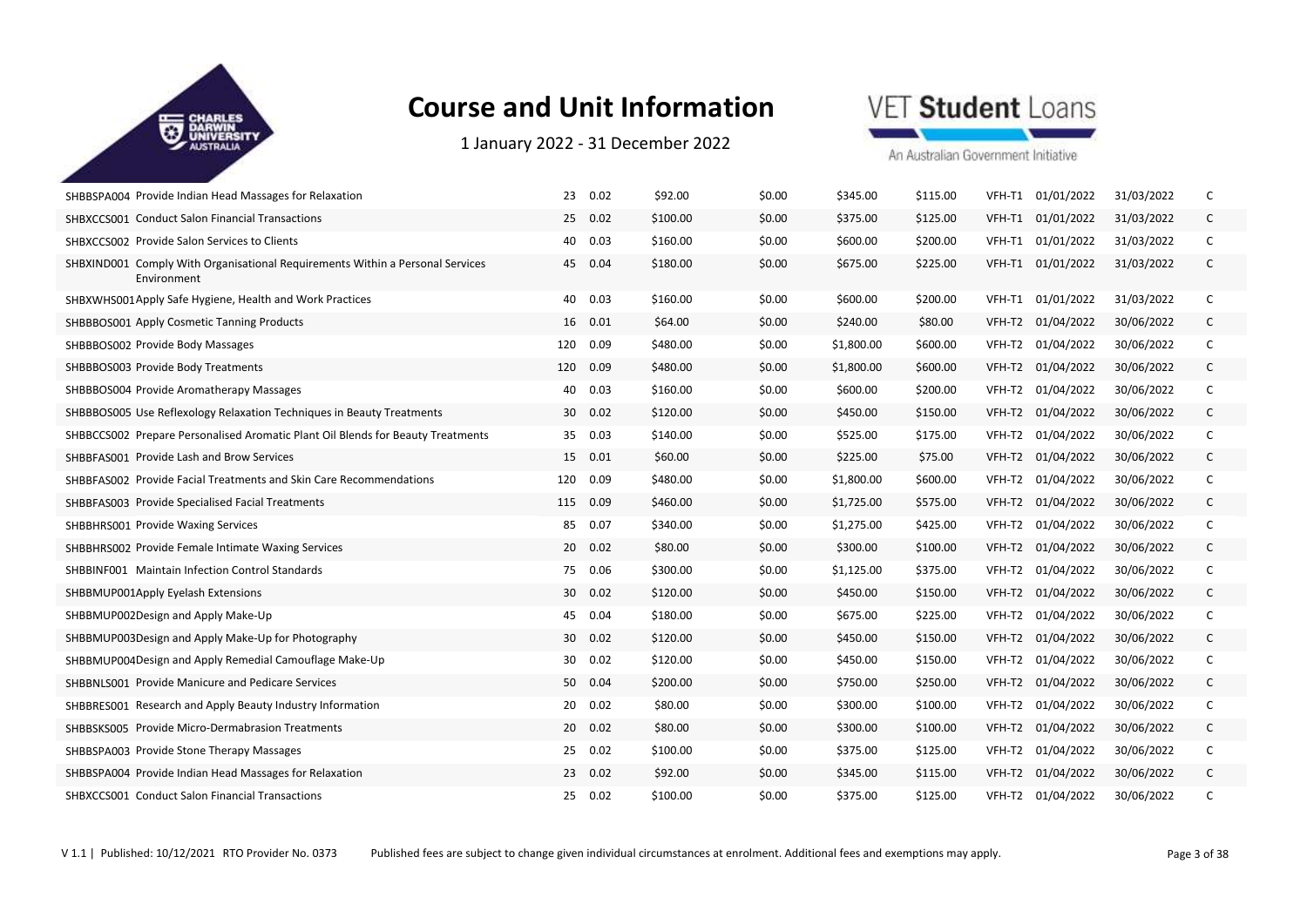

1 January 2022 ‐ 31 December 2022

## VET Student Loans

| SHBXCCS002 Provide Salon Services to Clients                                                 | 40 0.03         | \$160.00         | \$0.00 | \$600.00   | \$200.00 |        | VFH-T2 01/04/2022 | 30/06/2022 | C            |
|----------------------------------------------------------------------------------------------|-----------------|------------------|--------|------------|----------|--------|-------------------|------------|--------------|
| SHBXIND001 Comply With Organisational Requirements Within a Personal Services<br>Environment | 45 0.04         | \$180.00         | \$0.00 | \$675.00   | \$225.00 |        | VFH-T2 01/04/2022 | 30/06/2022 | C            |
| SHBXWHS001Apply Safe Hygiene, Health and Work Practices                                      | 40 0.03         | \$160.00         | \$0.00 | \$600.00   | \$200.00 |        | VFH-T2 01/04/2022 | 30/06/2022 | C            |
| SHBBBOS001 Apply Cosmetic Tanning Products                                                   | 16 0.01         | \$64.00          | \$0.00 | \$240.00   | \$80.00  | VFH-T3 | 01/07/2022        | 30/09/2022 | C            |
| SHBBBOS002 Provide Body Massages                                                             | 120             | 0.09<br>\$480.00 | \$0.00 | \$1,800.00 | \$600.00 | VFH-T3 | 01/07/2022        | 30/09/2022 | C            |
| SHBBBOS003 Provide Body Treatments                                                           | 120             | 0.09<br>\$480.00 | \$0.00 | \$1,800.00 | \$600.00 | VFH-T3 | 01/07/2022        | 30/09/2022 | C            |
| SHBBBOS004 Provide Aromatherapy Massages                                                     | 40 0.03         | \$160.00         | \$0.00 | \$600.00   | \$200.00 | VFH-T3 | 01/07/2022        | 30/09/2022 | C            |
| SHBBBOS005 Use Reflexology Relaxation Techniques in Beauty Treatments                        | 30              | 0.02<br>\$120.00 | \$0.00 | \$450.00   | \$150.00 | VFH-T3 | 01/07/2022        | 30/09/2022 | C            |
| SHBBCCS002 Prepare Personalised Aromatic Plant Oil Blends for Beauty Treatments              | 35 0.03         | \$140.00         | \$0.00 | \$525.00   | \$175.00 | VFH-T3 | 01/07/2022        | 30/09/2022 | $\mathsf{C}$ |
| SHBBFAS001 Provide Lash and Brow Services                                                    | 15 0.01         | \$60.00          | \$0.00 | \$225.00   | \$75.00  | VFH-T3 | 01/07/2022        | 30/09/2022 | C            |
| SHBBFAS002 Provide Facial Treatments and Skin Care Recommendations                           | 120             | 0.09<br>\$480.00 | \$0.00 | \$1,800.00 | \$600.00 | VFH-T3 | 01/07/2022        | 30/09/2022 | C            |
| SHBBFAS003 Provide Specialised Facial Treatments                                             | 115             | 0.09<br>\$460.00 | \$0.00 | \$1,725.00 | \$575.00 | VFH-T3 | 01/07/2022        | 30/09/2022 | C            |
| <b>SHBBHRS001 Provide Waxing Services</b>                                                    | 85 0.07         | \$340.00         | \$0.00 | \$1,275.00 | \$425.00 | VFH-T3 | 01/07/2022        | 30/09/2022 | C            |
| SHBBHRS002 Provide Female Intimate Waxing Services                                           | 20              | 0.02<br>\$80.00  | \$0.00 | \$300.00   | \$100.00 | VFH-T3 | 01/07/2022        | 30/09/2022 | C            |
| <b>SHBBINF001</b> Maintain Infection Control Standards                                       | 75 0.06         | \$300.00         | \$0.00 | \$1,125.00 | \$375.00 | VFH-T3 | 01/07/2022        | 30/09/2022 | $\mathsf{C}$ |
| SHBBMUP001Apply Eyelash Extensions                                                           | 30 <sup>°</sup> | 0.02<br>\$120.00 | \$0.00 | \$450.00   | \$150.00 | VFH-T3 | 01/07/2022        | 30/09/2022 | C            |
| SHBBMUP002Design and Apply Make-Up                                                           | 45 0.04         | \$180.00         | \$0.00 | \$675.00   | \$225.00 | VFH-T3 | 01/07/2022        | 30/09/2022 | C            |
| SHBBMUP003Design and Apply Make-Up for Photography                                           | 30 0.02         | \$120.00         | \$0.00 | \$450.00   | \$150.00 | VFH-T3 | 01/07/2022        | 30/09/2022 | C            |
| SHBBMUP004Design and Apply Remedial Camouflage Make-Up                                       | 30 0.02         | \$120.00         | \$0.00 | \$450.00   | \$150.00 | VFH-T3 | 01/07/2022        | 30/09/2022 | C            |
| SHBBNLS001 Provide Manicure and Pedicare Services                                            | 50              | 0.04<br>\$200.00 | \$0.00 | \$750.00   | \$250.00 | VFH-T3 | 01/07/2022        | 30/09/2022 | C            |
| SHBBRES001 Research and Apply Beauty Industry Information                                    | 20 0.02         | \$80.00          | \$0.00 | \$300.00   | \$100.00 | VFH-T3 | 01/07/2022        | 30/09/2022 | $\mathsf{C}$ |
| SHBBSKS005 Provide Micro-Dermabrasion Treatments                                             | 20              | 0.02<br>\$80.00  | \$0.00 | \$300.00   | \$100.00 | VFH-T3 | 01/07/2022        | 30/09/2022 | C            |
| SHBBSPA003 Provide Stone Therapy Massages                                                    | 25              | 0.02<br>\$100.00 | \$0.00 | \$375.00   | \$125.00 | VFH-T3 | 01/07/2022        | 30/09/2022 | C            |
| SHBBSPA004 Provide Indian Head Massages for Relaxation                                       | 23              | 0.02<br>\$92.00  | \$0.00 | \$345.00   | \$115.00 | VFH-T3 | 01/07/2022        | 30/09/2022 | C            |
| <b>SHBXCCS001 Conduct Salon Financial Transactions</b>                                       | 25 0.02         | \$100.00         | \$0.00 | \$375.00   | \$125.00 | VFH-T3 | 01/07/2022        | 30/09/2022 | C            |
| SHBXCCS002 Provide Salon Services to Clients                                                 | 40              | 0.03<br>\$160.00 | \$0.00 | \$600.00   | \$200.00 | VFH-T3 | 01/07/2022        | 30/09/2022 | C            |
| SHBXIND001 Comply With Organisational Requirements Within a Personal Services<br>Environment | 45 0.04         | \$180.00         | \$0.00 | \$675.00   | \$225.00 |        | VFH-T3 01/07/2022 | 30/09/2022 | C            |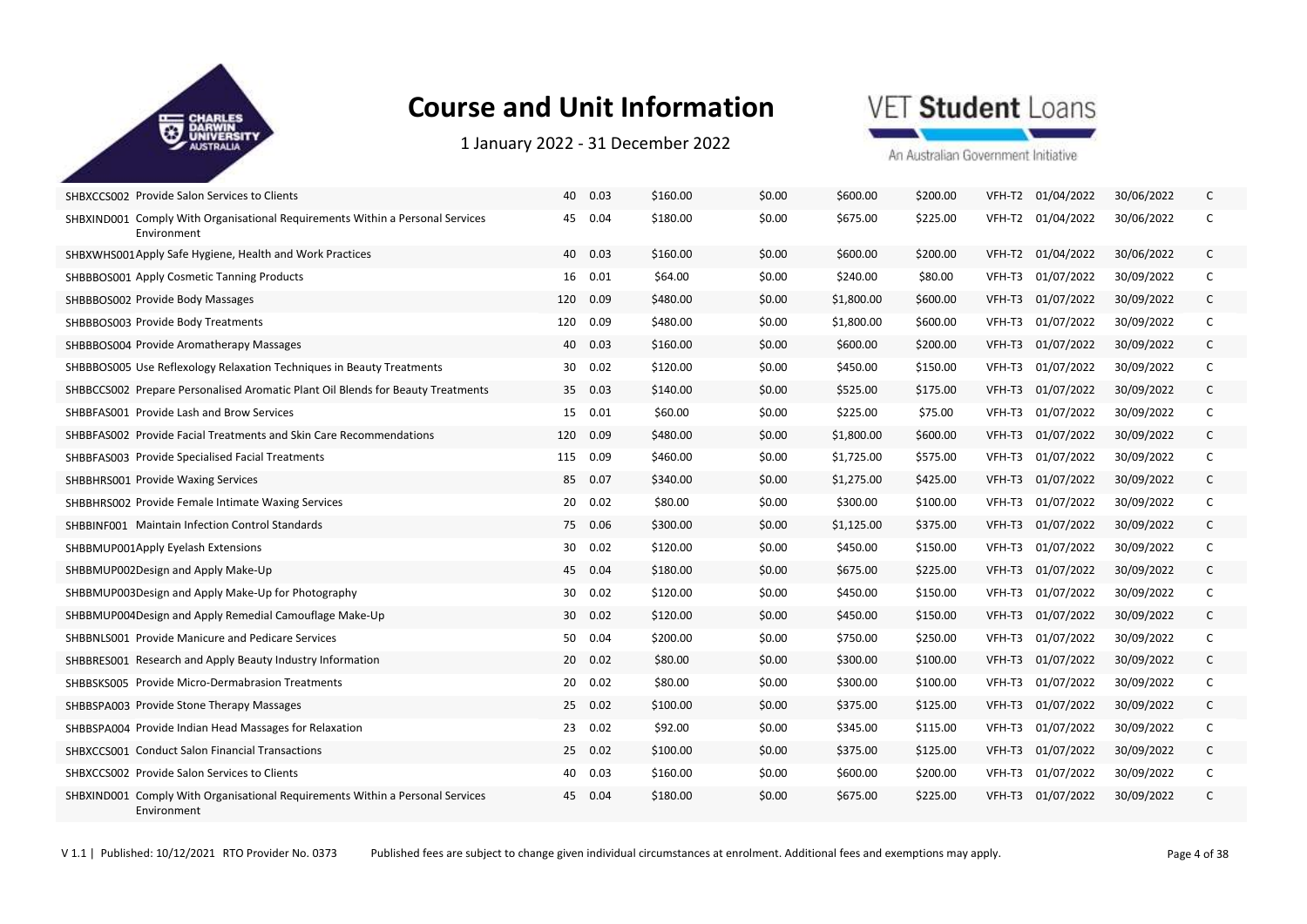

1 January 2022 ‐ 31 December 2022

## VET Student Loans

| SHBXWHS001Apply Safe Hygiene, Health and Work Practices                                      | 40<br>0.03  | \$160.00 | \$0.00 | \$600.00   | \$200.00 | VFH-T3 | 01/07/2022        | 30/09/2022 |   |
|----------------------------------------------------------------------------------------------|-------------|----------|--------|------------|----------|--------|-------------------|------------|---|
| SHBBBOS001 Apply Cosmetic Tanning Products                                                   | 16 0.01     | \$64.00  | \$0.00 | \$240.00   | \$80.00  | VFH-T4 | 01/10/2022        | 31/12/2022 | C |
| SHBBBOS002 Provide Body Massages                                                             | 0.09<br>120 | \$480.00 | \$0.00 | \$1,800.00 | \$600.00 | VFH-T4 | 01/10/2022        | 31/12/2022 | C |
| SHBBBOS003 Provide Body Treatments                                                           | 0.09<br>120 | \$480.00 | \$0.00 | \$1,800.00 | \$600.00 | VFH-T4 | 01/10/2022        | 31/12/2022 | C |
| SHBBBOS004 Provide Aromatherapy Massages                                                     | 0.03<br>40  | \$160.00 | \$0.00 | \$600.00   | \$200.00 | VFH-T4 | 01/10/2022        | 31/12/2022 | C |
| SHBBBOS005 Use Reflexology Relaxation Techniques in Beauty Treatments                        | 30 0.02     | \$120.00 | \$0.00 | \$450.00   | \$150.00 | VFH-T4 | 01/10/2022        | 31/12/2022 | C |
| SHBBCCS002 Prepare Personalised Aromatic Plant Oil Blends for Beauty Treatments              | 0.03<br>35  | \$140.00 | \$0.00 | \$525.00   | \$175.00 | VFH-T4 | 01/10/2022        | 31/12/2022 | C |
| SHBBFAS001 Provide Lash and Brow Services                                                    | 15 0.01     | \$60.00  | \$0.00 | \$225.00   | \$75.00  | VFH-T4 | 01/10/2022        | 31/12/2022 | C |
| SHBBFAS002 Provide Facial Treatments and Skin Care Recommendations                           | 0.09<br>120 | \$480.00 | \$0.00 | \$1,800.00 | \$600.00 | VFH-T4 | 01/10/2022        | 31/12/2022 | C |
| SHBBFAS003 Provide Specialised Facial Treatments                                             | 0.09<br>115 | \$460.00 | \$0.00 | \$1,725.00 | \$575.00 | VFH-T4 | 01/10/2022        | 31/12/2022 | C |
| SHBBHRS001 Provide Waxing Services                                                           | 85<br>0.07  | \$340.00 | \$0.00 | \$1,275.00 | \$425.00 | VFH-T4 | 01/10/2022        | 31/12/2022 | C |
| SHBBHRS002 Provide Female Intimate Waxing Services                                           | 20<br>0.02  | \$80.00  | \$0.00 | \$300.00   | \$100.00 | VFH-T4 | 01/10/2022        | 31/12/2022 | C |
| <b>SHBBINF001</b> Maintain Infection Control Standards                                       | 0.06<br>75  | \$300.00 | \$0.00 | \$1,125.00 | \$375.00 | VFH-T4 | 01/10/2022        | 31/12/2022 | C |
| SHBBMUP001Apply Eyelash Extensions                                                           | 30<br>0.02  | \$120.00 | \$0.00 | \$450.00   | \$150.00 | VFH-T4 | 01/10/2022        | 31/12/2022 | C |
| SHBBMUP002Design and Apply Make-Up                                                           | 45<br>0.04  | \$180.00 | \$0.00 | \$675.00   | \$225.00 | VFH-T4 | 01/10/2022        | 31/12/2022 | C |
| SHBBMUP003Design and Apply Make-Up for Photography                                           | 0.02<br>30  | \$120.00 | \$0.00 | \$450.00   | \$150.00 | VFH-T4 | 01/10/2022        | 31/12/2022 | C |
| SHBBMUP004Design and Apply Remedial Camouflage Make-Up                                       | 30<br>0.02  | \$120.00 | \$0.00 | \$450.00   | \$150.00 | VFH-T4 | 01/10/2022        | 31/12/2022 | C |
| SHBBNLS001 Provide Manicure and Pedicare Services                                            | 50 0.04     | \$200.00 | \$0.00 | \$750.00   | \$250.00 | VFH-T4 | 01/10/2022        | 31/12/2022 | C |
| SHBBRES001 Research and Apply Beauty Industry Information                                    | 0.02<br>20  | \$80.00  | \$0.00 | \$300.00   | \$100.00 | VFH-T4 | 01/10/2022        | 31/12/2022 | C |
| SHBBSKS005 Provide Micro-Dermabrasion Treatments                                             | 20<br>0.02  | \$80.00  | \$0.00 | \$300.00   | \$100.00 | VFH-T4 | 01/10/2022        | 31/12/2022 | C |
| SHBBSPA003 Provide Stone Therapy Massages                                                    | 0.02<br>25  | \$100.00 | \$0.00 | \$375.00   | \$125.00 | VFH-T4 | 01/10/2022        | 31/12/2022 | C |
| SHBBSPA004 Provide Indian Head Massages for Relaxation                                       | 0.02<br>23  | \$92.00  | \$0.00 | \$345.00   | \$115.00 | VFH-T4 | 01/10/2022        | 31/12/2022 | C |
| SHBXCCS001 Conduct Salon Financial Transactions                                              | 0.02<br>25  | \$100.00 | \$0.00 | \$375.00   | \$125.00 | VFH-T4 | 01/10/2022        | 31/12/2022 | C |
| SHBXCCS002 Provide Salon Services to Clients                                                 | 40<br>0.03  | \$160.00 | \$0.00 | \$600.00   | \$200.00 | VFH-T4 | 01/10/2022        | 31/12/2022 | C |
| SHBXIND001 Comply With Organisational Requirements Within a Personal Services<br>Environment | 0.04<br>45  | \$180.00 | \$0.00 | \$675.00   | \$225.00 |        | VFH-T4 01/10/2022 | 31/12/2022 | C |
| SHBXWHS001Apply Safe Hygiene, Health and Work Practices                                      | 0.03<br>40  | \$160.00 | \$0.00 | \$600.00   | \$200.00 |        | VFH-T4 01/10/2022 | 31/12/2022 | C |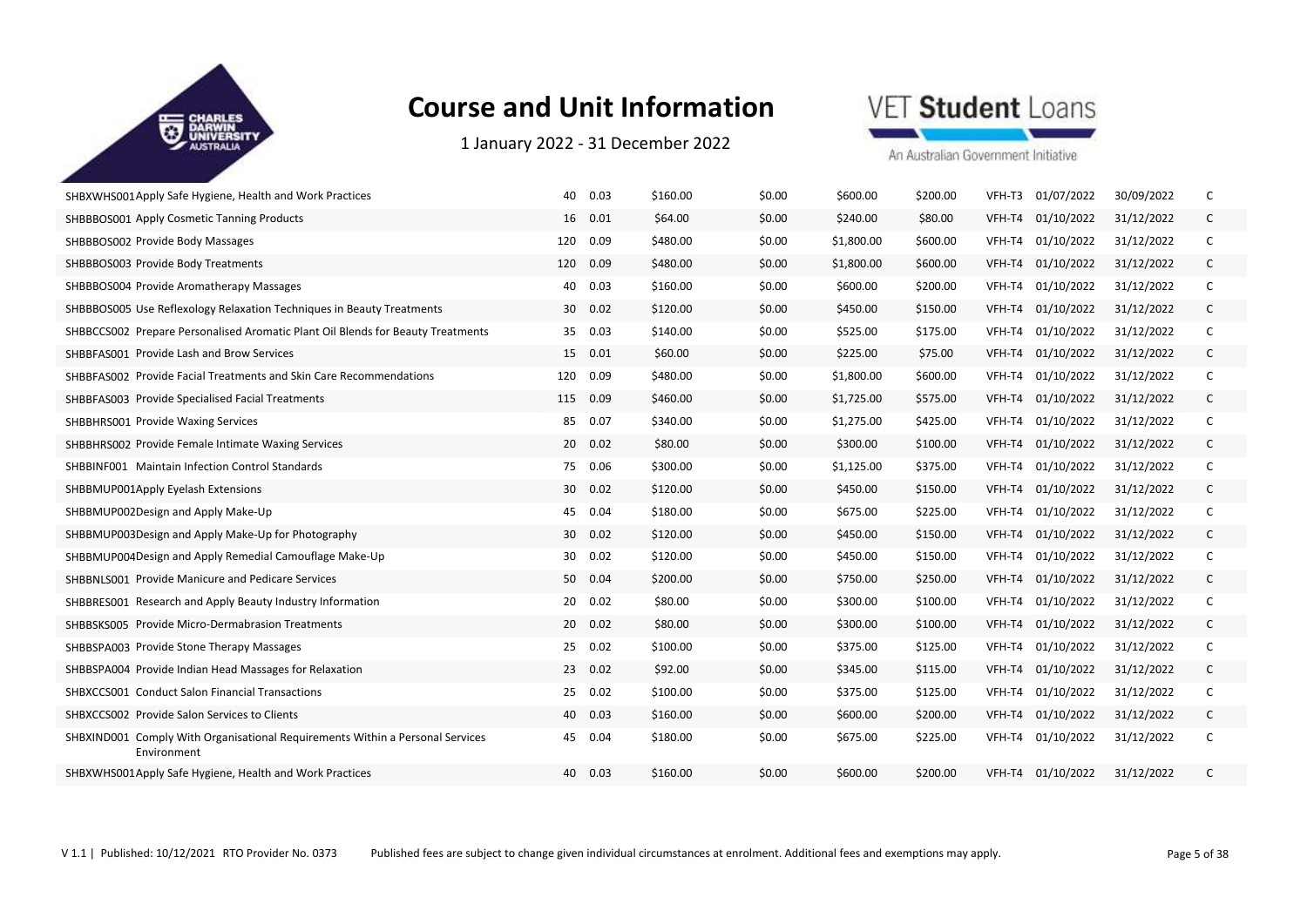

1 January 2022 ‐ 31 December 2022



An Australian Government Initiative

### **Diploma of Business Administration (BSB50415)**

#### **Delivery Locations:** CDU Waterfront Darwin

*Contact the Commerce and Information Technology team within the Asia Pacific College of Business & Law if you have any queries - student.central@cdu.edu.au*

| Unit Code<br><b>Unit Name</b>                                          | <b>HRS</b> | EFTSL | NTG subsidised<br><b>Tuition fees</b> | <b>NTG subsidised</b><br><b>RPL</b> fees | <b>Full Fees</b> | <b>Full RPL Fees</b> | <b>Teaching</b><br>Period | <b>Teaching</b><br><b>Start Date</b> | <b>Teaching</b><br><b>End Date</b> | Delivery<br>Mode |
|------------------------------------------------------------------------|------------|-------|---------------------------------------|------------------------------------------|------------------|----------------------|---------------------------|--------------------------------------|------------------------------------|------------------|
| <b>BSBADM502 Manage Meetings</b>                                       | 30         | 0.08  | N/A                                   | N/A                                      | \$300.00         | \$150.00             | VFH-T1                    | 01/01/2022                           | 31/03/2022                         | CO.              |
| BSBADM503 Plan and Manage Conferences                                  | 30         | 0.08  | N/A                                   | N/A                                      | \$300.00         | \$150.00             | VFH-T1                    | 01/01/2022                           | 31/03/2022                         | - CO             |
| BSBADM504 Plan and Implement Administrative Systems                    | 50         | 0.13  | N/A                                   | N/A                                      | \$500.00         | \$250.00             | VFH-T1                    | 01/01/2022                           | 31/03/2022                         | - CO             |
| BSBADM506 Manage Business Document Design and Development              | 80         | 0.21  | N/A                                   | N/A                                      | \$800.00         | \$400.00             | VFH-T1                    | 01/01/2022                           | 31/03/2022                         | - CO             |
| Design and Develop Complex Text Documents<br>BSBITU401                 | 100        | 0.26  | N/A                                   | N/A                                      | \$1,000.00       | \$500.00             | VFH-T1                    | 01/01/2022                           | 31/03/2022                         | - CO             |
| BSBMGT502 Manage People Performance                                    | 70         | 0.18  | N/A                                   | N/A                                      | \$700.00         | \$350.00             | VFH-T1                    | 01/01/2022                           | 31/03/2022                         | CO               |
| BSBPMG522 Undertake Project Work                                       | 60         | 0.16  | N/A                                   | N/A                                      | \$600.00         | \$300.00             | VFH-T1                    | 01/01/2022                           | 31/03/2022                         | - CO             |
| BSBWOR501 Manage Personal Work Priorities and Professional Development | 60         | 0.16  | N/A                                   | N/A                                      | \$600.00         | \$300.00             | VFH-T1                    | 01/01/2022                           | 31/03/2022                         | CO.              |

#### **Diploma of Business (BSB50120)**

#### **Delivery Locations:** CDU Waterfront Darwin

*SPECIAL CONDITIONS: For NT Government Subsidised rates, prospective students must satisfy eligibility requirements, this course may have limited places. Contact the Commerce and Information Technology team within the Asia Pacific College of Business & Law if you have any queries - student.central@cdu.edu.au*

| Unit Code | <b>Unit Name</b>                                             | <b>HRS</b> | <b>EFTSL</b> | NTG subsidised<br><b>Tuition fees</b> | NTG subsidised<br><b>RPL</b> fees | <b>Full Fees</b> | <b>Full RPL Fees</b> | <b>Teaching</b><br>Period | <b>Teaching</b><br><b>Start Date</b> | <b>Teaching</b><br><b>End Date</b> | Delivery<br>Mode |
|-----------|--------------------------------------------------------------|------------|--------------|---------------------------------------|-----------------------------------|------------------|----------------------|---------------------------|--------------------------------------|------------------------------------|------------------|
| BSBCRT511 | Develop Critical Thinking in Others                          | 50         | 0.08         | N/A                                   | \$0.00                            | N/A              | \$250.00             | VFH-T1                    | 01/02/2022                           | 31/03/2022                         | R                |
| BSBFIN501 | Manage Budgets and Financial Plans                           |            | 70 0.11      | N/A                                   | \$0.00                            | N/A              | \$350.00             | VFH-T1                    | 01/02/2022                           | 31/03/2022                         | R                |
| BSBOPS501 | <b>Manage Business Resources</b>                             | 80         | 0.12         | N/A                                   | \$0.00                            | N/A              | \$400.00             | VFH-T1                    | 01/02/2022                           | 31/03/2022                         | R                |
| BSBOPS504 | <b>Manage Business Risk</b>                                  | 60         | 0.09         | \$240.00                              | \$0.00                            | \$600.00         | \$300.00             | VFH-T1                    | 01/02/2022                           | 31/03/2022                         | <sub>co</sub>    |
| BSBPEF501 | Manage Personal and Professional Development                 | 60         | 0.09         | \$240.00                              | \$0.00                            | \$600.00         | \$300.00             | VFH-T1                    | 01/02/2022                           | 31/03/2022                         | <sub>co</sub>    |
| BSBPEF502 | Develop and Use Emotional Intelligence                       | 60         | 0.09         | \$240.00                              | \$0.00                            | \$600.00         | \$300.00             | VFH-T1                    | 01/02/2022                           | 31/03/2022                         | CO               |
|           | BSBPMG430 Undertake Project Work                             | 60         | 0.09         | N/A                                   | \$0.00                            | N/A              | \$300.00             | VFH-T1                    | 01/02/2022                           | 31/03/2022                         | R                |
| BSBSTR402 | Implement Continuous Improvement                             | 40         | 0.06         | \$160.00                              | \$0.00                            | \$400.00         | \$200.00             | VFH-T1                    | 01/02/2022                           | 31/03/2022                         | -CO              |
| BSBSUS511 | Develop Workplace Policies and Procedures for Sustainability | 50         | 0.08         | N/A                                   | \$0.00                            | N/A              | \$250.00             | VFH-T1                    | 01/02/2022                           | 31/03/2022                         | R                |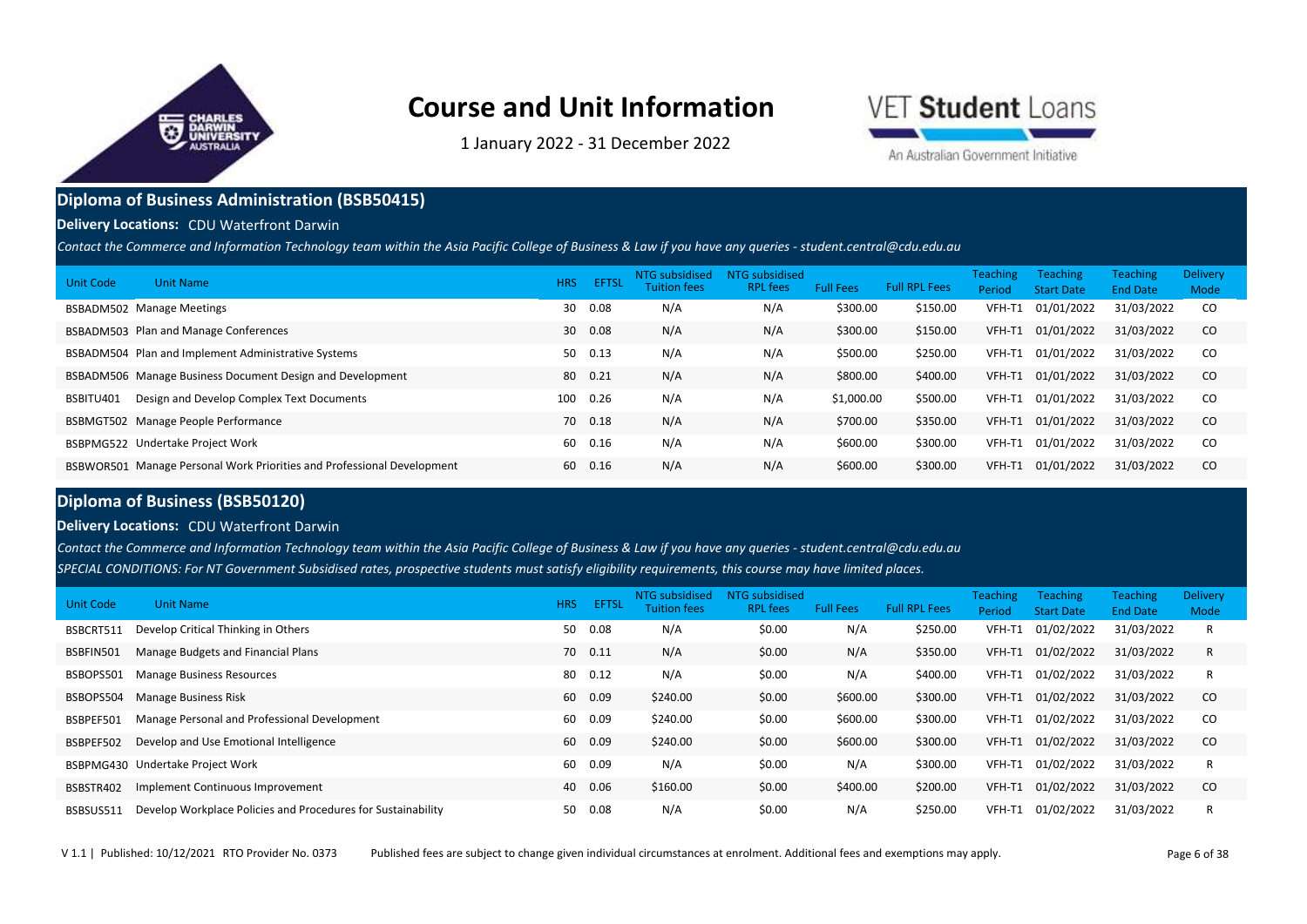

1 January 2022 ‐ 31 December 2022

## VET Student Loans

| BSBTWK401 Build and Maintain Business Relationships                       | 35<br>0.05 | N/A      | \$0.00 | N/A      | \$175.00 | 01/02/2022<br>VFH-T1 | 31/03/2022 | R            |
|---------------------------------------------------------------------------|------------|----------|--------|----------|----------|----------------------|------------|--------------|
| BSBWHS411 Implement and Monitor WHS Policies, Procedures and Programs     | 0.08<br>50 | \$200.00 | \$0.00 | \$500.00 | \$250.00 | 01/02/2022<br>VFH-T1 | 31/03/2022 | CO           |
| BSBXCM501 Lead Communication in the Workplace                             | 0.08<br>50 | \$200.00 | \$0.00 | \$500.00 | \$250.00 | 01/02/2022<br>VFH-T1 | 31/03/2022 | $\rm CO$     |
| BSBCRT511<br>Develop Critical Thinking in Others                          | 50<br>0.08 | \$200.00 | \$0.00 | \$500.00 | \$250.00 | VFH-T2 01/04/2022    | 30/06/2022 | CO           |
| Manage Budgets and Financial Plans<br>BSBFIN501                           | 70<br>0.11 | N/A      | \$0.00 | N/A      | \$350.00 | VFH-T2<br>01/04/2022 | 30/06/2022 | R            |
| BSBOPS501<br><b>Manage Business Resources</b>                             | 80<br>0.12 | N/A      | \$0.00 | N/A      | \$400.00 | VFH-T2<br>01/04/2022 | 30/06/2022 | R            |
| BSBOPS504<br><b>Manage Business Risk</b>                                  | 0.09<br>60 | N/A      | \$0.00 | N/A      | \$300.00 | VFH-T2 01/04/2022    | 30/06/2022 | R            |
| Manage Personal and Professional Development<br>BSBPEF501                 | 60<br>0.09 | \$240.00 | \$0.00 | \$600.00 | \$300.00 | 01/04/2022<br>VFH-T2 | 30/06/2022 | CO           |
| Develop and Use Emotional Intelligence<br>BSBPEF502                       | 60<br>0.09 | \$240.00 | \$0.00 | \$600.00 | \$300.00 | VFH-T2<br>01/04/2022 | 30/06/2022 | CO           |
| BSBPMG430 Undertake Project Work                                          | 0.09<br>60 | N/A      | \$0.00 | N/A      | \$300.00 | VFH-T2 01/04/2022    | 30/06/2022 | $\mathsf{R}$ |
| BSBSTR402<br>Implement Continuous Improvement                             | 40<br>0.06 | \$160.00 | \$0.00 | \$400.00 | \$200.00 | 01/04/2022<br>VFH-T2 | 30/06/2022 | CO           |
| Develop Workplace Policies and Procedures for Sustainability<br>BSBSUS511 | 50<br>0.08 | N/A      | \$0.00 | N/A      | \$250.00 | VFH-T2<br>01/04/2022 | 30/06/2022 | R            |
| BSBTWK401 Build and Maintain Business Relationships                       | 0.05<br>35 | \$140.00 | \$0.00 | \$350.00 | \$175.00 | VFH-T2 01/04/2022    | 30/06/2022 | $\rm CO$     |
| BSBWHS411 Implement and Monitor WHS Policies, Procedures and Programs     | 50<br>0.08 | \$200.00 | \$0.00 | \$500.00 | \$250.00 | VFH-T2<br>01/04/2022 | 30/06/2022 | CO           |
| BSBXCM501 Lead Communication in the Workplace                             | 50<br>0.08 | \$200.00 | \$0.00 | \$500.00 | \$250.00 | 01/04/2022<br>VFH-T2 | 30/06/2022 | $\rm CO$     |
| Develop Critical Thinking in Others<br>BSBCRT511                          | 50 0.08    | \$200.00 | \$0.00 | \$500.00 | \$250.00 | VFH-T3 01/07/2022    | 30/09/2022 | CO           |
| Manage Budgets and Financial Plans<br>BSBFIN501                           | 0.11<br>70 | \$280.00 | \$0.00 | \$700.00 | \$350.00 | VFH-T3<br>01/07/2022 | 30/09/2022 | CO           |
| <b>Manage Business Resources</b><br>BSBOPS501                             | 80<br>0.12 | N/A      | \$0.00 | N/A      | \$400.00 | 01/07/2022<br>VFH-T3 | 30/09/2022 | R            |
| BSBOPS504<br><b>Manage Business Risk</b>                                  | 0.09<br>60 | \$240.00 | \$0.00 | \$600.00 | \$300.00 | VFH-T3<br>01/07/2022 | 30/09/2022 | CO           |
| Manage Personal and Professional Development<br>BSBPEF501                 | 0.09<br>60 | \$240.00 | \$0.00 | \$600.00 | \$300.00 | VFH-T3<br>01/07/2022 | 30/09/2022 | CO           |
| BSBPEF502<br>Develop and Use Emotional Intelligence                       | 60<br>0.09 | \$240.00 | \$0.00 | \$600.00 | \$300.00 | 01/07/2022<br>VFH-T3 | 30/09/2022 | CO           |
| BSBPMG430 Undertake Project Work                                          | 0.09<br>60 | N/A      | \$0.00 | N/A      | \$300.00 | 01/07/2022<br>VFH-T3 | 30/09/2022 | R            |
| BSBSTR402<br>Implement Continuous Improvement                             | 40<br>0.06 | \$160.00 | \$0.00 | \$400.00 | \$200.00 | 01/07/2022<br>VFH-T3 | 30/09/2022 | CO           |
| Develop Workplace Policies and Procedures for Sustainability<br>BSBSUS511 | 0.08<br>50 | N/A      | \$0.00 | N/A      | \$250.00 | VFH-T3<br>01/07/2022 | 30/09/2022 | R            |
| BSBTWK401 Build and Maintain Business Relationships                       | 35 0.05    | \$140.00 | \$0.00 | \$350.00 | \$175.00 | VFH-T3<br>01/07/2022 | 30/09/2022 | CO.          |
| BSBWHS411 Implement and Monitor WHS Policies, Procedures and Programs     | 50<br>0.08 | \$200.00 | \$0.00 | \$500.00 | \$250.00 | 01/07/2022<br>VFH-T3 | 30/09/2022 | CO           |
| BSBXCM501 Lead Communication in the Workplace                             | 0.08<br>50 | \$200.00 | \$0.00 | \$500.00 | \$250.00 | 01/07/2022<br>VFH-T3 | 30/09/2022 | CO           |
| Develop Critical Thinking in Others<br>BSBCRT511                          | 50<br>0.08 | \$200.00 | \$0.00 | \$500.00 | \$250.00 | VFH-T4 01/10/2022    | 31/12/2022 | CO           |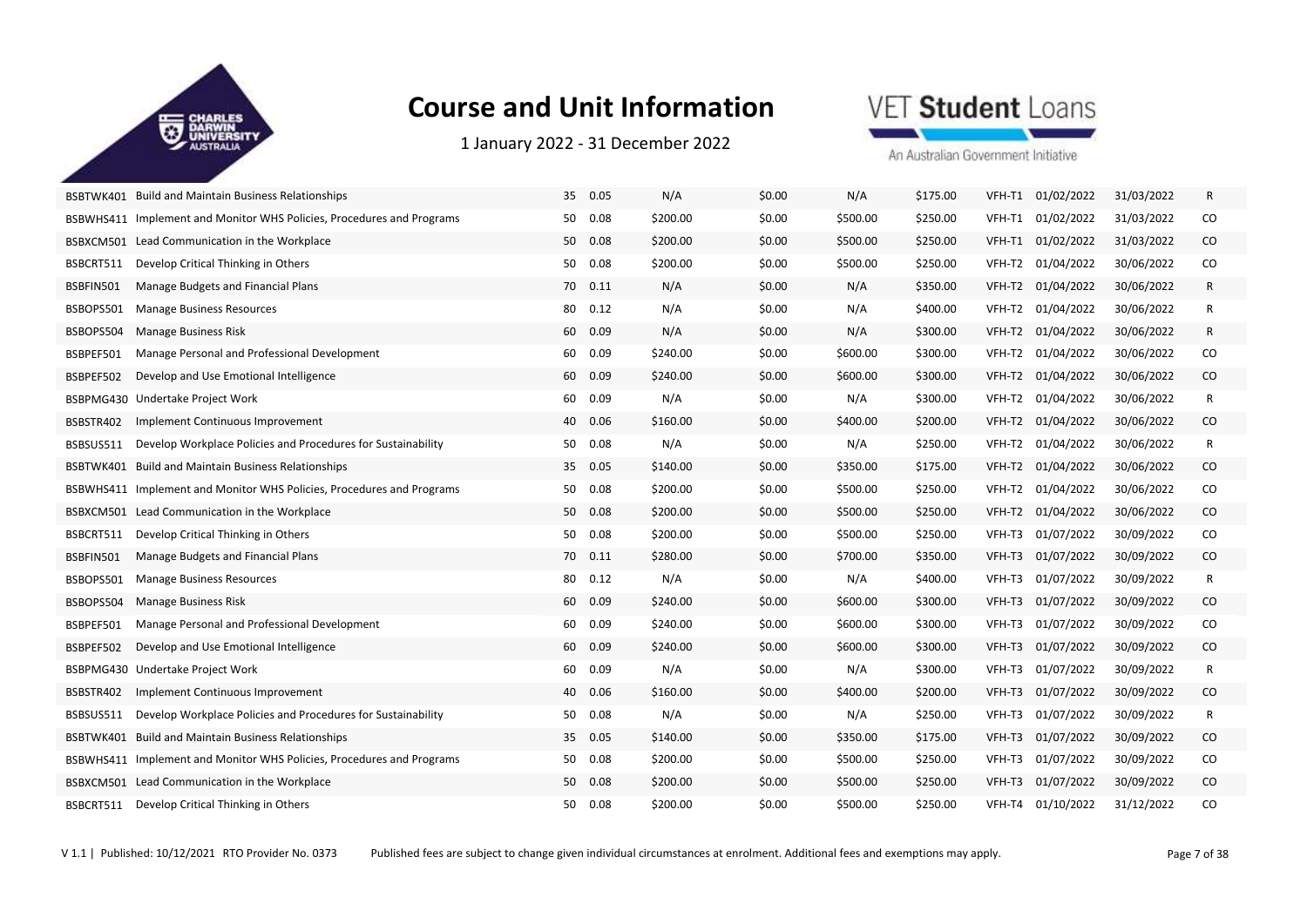

1 January 2022 ‐ 31 December 2022

VET Student Loans

An Australian Government Initiative

| BSBFIN501 | Manage Budgets and Financial Plans                           |            | 70 0.11      | \$280.00                              | \$0.00                            | \$700.00         | \$350.00             | VFH-T4             | 01/10/2022                    | 31/12/2022           | CO               |
|-----------|--------------------------------------------------------------|------------|--------------|---------------------------------------|-----------------------------------|------------------|----------------------|--------------------|-------------------------------|----------------------|------------------|
| BSBOPS501 | <b>Manage Business Resources</b>                             | 80         | 0.12         | \$320.00                              | \$0.00                            | \$800.00         | \$400.00             | VFH-T4             | 01/10/2022                    | 31/12/2022           | CO               |
| BSBOPS504 | <b>Manage Business Risk</b>                                  | 60         | 0.09         | \$240.00                              | \$0.00                            | \$600.00         | \$300.00             | VFH-T4             | 01/10/2022                    | 31/12/2022           | CO               |
| BSBPEF501 | Manage Personal and Professional Development                 | 60         | 0.09         | \$240.00                              | \$0.00                            | \$600.00         | \$300.00             | VFH-T4             | 01/10/2022                    | 31/12/2022           | CO               |
| BSBPEF502 | Develop and Use Emotional Intelligence                       | 60         | 0.09         | \$240.00                              | \$0.00                            | \$600.00         | \$300.00             | VFH-T4             | 01/10/2022                    | 31/12/2022           | CO               |
| BSBPMG430 | Undertake Project Work                                       | 60         | 0.09         | N/A                                   | \$0.00                            | N/A              | \$300.00             | VFH-T4             | 01/10/2022                    | 31/12/2022           | R                |
| BSBSTR402 | Implement Continuous Improvement                             |            | 40 0.06      | \$160.00                              | \$0.00                            | \$400.00         | \$200.00             | VFH-T4             | 01/10/2022                    | 31/12/2022           | CO               |
| BSBSUS511 | Develop Workplace Policies and Procedures for Sustainability | 50         | 0.08         | \$200.00                              | \$0.00                            | \$500.00         | \$250.00             | VFH-T4             | 01/10/2022                    | 31/12/2022           | CO               |
| BSBTWK401 | <b>Build and Maintain Business Relationships</b>             |            | 35 0.05      | \$140.00                              | \$0.00                            | \$350.00         | \$175.00             | VFH-T4             | 01/10/2022                    | 31/12/2022           | CO               |
| BSBWHS411 | Implement and Monitor WHS Policies, Procedures and Programs  |            | 50 0.08      | \$200.00                              | \$0.00                            | \$500.00         | \$250.00             | VFH-T4             | 01/10/2022                    | 31/12/2022           | CO               |
|           |                                                              |            |              |                                       |                                   |                  |                      |                    |                               |                      |                  |
|           | BSBXCM501 Lead Communication in the Workplace                |            | 50 0.08      | \$200.00                              | \$0.00                            | \$500.00         | \$250.00             | VFH-T4             | 01/10/2022                    | 31/12/2022           | CO               |
| Unit Code | Unit Name                                                    | <b>HRS</b> | <b>EFTSL</b> | NTG subsidised<br><b>Tuition fees</b> | NTG subsidised<br><b>RPL</b> fees | <b>Full Fees</b> | <b>Full RPL Fees</b> | Teaching<br>Period | Teaching<br><b>Start Date</b> | Teaching<br>End Date | Delivery<br>Mode |
|           | BSBADM502 Manage Meetings                                    | 30         | 0.06         | N/A                                   | N/A                               | \$300.00         | \$150.00             | VFH-T1             | 01/02/2022                    | 31/03/2022           | CO               |
|           | BSBADM503 Plan and Manage Conferences                        |            | 30 0.06      | N/A                                   | N/A                               | \$300.00         | \$150.00             | VFH-T1             | 01/02/2022                    | 31/03/2022           | CO               |
|           | BSBADM504 Plan and Implement Administrative Systems          | 50         | 0.1          | N/A                                   | N/A                               | \$500.00         | \$250.00             | VFH-T1             | 01/02/2022                    | 31/03/2022           | CO               |
| BSBITU401 | Design and Develop Complex Text Documents                    | 100        | 0.2          | N/A                                   | N/A                               | \$1,000.00       | \$500.00             | VFH-T1             | 01/02/2022                    | 31/03/2022           | CO               |
|           | BSBMGT403 Implement Continuous Improvement                   | 40         | 0.08         | N/A                                   | N/A                               | \$400.00         | \$200.00             | VFH-T1             | 01/02/2022                    | 31/03/2022           | CO               |
|           | BSBMGT502 Manage People Performance                          |            | 70 0.14      | N/A                                   | N/A                               | \$700.00         | \$350.00             | VFH-T1             | 01/02/2022                    | 31/03/2022           | CO               |
|           | BSBPMG522 Undertake Project Work                             | 60         | 0.12         | N/A                                   | N/A                               | \$600.00         | \$300.00             | VFH-T1             | 01/02/2022                    | 31/03/2022           | CO               |

### **Diploma of Child, Youth and Family Intervention (CHC50313)**

**Delivery Locations:** Alice Springs Campus,Casuarina Campus

*Contact the Human Services team within the College of Health & Human services if you have any queries - student.central@cdu.edu.au*

| <b>Unit Code</b> | <b>Unit Name</b>                   |          | <b>EXAMPLE INTO Subsidised NTG subsidised For SEARY STARY THE SUBSET SUBSET SEARCH THE STARY STARY STARY STARY STARY STARY STARY STARY STARY STARY STARY STARY STARY STARY STARY STARY STARY STARY STARY STARY STARY STARY STARY</b> |     |          |          | Teaching Teaching<br>Period Start Date End Date | <b>Example Server Teaching Delivery</b> | <b>Mode</b> |
|------------------|------------------------------------|----------|--------------------------------------------------------------------------------------------------------------------------------------------------------------------------------------------------------------------------------------|-----|----------|----------|-------------------------------------------------|-----------------------------------------|-------------|
|                  | CHCCCS004 Assess Co-Existing Needs | 80  0.08 | N/A                                                                                                                                                                                                                                  | N/A | \$800.00 | \$400.00 | VFH-T1 01/01/2022 31/03/2022                    |                                         | COW         |
|                  | CHCCCS016 Respond to Client Needs  | 60 0.06  | N/A                                                                                                                                                                                                                                  | N/A | \$600.00 | \$300.00 | VFH-T1 01/01/2022 31/03/2022                    |                                         | COW         |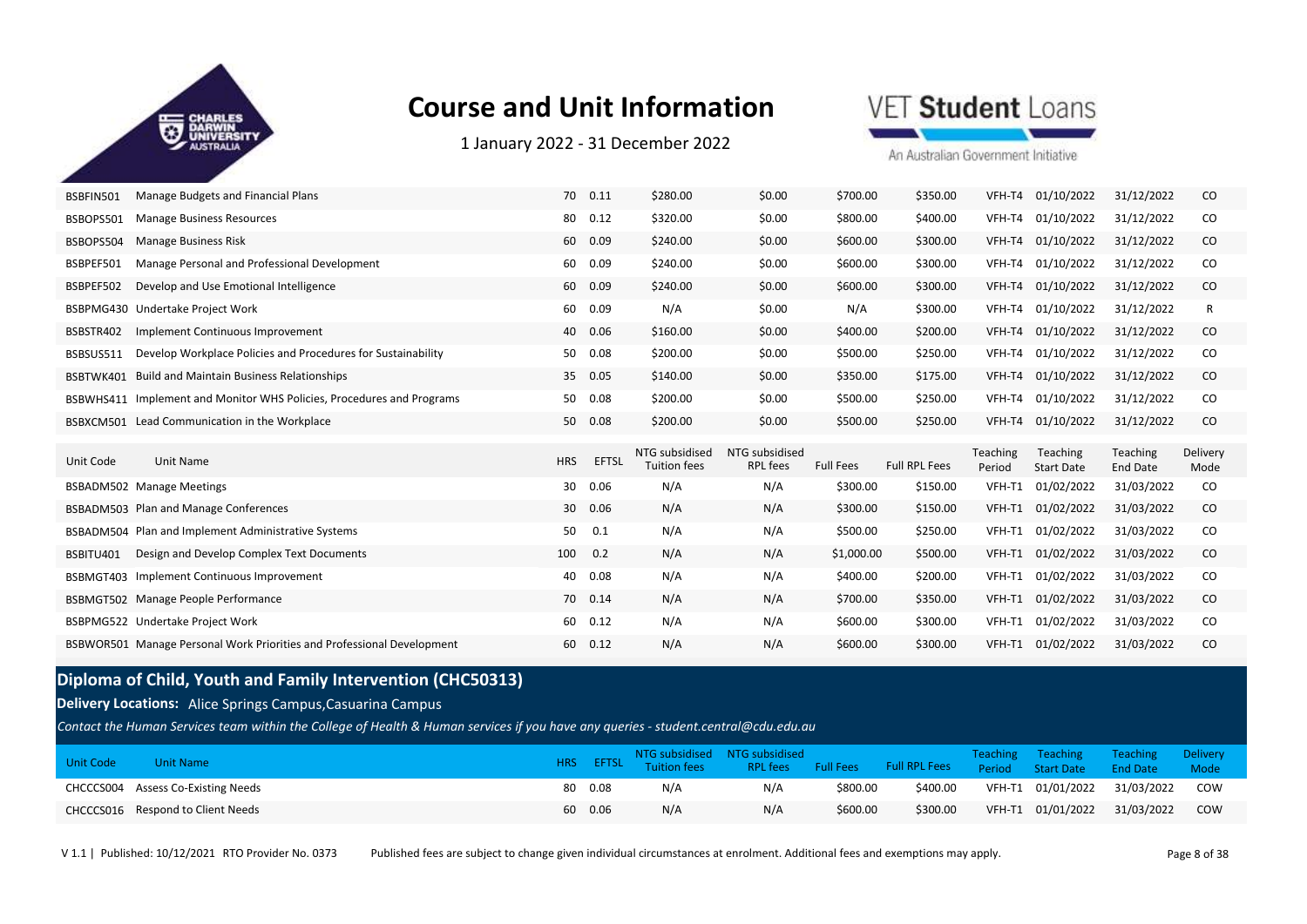

1 January 2022 ‐ 31 December 2022



|           | CHCCSM004 Coordinate Complex Case Requirements                                                    |    | 75 0.07  | N/A | N/A | \$750.00   | \$375.00 | VFH-T1 | 01/01/2022        | 31/03/2022 | COW        |
|-----------|---------------------------------------------------------------------------------------------------|----|----------|-----|-----|------------|----------|--------|-------------------|------------|------------|
|           | CHCCSM005 Develop, Facilitate and Review All Aspects of Case Management                           | 75 | 0.07     | N/A | N/A | \$750.00   | \$375.00 | VFH-T1 | 01/01/2022        | 31/03/2022 | COW        |
| CHCDEV003 | Analyse Client Information for Service Planning and Delivery                                      | 60 | 0.06     | N/A | N/A | \$600.00   | \$300.00 | VFH-T1 | 01/01/2022        | 31/03/2022 | COW        |
| CHCDFV001 | Recognise and Respond Appropriately to Domestic and Family Violence                               |    | 50 0.05  | N/A | N/A | \$500.00   | \$250.00 | VFH-T1 | 01/01/2022        | 31/03/2022 | COW        |
| CHCDIV001 | Work With Diverse People                                                                          | 40 | 0.04     | N/A | N/A | \$400.00   | \$200.00 | VFH-T1 | 01/01/2022        | 31/03/2022 | COW        |
| CHCDIV002 | Promote Aboriginal And/Or Torres Strait Islander Cultural Safety                                  |    | 25 0.02  | N/A | N/A | \$250.00   | \$125.00 | VFH-T1 | 01/01/2022        | 31/03/2022 | COW        |
|           | CHCFAM002 Work With a Child-Focused Approach                                                      |    | 90 0.09  | N/A | N/A | \$900.00   | \$450.00 |        | VFH-T1 01/01/2022 | 31/03/2022 | COW        |
|           | CHCFAM003 Support People to Improve Relationships                                                 | 60 | 0.06     | N/A | N/A | \$600.00   | \$300.00 | VFH-T1 | 01/01/2022        | 31/03/2022 | <b>COW</b> |
|           | CHCFAM005 Facilitate and Monitor Contact                                                          | 70 | 0.07     | N/A | N/A | \$700.00   | \$350.00 | VFH-T1 | 01/01/2022        | 31/03/2022 | COW        |
| CHCPRP003 | Reflect On and Improve Own Professional Practice                                                  |    | 120 0.11 | N/A | N/A | \$1,200.00 | \$600.00 |        | VFH-T1 01/01/2022 | 31/03/2022 | COW        |
| CHCPRT004 | Work Effectively in Child Protection to Support Children, Young People and<br>Families            | 80 | 0.08     | N/A | N/A | \$800.00   | \$400.00 | VFH-T1 | 01/01/2022        | 31/03/2022 | COW        |
| CHCPRT006 | <b>Build Professional Practice and Sectoral Expertise</b>                                         | 40 | 0.04     | N/A | N/A | \$400.00   | \$200.00 | VFH-T1 | 01/01/2022        | 31/03/2022 | COW        |
| CHCPRT010 | Work With Children and Young People With Complex Trauma and Attachment<br><b>Issues and Needs</b> |    | 75 0.07  | N/A | N/A | \$750.00   | \$375.00 |        | VFH-T1 01/01/2022 | 31/03/2022 | COW        |
| CHCPRT012 | Undertake and Implement Planning With At-Risk Children and Young People<br>and Their Families     |    | 58 0.05  | N/A | N/A | \$580.00   | \$290.00 |        | VFH-T1 01/01/2022 | 31/03/2022 | COW        |
| CHCCCS004 | <b>Assess Co-Existing Needs</b>                                                                   | 80 | 0.08     | N/A | N/A | \$800.00   | \$400.00 | VFH-T2 | 01/04/2022        | 30/06/2022 | COW        |
| CHCCCS016 | <b>Respond to Client Needs</b>                                                                    | 60 | 0.06     | N/A | N/A | \$600.00   | \$300.00 | VFH-T2 | 01/04/2022        | 30/06/2022 | COW        |
|           | CHCCSM004 Coordinate Complex Case Requirements                                                    |    | 75 0.07  | N/A | N/A | \$750.00   | \$375.00 | VFH-T2 | 01/04/2022        | 30/06/2022 | COW        |
|           | CHCCSM005 Develop, Facilitate and Review All Aspects of Case Management                           | 75 | 0.07     | N/A | N/A | \$750.00   | \$375.00 | VFH-T2 | 01/04/2022        | 30/06/2022 | COW        |
| CHCDEV003 | Analyse Client Information for Service Planning and Delivery                                      | 60 | 0.06     | N/A | N/A | \$600.00   | \$300.00 | VFH-T2 | 01/04/2022        | 30/06/2022 | COW        |
| CHCDFV001 | Recognise and Respond Appropriately to Domestic and Family Violence                               |    | 50 0.05  | N/A | N/A | \$500.00   | \$250.00 | VFH-T2 | 01/04/2022        | 30/06/2022 | COW        |
| CHCDIV001 | Work With Diverse People                                                                          | 40 | 0.04     | N/A | N/A | \$400.00   | \$200.00 | VFH-T2 | 01/04/2022        | 30/06/2022 | COW        |
| CHCDIV002 | Promote Aboriginal And/Or Torres Strait Islander Cultural Safety                                  |    | 25 0.02  | N/A | N/A | \$250.00   | \$125.00 | VFH-T2 | 01/04/2022        | 30/06/2022 | COW        |
|           | CHCFAM002 Work With a Child-Focused Approach                                                      |    | 90 0.09  | N/A | N/A | \$900.00   | \$450.00 | VFH-T2 | 01/04/2022        | 30/06/2022 | COW        |
|           | CHCFAM003 Support People to Improve Relationships                                                 | 60 | 0.06     | N/A | N/A | \$600.00   | \$300.00 | VFH-T2 | 01/04/2022        | 30/06/2022 | COW        |
|           | CHCFAM005 Facilitate and Monitor Contact                                                          | 70 | 0.07     | N/A | N/A | \$700.00   | \$350.00 | VFH-T2 | 01/04/2022        | 30/06/2022 | COW        |
|           | CHCPRP003 Reflect On and Improve Own Professional Practice                                        |    | 120 0.11 | N/A | N/A | \$1,200.00 | \$600.00 |        | VFH-T2 01/04/2022 | 30/06/2022 | COW        |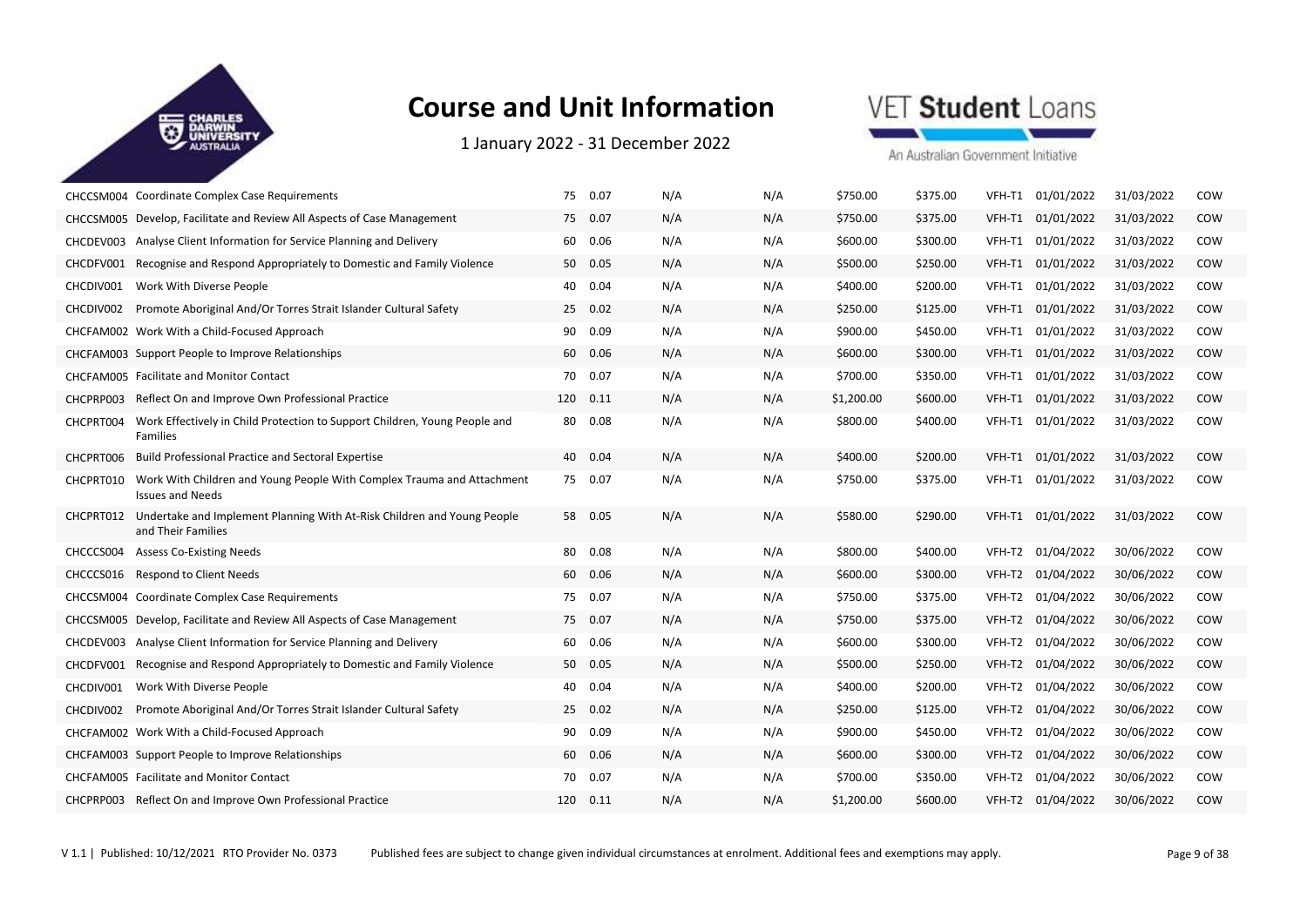

1 January 2022 ‐ 31 December 2022

## VET Student Loans

| CHCPRT004 | Work Effectively in Child Protection to Support Children, Young People and<br>Families            | 80 | 0.08     | N/A | N/A | \$800.00   | \$400.00 |        | VFH-T2 01/04/2022 | 30/06/2022 | COW        |
|-----------|---------------------------------------------------------------------------------------------------|----|----------|-----|-----|------------|----------|--------|-------------------|------------|------------|
| CHCPRT006 | <b>Build Professional Practice and Sectoral Expertise</b>                                         |    | 40 0.04  | N/A | N/A | \$400.00   | \$200.00 | VFH-T2 | 01/04/2022        | 30/06/2022 | COW        |
| CHCPRT010 | Work With Children and Young People With Complex Trauma and Attachment<br><b>Issues and Needs</b> |    | 75 0.07  | N/A | N/A | \$750.00   | \$375.00 | VFH-T2 | 01/04/2022        | 30/06/2022 | COW        |
| CHCPRT012 | Undertake and Implement Planning With At-Risk Children and Young People<br>and Their Families     |    | 58 0.05  | N/A | N/A | \$580.00   | \$290.00 | VFH-T2 | 01/04/2022        | 30/06/2022 | COW        |
| CHCCCS004 | <b>Assess Co-Existing Needs</b>                                                                   | 80 | 0.08     | N/A | N/A | \$800.00   | \$400.00 | VFH-T3 | 01/07/2022        | 30/09/2022 | COW        |
| CHCCCS016 | <b>Respond to Client Needs</b>                                                                    |    | 60 0.06  | N/A | N/A | \$600.00   | \$300.00 | VFH-T3 | 01/07/2022        | 30/09/2022 | COW        |
|           | CHCCSM004 Coordinate Complex Case Requirements                                                    |    | 75 0.07  | N/A | N/A | \$750.00   | \$375.00 | VFH-T3 | 01/07/2022        | 30/09/2022 | COW        |
|           | CHCCSM005 Develop, Facilitate and Review All Aspects of Case Management                           |    | 75 0.07  | N/A | N/A | \$750.00   | \$375.00 | VFH-T3 | 01/07/2022        | 30/09/2022 | <b>COW</b> |
| CHCDEV003 | Analyse Client Information for Service Planning and Delivery                                      | 60 | 0.06     | N/A | N/A | \$600.00   | \$300.00 | VFH-T3 | 01/07/2022        | 30/09/2022 | COW        |
| CHCDFV001 | Recognise and Respond Appropriately to Domestic and Family Violence                               |    | 50 0.05  | N/A | N/A | \$500.00   | \$250.00 | VFH-T3 | 01/07/2022        | 30/09/2022 | COW        |
| CHCDIV001 | Work With Diverse People                                                                          | 40 | 0.04     | N/A | N/A | \$400.00   | \$200.00 | VFH-T3 | 01/07/2022        | 30/09/2022 | COW        |
| CHCDIV002 | Promote Aboriginal And/Or Torres Strait Islander Cultural Safety                                  | 25 | 0.02     | N/A | N/A | \$250.00   | \$125.00 | VFH-T3 | 01/07/2022        | 30/09/2022 | COW        |
|           | CHCFAM002 Work With a Child-Focused Approach                                                      | 90 | 0.09     | N/A | N/A | \$900.00   | \$450.00 | VFH-T3 | 01/07/2022        | 30/09/2022 | COW        |
|           | CHCFAM003 Support People to Improve Relationships                                                 |    | 60 0.06  | N/A | N/A | \$600.00   | \$300.00 | VFH-T3 | 01/07/2022        | 30/09/2022 | COW        |
|           | CHCFAM005 Facilitate and Monitor Contact                                                          | 70 | 0.07     | N/A | N/A | \$700.00   | \$350.00 | VFH-T3 | 01/07/2022        | 30/09/2022 | COW        |
| CHCPRP003 | Reflect On and Improve Own Professional Practice                                                  |    | 120 0.11 | N/A | N/A | \$1,200.00 | \$600.00 | VFH-T3 | 01/07/2022        | 30/09/2022 | COW        |
| CHCPRT004 | Work Effectively in Child Protection to Support Children, Young People and<br>Families            |    | 80  0.08 | N/A | N/A | \$800.00   | \$400.00 | VFH-T3 | 01/07/2022        | 30/09/2022 | COW        |
| CHCPRT006 | <b>Build Professional Practice and Sectoral Expertise</b>                                         |    | 40 0.04  | N/A | N/A | \$400.00   | \$200.00 | VFH-T3 | 01/07/2022        | 30/09/2022 | COW        |
| CHCPRT010 | Work With Children and Young People With Complex Trauma and Attachment<br><b>Issues and Needs</b> |    | 75 0.07  | N/A | N/A | \$750.00   | \$375.00 | VFH-T3 | 01/07/2022        | 30/09/2022 | COW        |
| CHCPRT012 | Undertake and Implement Planning With At-Risk Children and Young People<br>and Their Families     |    | 58 0.05  | N/A | N/A | \$580.00   | \$290.00 | VFH-T3 | 01/07/2022        | 30/09/2022 | COW        |
| CHCCCS004 | <b>Assess Co-Existing Needs</b>                                                                   | 80 | 0.08     | N/A | N/A | \$800.00   | \$400.00 | VFH-T4 | 01/10/2022        | 31/12/2022 | COW        |
| CHCCCS016 | <b>Respond to Client Needs</b>                                                                    | 60 | 0.06     | N/A | N/A | \$600.00   | \$300.00 | VFH-T4 | 01/10/2022        | 31/12/2022 | COW        |
|           | CHCCSM004 Coordinate Complex Case Requirements                                                    |    | 75 0.07  | N/A | N/A | \$750.00   | \$375.00 | VFH-T4 | 01/10/2022        | 31/12/2022 | COW        |
|           | CHCCSM005 Develop, Facilitate and Review All Aspects of Case Management                           |    | 75 0.07  | N/A | N/A | \$750.00   | \$375.00 | VFH-T4 | 01/10/2022        | 31/12/2022 | COW        |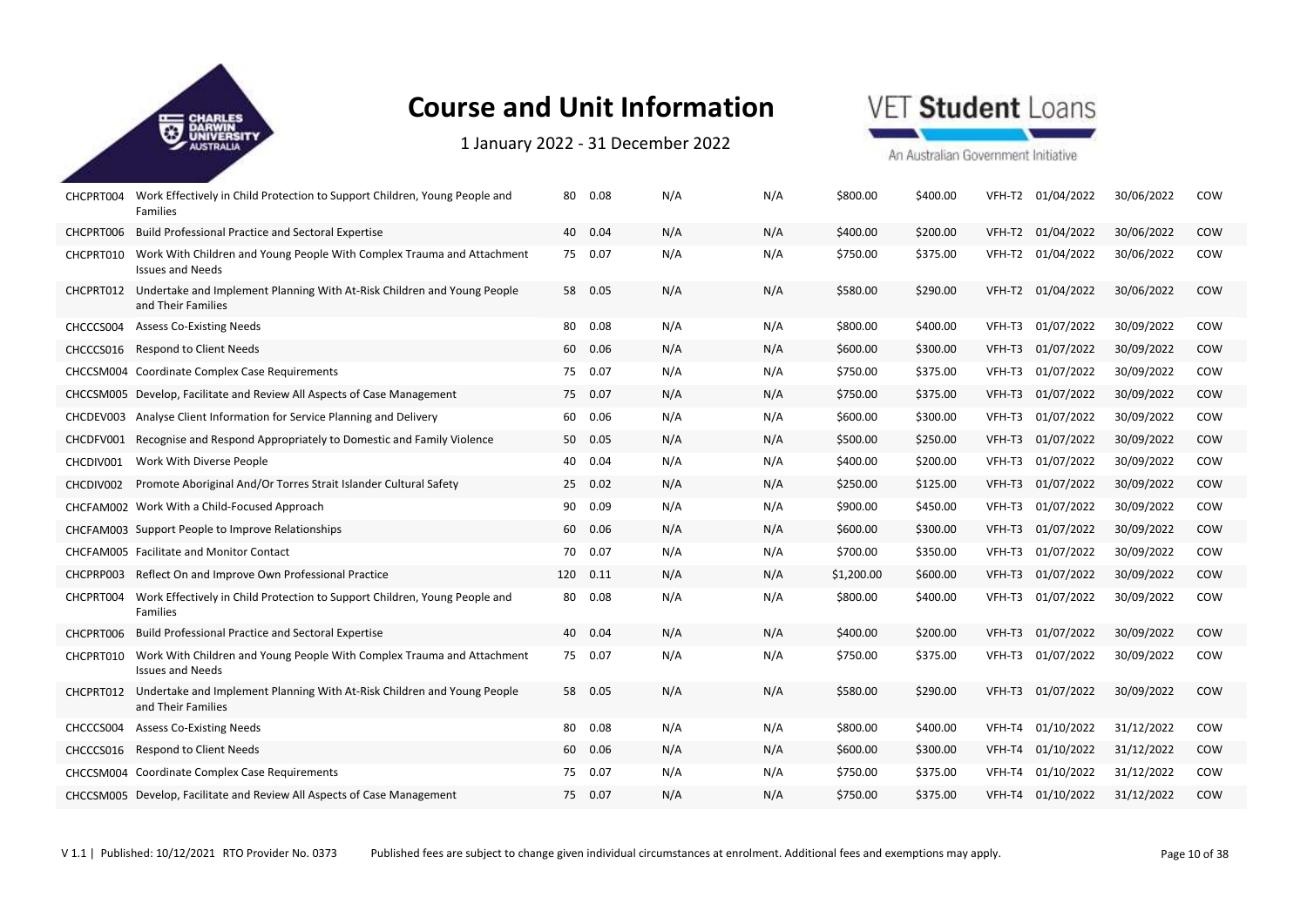

1 January 2022 ‐ 31 December 2022

VET Student Loans

An Australian Government Initiative

| CHCDEV003 | Analyse Client Information for Service Planning and Delivery                                      | 60  | 0.06    | N/A | N/A | \$600.00   | \$300.00 | VFH-T4 | 01/10/2022 | 31/12/2022 | COW        |
|-----------|---------------------------------------------------------------------------------------------------|-----|---------|-----|-----|------------|----------|--------|------------|------------|------------|
| CHCDFV001 | Recognise and Respond Appropriately to Domestic and Family Violence                               |     | 50 0.05 | N/A | N/A | \$500.00   | \$250.00 | VFH-T4 | 01/10/2022 | 31/12/2022 | <b>COW</b> |
| CHCDIV001 | Work With Diverse People                                                                          | 40  | 0.04    | N/A | N/A | \$400.00   | \$200.00 | VFH-T4 | 01/10/2022 | 31/12/2022 | COW        |
| CHCDIV002 | Promote Aboriginal And/Or Torres Strait Islander Cultural Safety                                  | 25  | 0.02    | N/A | N/A | \$250.00   | \$125.00 | VFH-T4 | 01/10/2022 | 31/12/2022 | <b>COW</b> |
|           | CHCFAM002 Work With a Child-Focused Approach                                                      | 90  | 0.09    | N/A | N/A | \$900.00   | \$450.00 | VFH-T4 | 01/10/2022 | 31/12/2022 | COW        |
|           | CHCFAM003 Support People to Improve Relationships                                                 | 60  | 0.06    | N/A | N/A | \$600.00   | \$300.00 | VFH-T4 | 01/10/2022 | 31/12/2022 | <b>COW</b> |
|           | CHCFAM005 Facilitate and Monitor Contact                                                          | 70  | 0.07    | N/A | N/A | \$700.00   | \$350.00 | VFH-T4 | 01/10/2022 | 31/12/2022 | COW        |
| CHCPRP003 | Reflect On and Improve Own Professional Practice                                                  | 120 | 0.11    | N/A | N/A | \$1,200.00 | \$600.00 | VFH-T4 | 01/10/2022 | 31/12/2022 | <b>COW</b> |
| CHCPRT004 | Work Effectively in Child Protection to Support Children, Young People and<br><b>Families</b>     | 80  | 0.08    | N/A | N/A | \$800.00   | \$400.00 | VFH-T4 | 01/10/2022 | 31/12/2022 | COW        |
| CHCPRT006 | <b>Build Professional Practice and Sectoral Expertise</b>                                         | 40  | 0.04    | N/A | N/A | \$400.00   | \$200.00 | VFH-T4 | 01/10/2022 | 31/12/2022 | <b>COW</b> |
| CHCPRT010 | Work With Children and Young People With Complex Trauma and Attachment<br><b>Issues and Needs</b> | 75  | 0.07    | N/A | N/A | \$750.00   | \$375.00 | VFH-T4 | 01/10/2022 | 31/12/2022 | COW        |
| CHCPRT012 | Undertake and Implement Planning With At-Risk Children and Young People<br>and Their Families     | 58  | 0.05    | N/A | N/A | \$580.00   | \$290.00 | VFH-T4 | 01/10/2022 | 31/12/2022 | <b>COW</b> |

### **Diploma of Conservation and Ecosystem Management (AHC51120)**

**Delivery Locations:** Casuarina Campus

*Contact the Vet Environmental Studies team within the College of Engineering, IT & Environment if you have any queries - student.central@cdu.edu.au*

*SPECIAL CONDITIONS: For NT Government Subsidised rates, prospective students must satisfy eligibility requirements, this course may have limited places.* 

| <b>Unit Code</b> | <b>Unit Name</b>                                                            | <b>HRS</b> | <b>EFTSL</b> | NTG subsidised<br><b>Tuition fees</b> | NTG subsidised<br><b>RPL</b> fees | <b>Full Fees</b> | <b>Full RPL Fees</b> | <b>Teaching</b><br>Period | <b>Teaching</b><br><b>Start Date</b> | <b>Teaching</b><br><b>End Date</b> | <b>Delivery</b><br>Mode |
|------------------|-----------------------------------------------------------------------------|------------|--------------|---------------------------------------|-----------------------------------|------------------|----------------------|---------------------------|--------------------------------------|------------------------------------|-------------------------|
| AHCBUS515        | Prepare Estimates, Quotes and Tenders                                       | 120        | 0.1          | \$480.00                              | \$0.00                            | \$1,800.00       | \$600.00             | VFH-T1                    | 07/02/2022                           | 28/11/2022                         | $\circ$                 |
| AHCECR502        | <b>Conduct Biological Surveys</b>                                           | 200        | 0.17         | \$800.00                              | \$0.00                            | \$3,000.00       | \$1,000.00           | VFH-T1                    | 07/02/2022                           | 28/11/2022                         | $\circ$                 |
| AHCECR503        | Design An Ecological Restoration Project                                    | 200        | 0.17         | \$800.00                              | \$0.00                            | \$3,000.00       | \$1,000.00           | VFH-T1                    | 07/02/2022                           | 28/11/2022                         | $\circ$                 |
| AHCILM502        | Develop Conservation Strategies for Cultural Resources                      | 120        | 0.1          | \$480.00                              | \$0.00                            | \$1,800.00       | \$600.00             | VFH-T1                    | 07/02/2022                           | 28/11/2022                         | $\circ$                 |
|                  | AHCLPW506 Develop a Management Plan for a Designated Area                   | 200        | 0.17         | \$800.00                              | \$0.00                            | \$3,000.00       | \$1,000.00           | VFH-T1                    | 07/02/2022                           | 28/11/2022                         | $\circ$                 |
|                  | AHCPCM510 Collect and Classify Plants                                       | 120        | 0.1          | \$480.00                              | \$0.00                            | \$1,800.00       | \$600.00             | VFH-T1                    | 07/02/2022                           | 28/11/2022                         | $\Omega$                |
|                  | AHCPMG501 Develop a Regional Pest Management Plan                           | 120        | 0.1          | \$480.00                              | \$0.00                            | \$1,800.00       | \$600.00             | VFH-T1                    | 07/02/2022                           | 28/11/2022                         | $\Omega$                |
|                  | AHCPMG508 Develop a System to Monitor and Evaluate the Pest Management Plan | 100        | 0.09         | \$400.00                              | \$0.00                            | \$1,500.00       | \$500.00             | VFH-T1                    | 07/02/2022                           | 28/11/2022                         | $\Omega$                |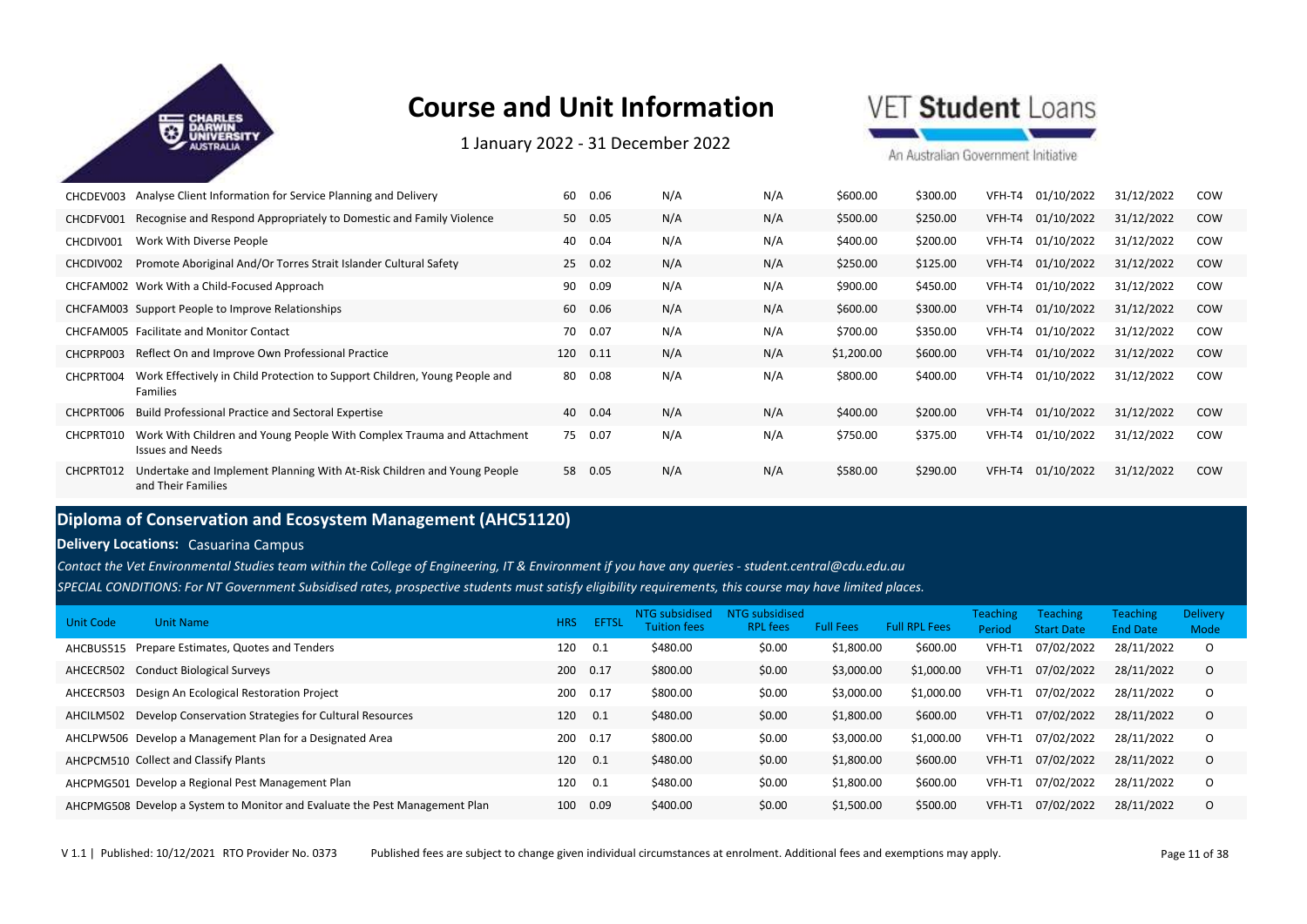

1 January 2022 ‐ 31 December 2022



| AHCWRK502 Collect and Manage Data                                           | 0.1<br>120  | \$480.00 | \$0.00 | \$1,800.00 | \$600.00   | VFH-T1 07/02/2022    | 28/11/2022 | 0       |
|-----------------------------------------------------------------------------|-------------|----------|--------|------------|------------|----------------------|------------|---------|
| BSBPMG430 Undertake Project Work                                            | 0.05<br>60  | \$240.00 | \$0.00 | \$900.00   | \$300.00   | VFH-T1 07/02/2022    | 28/11/2022 | $\circ$ |
| SITTPPD002 Develop Interpretive Activities                                  | 60<br>0.05  | \$240.00 | \$0.00 | \$900.00   | \$300.00   | VFH-T1 07/02/2022    | 28/11/2022 | O       |
| AHCBUS515<br>Prepare Estimates, Quotes and Tenders                          | 120<br>0.1  | \$480.00 | \$0.00 | \$1,800.00 | \$600.00   | VFH-T2 01/04/2022    | 28/11/2022 | O       |
| <b>Conduct Biological Surveys</b><br>AHCECR502                              | 0.17<br>200 | \$800.00 | \$0.00 | \$3,000.00 | \$1,000.00 | VFH-T2<br>01/04/2022 | 28/11/2022 | 0       |
| Design An Ecological Restoration Project<br>AHCECR503                       | 0.17<br>200 | \$800.00 | \$0.00 | \$3,000.00 | \$1,000.00 | VFH-T2 01/04/2022    | 28/11/2022 | 0       |
| Develop Conservation Strategies for Cultural Resources<br>AHCILM502         | 0.1<br>120  | \$480.00 | \$0.00 | \$1,800.00 | \$600.00   | VFH-T2 01/04/2022    | 28/11/2022 | 0       |
| AHCLPW506 Develop a Management Plan for a Designated Area                   | 0.17<br>200 | \$800.00 | \$0.00 | \$3,000.00 | \$1,000.00 | VFH-T2 01/04/2022    | 28/11/2022 | $\circ$ |
| AHCPCM510 Collect and Classify Plants                                       | 120<br>0.1  | \$480.00 | \$0.00 | \$1,800.00 | \$600.00   | 01/04/2022<br>VFH-T2 | 28/11/2022 | 0       |
| AHCPMG501 Develop a Regional Pest Management Plan                           | 120<br>0.1  | \$480.00 | \$0.00 | \$1,800.00 | \$600.00   | VFH-T2 01/04/2022    | 28/11/2022 | $\circ$ |
| AHCPMG508 Develop a System to Monitor and Evaluate the Pest Management Plan | 0.09<br>100 | \$400.00 | \$0.00 | \$1,500.00 | \$500.00   | VFH-T2<br>01/04/2022 | 28/11/2022 | 0       |
| AHCWRK502 Collect and Manage Data                                           | 120<br>0.1  | \$480.00 | \$0.00 | \$1,800.00 | \$600.00   | VFH-T2 01/04/2022    | 28/11/2022 | 0       |
| BSBPMG430 Undertake Project Work                                            | 0.05<br>60  | \$240.00 | \$0.00 | \$900.00   | \$300.00   | VFH-T2 01/04/2022    | 28/11/2022 | 0       |
| SITTPPD002 Develop Interpretive Activities                                  | 60<br>0.05  | \$240.00 | \$0.00 | \$900.00   | \$300.00   | VFH-T2<br>01/04/2022 | 28/11/2022 | 0       |
| AHCBUS515 Prepare Estimates, Quotes and Tenders                             | 120<br>0.1  | \$480.00 | \$0.00 | \$1,800.00 | \$600.00   | VFH-T3<br>01/07/2022 | 28/11/2022 | O       |
| <b>Conduct Biological Surveys</b><br>AHCECR502                              | 200<br>0.17 | \$800.00 | \$0.00 | \$3,000.00 | \$1,000.00 | VFH-T3 01/07/2022    | 28/11/2022 | 0       |
| Design An Ecological Restoration Project<br>AHCECR503                       | 200<br>0.17 | \$800.00 | \$0.00 | \$3,000.00 | \$1,000.00 | VFH-T3<br>01/07/2022 | 28/11/2022 | 0       |
| AHCILM502<br>Develop Conservation Strategies for Cultural Resources         | 0.1<br>120  | \$480.00 | \$0.00 | \$1,800.00 | \$600.00   | VFH-T3 01/07/2022    | 28/11/2022 | 0       |
| AHCLPW506 Develop a Management Plan for a Designated Area                   | 0.17<br>200 | \$800.00 | \$0.00 | \$3,000.00 | \$1,000.00 | 01/07/2022<br>VFH-T3 | 28/11/2022 | 0       |
| AHCPCM510 Collect and Classify Plants                                       | 0.1<br>120  | \$480.00 | \$0.00 | \$1,800.00 | \$600.00   | VFH-T3<br>01/07/2022 | 28/11/2022 | $\circ$ |
| AHCPMG501 Develop a Regional Pest Management Plan                           | 120<br>0.1  | \$480.00 | \$0.00 | \$1,800.00 | \$600.00   | VFH-T3<br>01/07/2022 | 28/11/2022 | O       |
| AHCPMG508 Develop a System to Monitor and Evaluate the Pest Management Plan | 0.09<br>100 | \$400.00 | \$0.00 | \$1,500.00 | \$500.00   | VFH-T3 01/07/2022    | 28/11/2022 | $\circ$ |
| AHCWRK502 Collect and Manage Data                                           | 0.1<br>120  | \$480.00 | \$0.00 | \$1,800.00 | \$600.00   | VFH-T3<br>01/07/2022 | 28/11/2022 | O       |
| BSBPMG430 Undertake Project Work                                            | 0.05<br>60  | \$240.00 | \$0.00 | \$900.00   | \$300.00   | VFH-T3<br>01/07/2022 | 28/11/2022 | $\circ$ |
| SITTPPD002 Develop Interpretive Activities                                  | 60<br>0.05  | \$240.00 | \$0.00 | \$900.00   | \$300.00   | VFH-T3<br>01/07/2022 | 28/11/2022 | 0       |
| AHCBUS515 Prepare Estimates, Quotes and Tenders                             | 120<br>0.1  | \$480.00 | \$0.00 | \$1,800.00 | \$600.00   | VFH-T4<br>01/10/2022 | 28/11/2022 | $\circ$ |
| AHCECR502 Conduct Biological Surveys                                        | 200<br>0.17 | \$800.00 | \$0.00 | \$3,000.00 | \$1,000.00 | VFH-T4<br>01/10/2022 | 28/11/2022 | 0       |
| AHCECR503 Design An Ecological Restoration Project                          | 0.17<br>200 | \$800.00 | \$0.00 | \$3,000.00 | \$1,000.00 | VFH-T4 01/10/2022    | 28/11/2022 | $\circ$ |
|                                                                             |             |          |        |            |            |                      |            |         |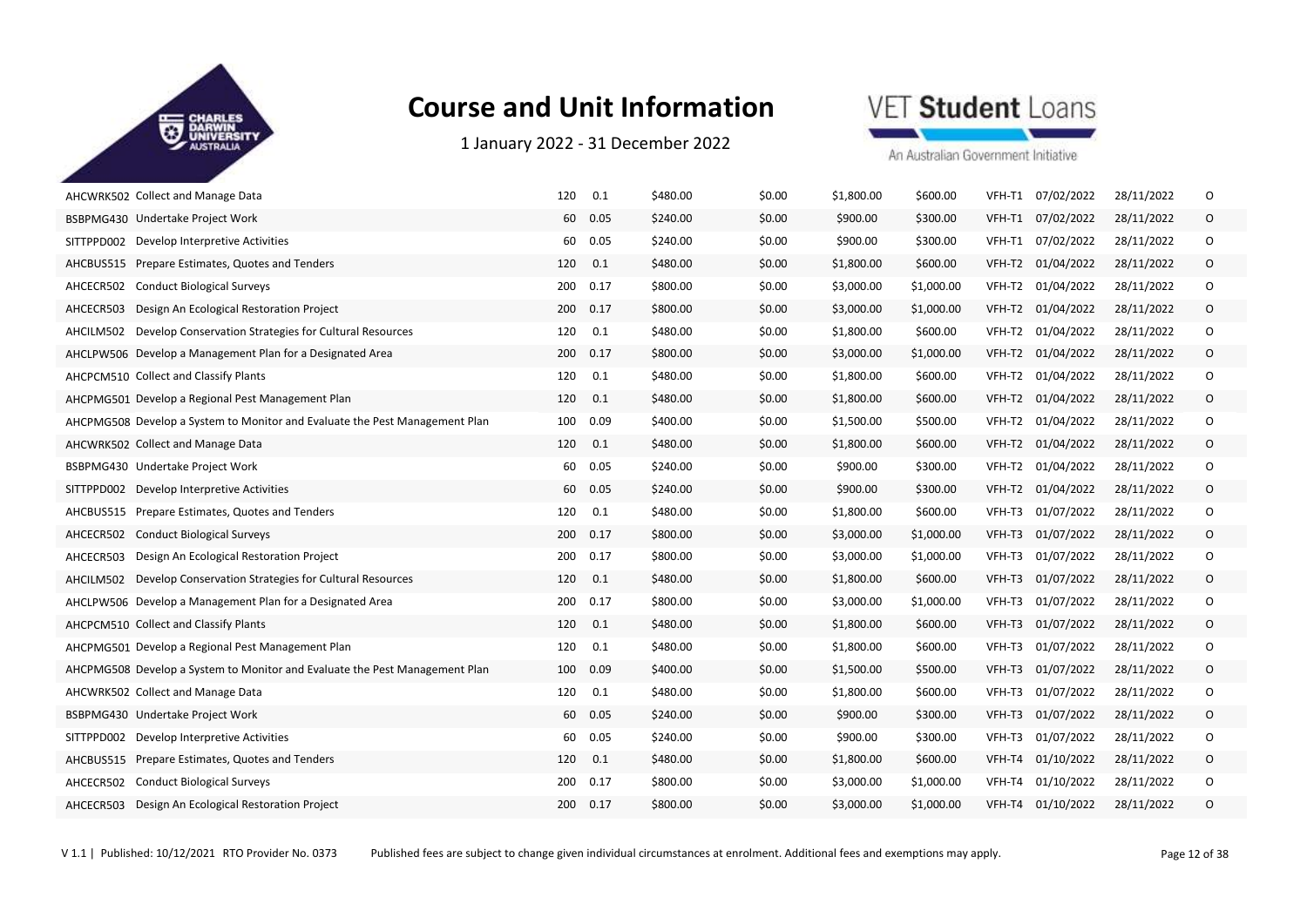

1 January 2022 ‐ 31 December 2022

### /FT Student Loans

An Australian Government Initiative

| Develop Conservation Strategies for Cultural Resources<br>AHCILM502         | 120 | 0.1  | \$480.00 | \$0.00 | \$1,800.00 | \$600.00   | VFH-T4 | 01/10/2022 | 28/11/2022 | O        |
|-----------------------------------------------------------------------------|-----|------|----------|--------|------------|------------|--------|------------|------------|----------|
| AHCLPW506 Develop a Management Plan for a Designated Area                   | 200 | 0.17 | \$800.00 | \$0.00 | \$3,000.00 | \$1,000.00 | VFH-T4 | 01/10/2022 | 28/11/2022 | $\Omega$ |
| AHCPCM510 Collect and Classify Plants                                       | 120 | 0.1  | \$480.00 | \$0.00 | \$1,800.00 | \$600.00   | VFH-T4 | 01/10/2022 | 28/11/2022 | $\Omega$ |
| AHCPMG501 Develop a Regional Pest Management Plan                           | 120 | 0.1  | \$480.00 | \$0.00 | \$1,800.00 | \$600.00   | VFH-T4 | 01/10/2022 | 28/11/2022 | $\Omega$ |
| AHCPMG508 Develop a System to Monitor and Evaluate the Pest Management Plan | 100 | 0.09 | \$400.00 | \$0.00 | \$1,500.00 | \$500.00   | VFH-T4 | 01/10/2022 | 28/11/2022 | $\Omega$ |
| AHCWRK502 Collect and Manage Data                                           | 120 | 0.1  | \$480.00 | \$0.00 | \$1,800.00 | \$600.00   | VFH-T4 | 01/10/2022 | 28/11/2022 | O        |
| BSBPMG430 Undertake Project Work                                            | 60  | 0.05 | \$240.00 | \$0.00 | \$900.00   | \$300.00   | VFH-T4 | 01/10/2022 | 28/11/2022 | $\Omega$ |
| SITTPPD002 Develop Interpretive Activities                                  | 60  | 0.05 | \$240.00 | \$0.00 | \$900.00   | \$300.00   | VFH-T4 | 01/10/2022 | 28/11/2022 | $\Omega$ |

### **Diploma of Early Childhood Education and Care (CHC50113)**

**Delivery Locations:** Alice Springs Campus,Alpurrurulam (Lake Nash),Alyangula,Amanbidji Community,Barunga (Bamyili),Batchelor,Beswick (Wugular),Borroloola,Casuarina Campus,Fink (Aputula),Galiwinku (Elcho Island),Gapuwiyak,Gunbalanya,Gunbalunya CEC,Hermannsburg,Jabiru, Kalkarindji,Katherine (Town Centre),Lajamanu (Hooker Creek),Maningrida,Mataranka,Melville Island (Including Yapilika),Milikapiti (Snake Bay),Milingimbi,Nauiyu (Nambiyu/Daly River/Douglas Daly),Nguiu (Bathurst Island),Ngukurr,Nhulunbuy (Gove), Palmerston Campus,Papunya,Pine Creek,Ramingining (Murwanji),Santa Teresa (Ltyentye Apurte),Tennant Creek,Timber Creek,Titjikala (Maryvale),Umbakumba,Wadeye (Port Keats),Yarralin,Yirrkala Homeland Centre,Yulara

*Contact the Human Services team within the College of Health & Human services if you have any queries - student.central@cdu.edu.au*

*SPECIAL CONDITIONS: For NT Government Subsidised rates, prospective students must satisfy eligibility requirements, this course may have limited places.* 

| Unit Code | <b>Unit Name</b>                                                 | <b>HRS</b> | <b>EFTSL</b> | <b>NTG</b> subsidised<br><b>Tuition fees</b> | NTG subsidised<br><b>RPL</b> fees | <b>Full Fees</b> | <b>Full RPL Fees</b> | <b>Teaching</b><br>Period | <b>Teaching</b><br><b>Start Date</b> | <b>Teaching</b><br><b>End Date</b> | <b>Delivery</b><br>Mode |
|-----------|------------------------------------------------------------------|------------|--------------|----------------------------------------------|-----------------------------------|------------------|----------------------|---------------------------|--------------------------------------|------------------------------------|-------------------------|
| BSBLED401 | Develop Teams and Individuals                                    | 40         | 0.02         | \$160.00                                     | \$0.00                            | \$280.00         | \$200.00             | VFH-T1                    | 01/01/2022                           | 31/03/2022                         | COW                     |
|           | BSBMGT605 Provide Leadership Across the Organisation             | 60         | 0.03         | \$240.00                                     | \$0.00                            | \$420.00         | \$300.00             | VFH-T1                    | 01/01/2022                           | 31/03/2022                         | <b>COW</b>              |
| CHCDIV002 | Promote Aboriginal And/Or Torres Strait Islander Cultural Safety | 25         | 0.01         | \$100.00                                     | \$0.00                            | \$175.00         | \$125.00             | VFH-T1                    | 01/01/2022                           | 31/03/2022                         | COW                     |
| CHCECE001 | Develop Cultural Competence                                      | 70         | 0.04         | \$280.00                                     | \$0.00                            | \$490.00         | \$350.00             | VFH-T1                    | 01/01/2022                           | 31/03/2022                         | <b>COW</b>              |
| CHCECE002 | Ensure the Health and Safety of Children                         | 63         | 0.03         | \$252.00                                     | \$0.00                            | \$441.00         | \$315.00             | VFH-T1                    | 01/01/2022                           | 31/03/2022                         | COW                     |
| CHCECE003 | Provide Care for Children                                        | 70         | 0.04         | \$280.00                                     | \$0.00                            | \$490.00         | \$350.00             | VFH-T1                    | 01/01/2022                           | 31/03/2022                         | COW                     |
| CHCECE004 | Promote and Provide Healthy Food and Drinks                      | 35         | 0.02         | \$140.00                                     | \$0.00                            | \$245.00         | \$175.00             | VFH-T1                    | 01/01/2022                           | 31/03/2022                         | COW                     |
| CHCECE005 | Provide Care for Babies and Toddlers                             | 60         | 0.03         | \$240.00                                     | \$0.00                            | \$420.00         | \$300.00             | VFH-T1                    | 01/01/2022                           | 31/03/2022                         | <b>COW</b>              |
| CHCECE007 | Develop Positive and Respectful Relationships With Children      | 70         | 0.04         | \$280.00                                     | \$0.00                            | \$490.00         | \$350.00             | VFH-T1                    | 01/01/2022                           | 31/03/2022                         | COW                     |
| CHCECE009 | Use An Approved Learning Framework to Guide Practice             | 70         | 0.04         | \$280.00                                     | \$0.00                            | \$490.00         | \$350.00             | VFH-T1                    | 01/01/2022                           | 31/03/2022                         | COW                     |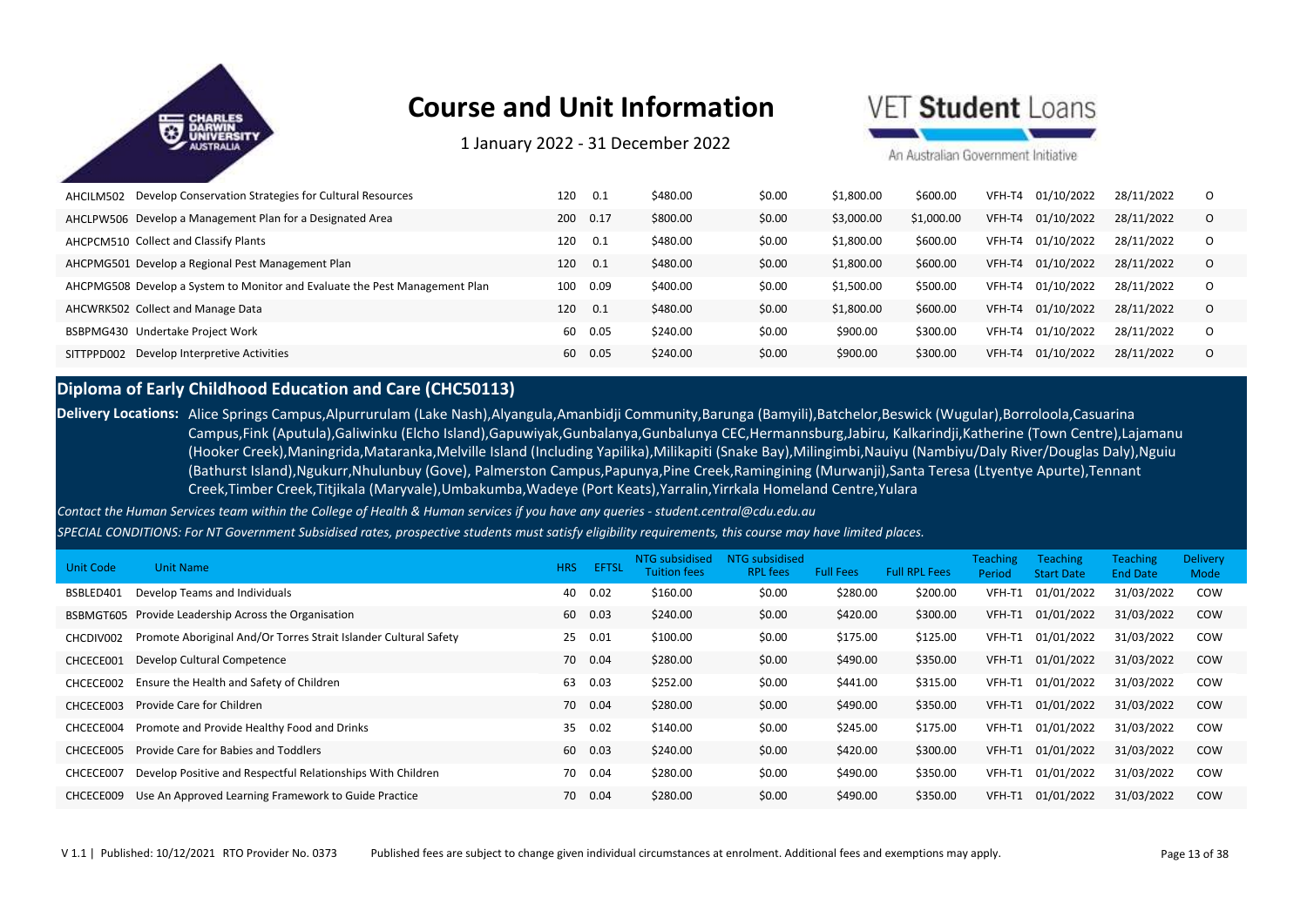

1 January 2022 ‐ 31 December 2022

## VET Student Loans

| CHCECE010 | Support the Holistic Development of Children in Early Childhood                             | 70  | 0.04    | \$280.00 | \$0.00 | \$490.00   | \$350.00   | VFH-T1 | 01/01/2022 | 31/03/2022 | COW |
|-----------|---------------------------------------------------------------------------------------------|-----|---------|----------|--------|------------|------------|--------|------------|------------|-----|
| CHCECE011 | Provide Experiences to Support Children's Play and Learning                                 | 40  | 0.02    | \$160.00 | \$0.00 | \$280.00   | \$200.00   | VFH-T1 | 01/01/2022 | 31/03/2022 | COW |
| CHCECE013 | Use Information About Children to Inform Practice                                           | 40  | 0.02    | \$160.00 | \$0.00 | \$280.00   | \$200.00   | VFH-T1 | 01/01/2022 | 31/03/2022 | COW |
| CHCECE016 | Establish and Maintain a Safe and Healthy Environment for Children                          | 50  | 0.03    | \$200.00 | \$0.00 | \$350.00   | \$250.00   | VFH-T1 | 01/01/2022 | 31/03/2022 | COW |
| CHCECE017 | Foster the Holistic Development and Wellbeing of the Child in Early Childhood               | 240 | 0.12    | \$960.00 | \$0.00 | \$1,680.00 | \$1,200.00 | VFH-T1 | 01/01/2022 | 31/03/2022 | COW |
| CHCECE018 | Nurture Creativity in Children                                                              | 80  | 0.04    | \$320.00 | \$0.00 | \$560.00   | \$400.00   | VFH-T1 | 01/01/2022 | 31/03/2022 | COW |
| CHCECE019 | Facilitate Compliance in An Education and Care Service                                      | 120 | 0.06    | \$480.00 | \$0.00 | \$840.00   | \$600.00   | VFH-T1 | 01/01/2022 | 31/03/2022 | COW |
| CHCECE020 | Establish and Implement Plans for Developing Cooperative Behaviour                          | 50  | 0.03    | \$200.00 | \$0.00 | \$350.00   | \$250.00   | VFH-T1 | 01/01/2022 | 31/03/2022 | COW |
| CHCECE021 | Implement Strategies for the Inclusion of All Children                                      | 50  | 0.03    | \$200.00 | \$0.00 | \$350.00   | \$250.00   | VFH-T1 | 01/01/2022 | 31/03/2022 | COW |
| CHCECE022 | Promote Children's Agency                                                                   |     | 80 0.04 | \$320.00 | \$0.00 | \$560.00   | \$400.00   | VFH-T1 | 01/01/2022 | 31/03/2022 | COW |
| CHCECE023 | Analyse Information to Inform Learning                                                      | 70  | 0.04    | \$280.00 | \$0.00 | \$490.00   | \$350.00   | VFH-T1 | 01/01/2022 | 31/03/2022 | COW |
| CHCECE024 | Design and Implement the Curriculum to Foster Children's Learning and<br>Development        | 170 | 0.09    | \$680.00 | \$0.00 | \$1,190.00 | \$850.00   | VFH-T1 | 01/01/2022 | 31/03/2022 | COW |
| CHCECE025 | <b>Embed Sustainable Practices in Service Operations</b>                                    | 60  | 0.03    | \$240.00 | \$0.00 | \$420.00   | \$300.00   | VFH-T1 | 01/01/2022 | 31/03/2022 | COW |
| CHCECE026 | Work in Partnership With Families to Provide Appropriate Education and Care<br>for Children |     | 70 0.04 | \$280.00 | \$0.00 | \$490.00   | \$350.00   | VFH-T1 | 01/01/2022 | 31/03/2022 | COW |
|           | CHCINM002 Meet Community Information Needs                                                  |     | 70 0.04 | \$280.00 | \$0.00 | \$490.00   | \$350.00   | VFH-T1 | 01/01/2022 | 31/03/2022 | COW |
|           | CHCLEG001 Work Legally and Ethically                                                        | 55  | 0.03    | \$220.00 | \$0.00 | \$385.00   | \$275.00   | VFH-T1 | 01/01/2022 | 31/03/2022 | COW |
|           | CHCMGT003 Lead the Work Team                                                                | 100 | 0.05    | \$400.00 | \$0.00 | \$700.00   | \$500.00   | VFH-T1 | 01/01/2022 | 31/03/2022 | COW |
| CHCPOL002 | Develop and Implement Policy                                                                | 90  | 0.05    | \$360.00 | \$0.00 | \$630.00   | \$450.00   | VFH-T1 | 01/01/2022 | 31/03/2022 | COW |
| CHCPRP003 | Reflect On and Improve Own Professional Practice                                            | 120 | 0.06    | \$480.00 | \$0.00 | \$840.00   | \$600.00   | VFH-T1 | 01/01/2022 | 31/03/2022 | COW |
| CHCPRT001 | Identify and Respond to Children and Young People At Risk                                   |     | 40 0.02 | \$160.00 | \$0.00 | \$280.00   | \$200.00   | VFH-T1 | 01/01/2022 | 31/03/2022 | COW |
| HLTAID004 | Provide An Emergency First Aid Response in An Education and Care Setting                    | 20  | 0.01    | \$80.00  | \$0.00 | \$140.00   | \$100.00   | VFH-T1 | 01/01/2022 | 31/03/2022 | COW |
| HLTWHS003 | Maintain Work Health and Safety                                                             |     | 40 0.02 | \$160.00 | \$0.00 | \$280.00   | \$200.00   | VFH-T1 | 01/01/2022 | 31/03/2022 | COW |
| BSBLED401 | Develop Teams and Individuals                                                               | 40  | 0.02    | \$160.00 | \$0.00 | \$280.00   | \$200.00   | VFH-T2 | 01/04/2022 | 30/06/2022 | COW |
| BSBMGT605 | Provide Leadership Across the Organisation                                                  | 60  | 0.03    | \$240.00 | \$0.00 | \$420.00   | \$300.00   | VFH-T2 | 01/04/2022 | 30/06/2022 | COW |
| CHCDIV002 | Promote Aboriginal And/Or Torres Strait Islander Cultural Safety                            | 25  | 0.01    | \$100.00 | \$0.00 | \$175.00   | \$125.00   | VFH-T2 | 01/04/2022 | 30/06/2022 | COW |
| CHCECE001 | Develop Cultural Competence                                                                 |     | 70 0.04 | \$280.00 | \$0.00 | \$490.00   | \$350.00   | VFH-T2 | 01/04/2022 | 30/06/2022 | COW |
|           | CHCECE002 Ensure the Health and Safety of Children                                          | 63  | 0.03    | \$252.00 | \$0.00 | \$441.00   | \$315.00   | VFH-T2 | 01/04/2022 | 30/06/2022 | COW |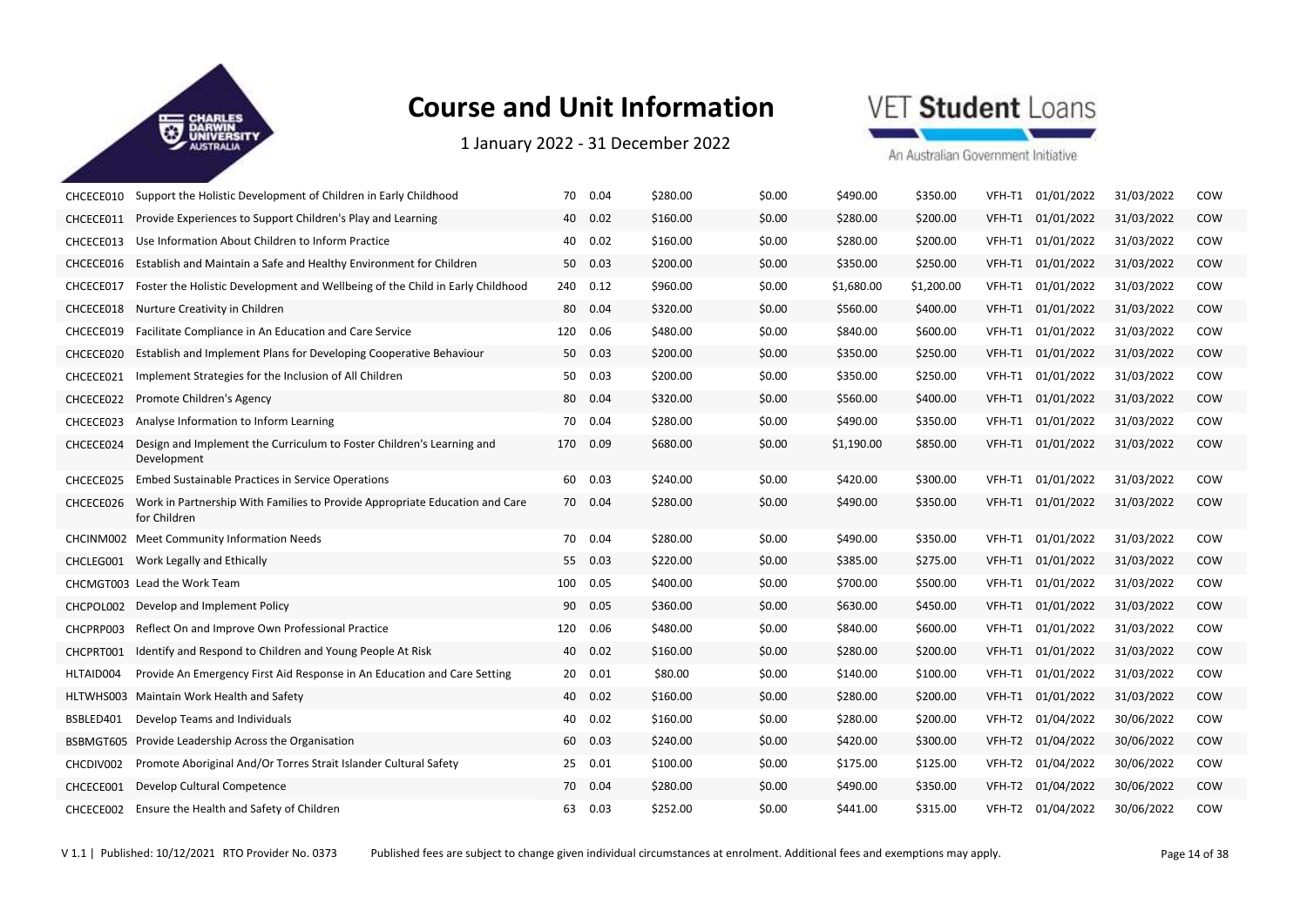

1 January 2022 ‐ 31 December 2022

## VET Student Loans

| CHCECE003 | Provide Care for Children                                                                   | 70  | 0.04     | \$280.00 | \$0.00 | \$490.00   | \$350.00   |        | VFH-T2 01/04/2022 | 30/06/2022 | COW        |
|-----------|---------------------------------------------------------------------------------------------|-----|----------|----------|--------|------------|------------|--------|-------------------|------------|------------|
| CHCECE004 | Promote and Provide Healthy Food and Drinks                                                 | 35  | 0.02     | \$140.00 | \$0.00 | \$245.00   | \$175.00   |        | VFH-T2 01/04/2022 | 30/06/2022 | COW        |
| CHCECE005 | Provide Care for Babies and Toddlers                                                        | 60  | 0.03     | \$240.00 | \$0.00 | \$420.00   | \$300.00   | VFH-T2 | 01/04/2022        | 30/06/2022 | COW        |
| CHCECE007 | Develop Positive and Respectful Relationships With Children                                 |     | 70 0.04  | \$280.00 | \$0.00 | \$490.00   | \$350.00   |        | VFH-T2 01/04/2022 | 30/06/2022 | COW        |
| CHCECE009 | Use An Approved Learning Framework to Guide Practice                                        | 70  | 0.04     | \$280.00 | \$0.00 | \$490.00   | \$350.00   | VFH-T2 | 01/04/2022        | 30/06/2022 | COW        |
| CHCECE010 | Support the Holistic Development of Children in Early Childhood                             |     | 70 0.04  | \$280.00 | \$0.00 | \$490.00   | \$350.00   | VFH-T2 | 01/04/2022        | 30/06/2022 | COW        |
| CHCECE011 | Provide Experiences to Support Children's Play and Learning                                 |     | 40 0.02  | \$160.00 | \$0.00 | \$280.00   | \$200.00   |        | VFH-T2 01/04/2022 | 30/06/2022 | COW        |
| CHCECE013 | Use Information About Children to Inform Practice                                           | 40  | 0.02     | \$160.00 | \$0.00 | \$280.00   | \$200.00   | VFH-T2 | 01/04/2022        | 30/06/2022 | COW        |
| CHCECE016 | Establish and Maintain a Safe and Healthy Environment for Children                          | 50  | 0.03     | \$200.00 | \$0.00 | \$350.00   | \$250.00   | VFH-T2 | 01/04/2022        | 30/06/2022 | <b>COW</b> |
| CHCECE017 | Foster the Holistic Development and Wellbeing of the Child in Early Childhood               |     | 240 0.12 | \$960.00 | \$0.00 | \$1,680.00 | \$1,200.00 | VFH-T2 | 01/04/2022        | 30/06/2022 | COW        |
| CHCECE018 | Nurture Creativity in Children                                                              | 80  | 0.04     | \$320.00 | \$0.00 | \$560.00   | \$400.00   |        | VFH-T2 01/04/2022 | 30/06/2022 | COW        |
| CHCECE019 | Facilitate Compliance in An Education and Care Service                                      | 120 | 0.06     | \$480.00 | \$0.00 | \$840.00   | \$600.00   | VFH-T2 | 01/04/2022        | 30/06/2022 | COW        |
| CHCECE020 | Establish and Implement Plans for Developing Cooperative Behaviour                          |     | 50 0.03  | \$200.00 | \$0.00 | \$350.00   | \$250.00   | VFH-T2 | 01/04/2022        | 30/06/2022 | COW        |
| CHCECE021 | Implement Strategies for the Inclusion of All Children                                      | 50  | 0.03     | \$200.00 | \$0.00 | \$350.00   | \$250.00   | VFH-T2 | 01/04/2022        | 30/06/2022 | COW        |
| CHCECE022 | Promote Children's Agency                                                                   | 80  | 0.04     | \$320.00 | \$0.00 | \$560.00   | \$400.00   | VFH-T2 | 01/04/2022        | 30/06/2022 | COW        |
| CHCECE023 | Analyse Information to Inform Learning                                                      |     | 70 0.04  | \$280.00 | \$0.00 | \$490.00   | \$350.00   |        | VFH-T2 01/04/2022 | 30/06/2022 | COW        |
| CHCECE024 | Design and Implement the Curriculum to Foster Children's Learning and<br>Development        | 170 | 0.09     | \$680.00 | \$0.00 | \$1,190.00 | \$850.00   | VFH-T2 | 01/04/2022        | 30/06/2022 | COW        |
| CHCECE025 | Embed Sustainable Practices in Service Operations                                           | 60  | 0.03     | \$240.00 | \$0.00 | \$420.00   | \$300.00   | VFH-T2 | 01/04/2022        | 30/06/2022 | COW        |
| CHCECE026 | Work in Partnership With Families to Provide Appropriate Education and Care<br>for Children |     | 70 0.04  | \$280.00 | \$0.00 | \$490.00   | \$350.00   |        | VFH-T2 01/04/2022 | 30/06/2022 | <b>COW</b> |
|           | CHCINM002 Meet Community Information Needs                                                  | 70  | 0.04     | \$280.00 | \$0.00 | \$490.00   | \$350.00   | VFH-T2 | 01/04/2022        | 30/06/2022 | COW        |
| CHCLEG001 | Work Legally and Ethically                                                                  | 55  | 0.03     | \$220.00 | \$0.00 | \$385.00   | \$275.00   | VFH-T2 | 01/04/2022        | 30/06/2022 | COW        |
|           | CHCMGT003 Lead the Work Team                                                                | 100 | 0.05     | \$400.00 | \$0.00 | \$700.00   | \$500.00   | VFH-T2 | 01/04/2022        | 30/06/2022 | COW        |
| CHCPOL002 | Develop and Implement Policy                                                                | 90  | 0.05     | \$360.00 | \$0.00 | \$630.00   | \$450.00   |        | VFH-T2 01/04/2022 | 30/06/2022 | COW        |
| CHCPRP003 | Reflect On and Improve Own Professional Practice                                            | 120 | 0.06     | \$480.00 | \$0.00 | \$840.00   | \$600.00   | VFH-T2 | 01/04/2022        | 30/06/2022 | COW        |
| CHCPRT001 | Identify and Respond to Children and Young People At Risk                                   | 40  | 0.02     | \$160.00 | \$0.00 | \$280.00   | \$200.00   | VFH-T2 | 01/04/2022        | 30/06/2022 | COW        |
| HLTAID004 | Provide An Emergency First Aid Response in An Education and Care Setting                    |     | 20 0.01  | \$80.00  | \$0.00 | \$140.00   | \$100.00   | VFH-T2 | 01/04/2022        | 30/06/2022 | COW        |
|           | HLTWHS003 Maintain Work Health and Safety                                                   | 40  | 0.02     | \$160.00 | \$0.00 | \$280.00   | \$200.00   |        | VFH-T2 01/04/2022 | 30/06/2022 | COW        |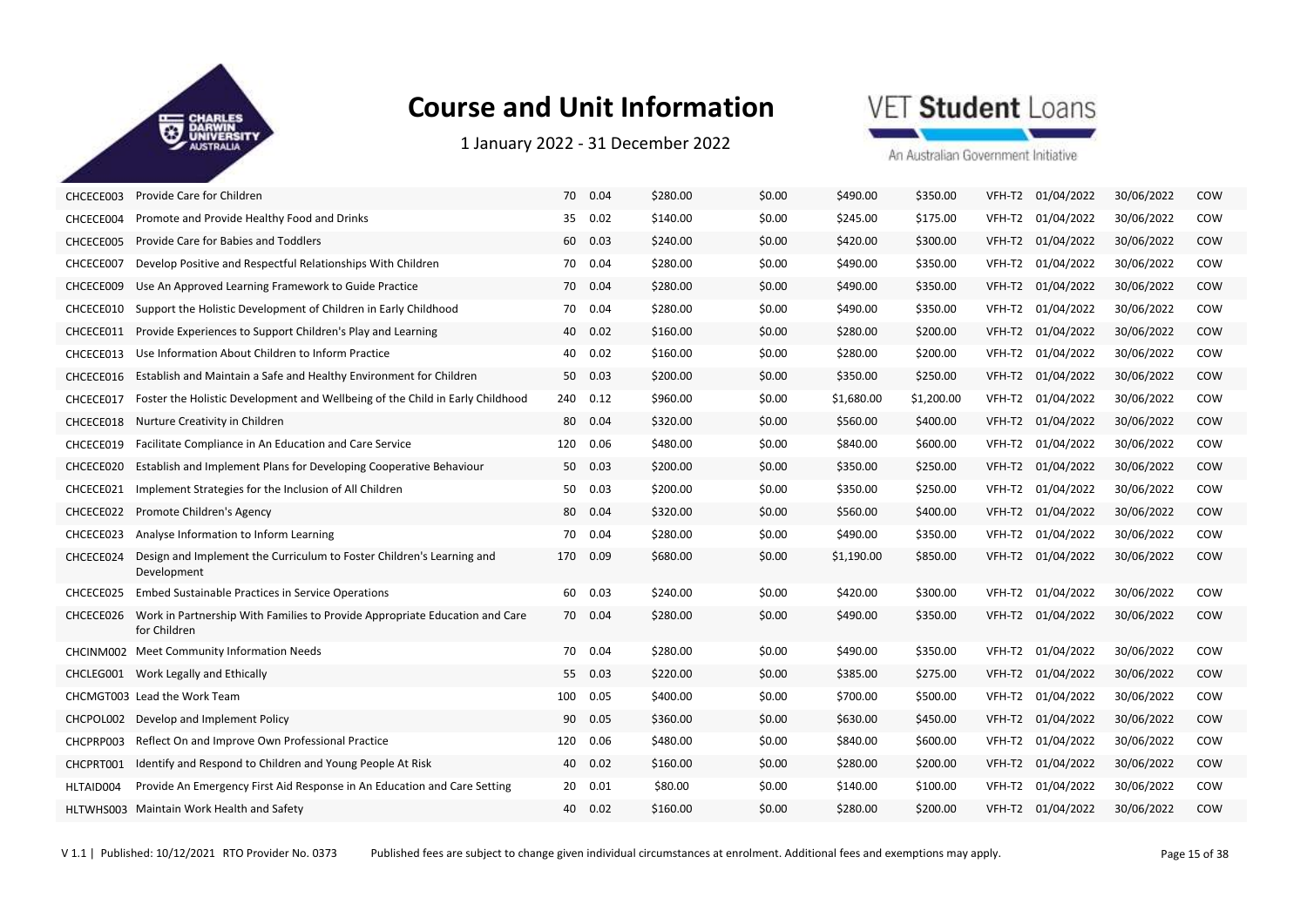

1 January 2022 ‐ 31 December 2022

## VET Student Loans

An Australian Government Initiative

| BSBLED401 | Develop Teams and Individuals                                                               | 40  | 0.02     | \$160.00 | \$0.00 | \$280.00   | \$200.00   | VFH-T3 | 01/07/2022 | 30/09/2022 | COW |
|-----------|---------------------------------------------------------------------------------------------|-----|----------|----------|--------|------------|------------|--------|------------|------------|-----|
| BSBMGT605 | Provide Leadership Across the Organisation                                                  | 60  | 0.03     | \$240.00 | \$0.00 | \$420.00   | \$300.00   | VFH-T3 | 01/07/2022 | 30/09/2022 | COW |
| CHCDIV002 | Promote Aboriginal And/Or Torres Strait Islander Cultural Safety                            | 25  | 0.01     | \$100.00 | \$0.00 | \$175.00   | \$125.00   | VFH-T3 | 01/07/2022 | 30/09/2022 | COW |
| CHCECE001 | Develop Cultural Competence                                                                 |     | 70 0.04  | \$280.00 | \$0.00 | \$490.00   | \$350.00   | VFH-T3 | 01/07/2022 | 30/09/2022 | COW |
| CHCECE002 | Ensure the Health and Safety of Children                                                    | 63  | 0.03     | \$252.00 | \$0.00 | \$441.00   | \$315.00   | VFH-T3 | 01/07/2022 | 30/09/2022 | COW |
| CHCECE003 | Provide Care for Children                                                                   |     | 70 0.04  | \$280.00 | \$0.00 | \$490.00   | \$350.00   | VFH-T3 | 01/07/2022 | 30/09/2022 | COW |
| CHCECE004 | Promote and Provide Healthy Food and Drinks                                                 | 35  | 0.02     | \$140.00 | \$0.00 | \$245.00   | \$175.00   | VFH-T3 | 01/07/2022 | 30/09/2022 | COW |
| CHCECE005 | Provide Care for Babies and Toddlers                                                        | 60  | 0.03     | \$240.00 | \$0.00 | \$420.00   | \$300.00   | VFH-T3 | 01/07/2022 | 30/09/2022 | COW |
| CHCECE007 | Develop Positive and Respectful Relationships With Children                                 | 70  | 0.04     | \$280.00 | \$0.00 | \$490.00   | \$350.00   | VFH-T3 | 01/07/2022 | 30/09/2022 | COW |
| CHCECE009 | Use An Approved Learning Framework to Guide Practice                                        |     | 70 0.04  | \$280.00 | \$0.00 | \$490.00   | \$350.00   | VFH-T3 | 01/07/2022 | 30/09/2022 | COW |
| CHCECE010 | Support the Holistic Development of Children in Early Childhood                             | 70  | 0.04     | \$280.00 | \$0.00 | \$490.00   | \$350.00   | VFH-T3 | 01/07/2022 | 30/09/2022 | COW |
| CHCECE011 | Provide Experiences to Support Children's Play and Learning                                 |     | 40 0.02  | \$160.00 | \$0.00 | \$280.00   | \$200.00   | VFH-T3 | 01/07/2022 | 30/09/2022 | COW |
| CHCECE013 | Use Information About Children to Inform Practice                                           | 40  | 0.02     | \$160.00 | \$0.00 | \$280.00   | \$200.00   | VFH-T3 | 01/07/2022 | 30/09/2022 | COW |
| CHCECE016 | Establish and Maintain a Safe and Healthy Environment for Children                          | 50  | 0.03     | \$200.00 | \$0.00 | \$350.00   | \$250.00   | VFH-T3 | 01/07/2022 | 30/09/2022 | COW |
| CHCECE017 | Foster the Holistic Development and Wellbeing of the Child in Early Childhood               |     | 240 0.12 | \$960.00 | \$0.00 | \$1,680.00 | \$1,200.00 | VFH-T3 | 01/07/2022 | 30/09/2022 | COW |
| CHCECE018 | Nurture Creativity in Children                                                              | 80  | 0.04     | \$320.00 | \$0.00 | \$560.00   | \$400.00   | VFH-T3 | 01/07/2022 | 30/09/2022 | COW |
| CHCECE019 | Facilitate Compliance in An Education and Care Service                                      | 120 | 0.06     | \$480.00 | \$0.00 | \$840.00   | \$600.00   | VFH-T3 | 01/07/2022 | 30/09/2022 | COW |
| CHCECE020 | Establish and Implement Plans for Developing Cooperative Behaviour                          | 50  | 0.03     | \$200.00 | \$0.00 | \$350.00   | \$250.00   | VFH-T3 | 01/07/2022 | 30/09/2022 | COW |
| CHCECE021 | Implement Strategies for the Inclusion of All Children                                      | 50  | 0.03     | \$200.00 | \$0.00 | \$350.00   | \$250.00   | VFH-T3 | 01/07/2022 | 30/09/2022 | COW |
| CHCECE022 | Promote Children's Agency                                                                   | 80  | 0.04     | \$320.00 | \$0.00 | \$560.00   | \$400.00   | VFH-T3 | 01/07/2022 | 30/09/2022 | COW |
| CHCECE023 | Analyse Information to Inform Learning                                                      | 70  | 0.04     | \$280.00 | \$0.00 | \$490.00   | \$350.00   | VFH-T3 | 01/07/2022 | 30/09/2022 | COW |
| CHCECE024 | Design and Implement the Curriculum to Foster Children's Learning and<br>Development        | 170 | 0.09     | \$680.00 | \$0.00 | \$1,190.00 | \$850.00   | VFH-T3 | 01/07/2022 | 30/09/2022 | COW |
| CHCECE025 | <b>Embed Sustainable Practices in Service Operations</b>                                    |     | 60 0.03  | \$240.00 | \$0.00 | \$420.00   | \$300.00   | VFH-T3 | 01/07/2022 | 30/09/2022 | COW |
| CHCECE026 | Work in Partnership With Families to Provide Appropriate Education and Care<br>for Children | 70  | 0.04     | \$280.00 | \$0.00 | \$490.00   | \$350.00   | VFH-T3 | 01/07/2022 | 30/09/2022 | COW |
|           | CHCINM002 Meet Community Information Needs                                                  | 70  | 0.04     | \$280.00 | \$0.00 | \$490.00   | \$350.00   | VFH-T3 | 01/07/2022 | 30/09/2022 | COW |
|           | CHCLEG001 Work Legally and Ethically                                                        | 55  | 0.03     | \$220.00 | \$0.00 | \$385.00   | \$275.00   | VFH-T3 | 01/07/2022 | 30/09/2022 | COW |
|           | CHCMGT003 Lead the Work Team                                                                | 100 | 0.05     | \$400.00 | \$0.00 | \$700.00   | \$500.00   | VFH-T3 | 01/07/2022 | 30/09/2022 | COW |

V 1.1 | Published: 10/12/2021 RTO Provider No. 0373 Published fees are subject to change given individual circumstances at enrolment. Additional fees and exemptions may apply. Page 16 of 38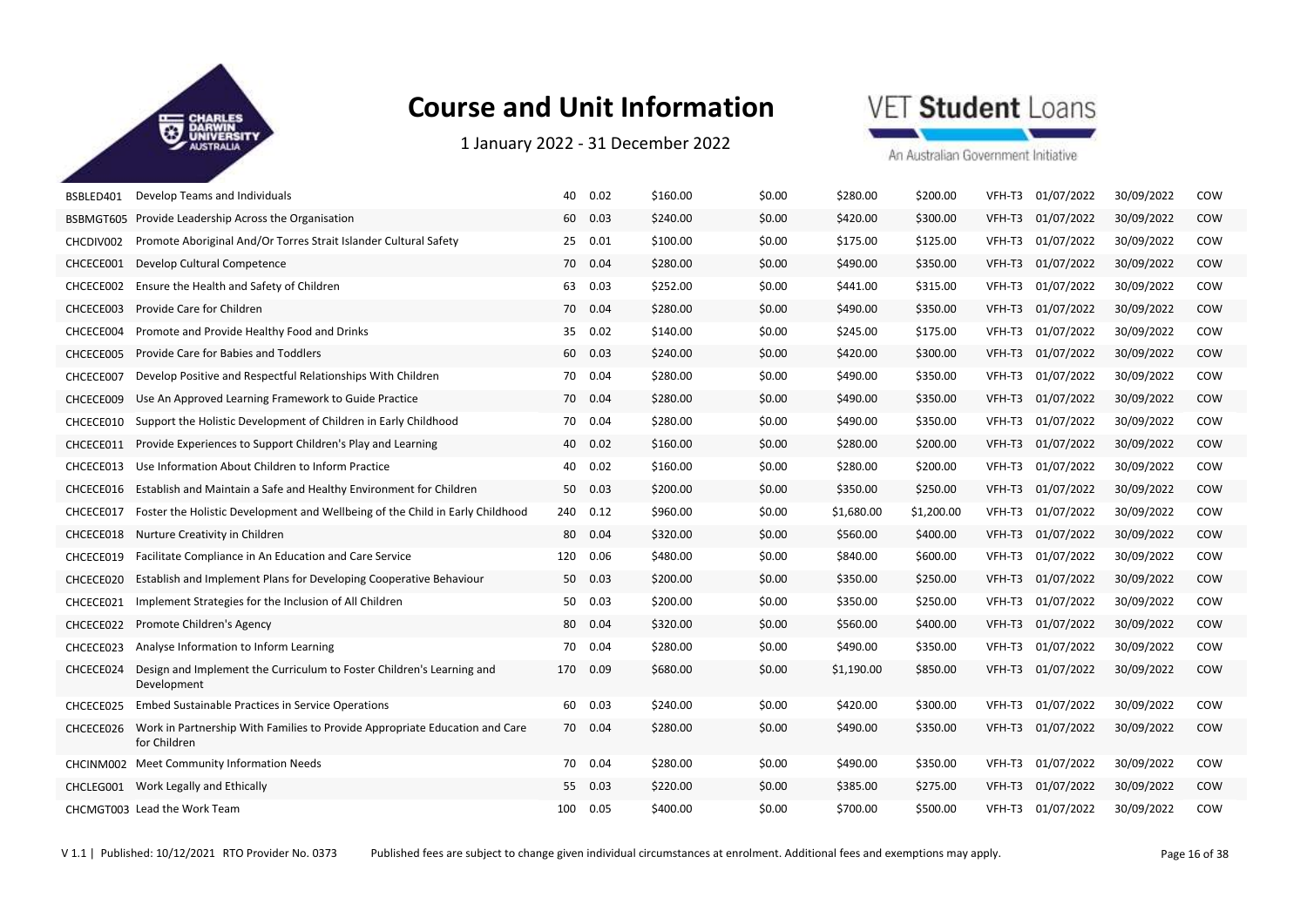

1 January 2022 ‐ 31 December 2022

## VET Student Loans

| CHCPOL002 | Develop and Implement Policy                                                         | 90  | 0.05    | \$360.00 | \$0.00 | \$630.00   | \$450.00   | VFH-T3 | 01/07/2022        | 30/09/2022 | COW        |
|-----------|--------------------------------------------------------------------------------------|-----|---------|----------|--------|------------|------------|--------|-------------------|------------|------------|
| CHCPRP003 | Reflect On and Improve Own Professional Practice                                     | 120 | 0.06    | \$480.00 | \$0.00 | \$840.00   | \$600.00   | VFH-T3 | 01/07/2022        | 30/09/2022 | COW        |
| CHCPRT001 | Identify and Respond to Children and Young People At Risk                            | 40  | 0.02    | \$160.00 | \$0.00 | \$280.00   | \$200.00   | VFH-T3 | 01/07/2022        | 30/09/2022 | COW        |
| HLTAID004 | Provide An Emergency First Aid Response in An Education and Care Setting             |     | 20 0.01 | \$80.00  | \$0.00 | \$140.00   | \$100.00   |        | VFH-T3 01/07/2022 | 30/09/2022 | COW        |
| HLTWHS003 | Maintain Work Health and Safety                                                      | 40  | 0.02    | \$160.00 | \$0.00 | \$280.00   | \$200.00   | VFH-T3 | 01/07/2022        | 30/09/2022 | COW        |
| BSBLED401 | Develop Teams and Individuals                                                        | 40  | 0.02    | \$160.00 | \$0.00 | \$280.00   | \$200.00   | VFH-T4 | 01/10/2022        | 31/12/2022 | COW        |
| BSBMGT605 | Provide Leadership Across the Organisation                                           | 60  | 0.03    | \$240.00 | \$0.00 | \$420.00   | \$300.00   | VFH-T4 | 01/10/2022        | 31/12/2022 | COW        |
| CHCDIV002 | Promote Aboriginal And/Or Torres Strait Islander Cultural Safety                     |     | 25 0.01 | \$100.00 | \$0.00 | \$175.00   | \$125.00   | VFH-T4 | 01/10/2022        | 31/12/2022 | COW        |
| CHCECE001 | Develop Cultural Competence                                                          |     | 70 0.04 | \$280.00 | \$0.00 | \$490.00   | \$350.00   |        | VFH-T4 01/10/2022 | 31/12/2022 | <b>COW</b> |
| CHCECE002 | Ensure the Health and Safety of Children                                             | 63  | 0.03    | \$252.00 | \$0.00 | \$441.00   | \$315.00   | VFH-T4 | 01/10/2022        | 31/12/2022 | COW        |
| CHCECE003 | Provide Care for Children                                                            |     | 70 0.04 | \$280.00 | \$0.00 | \$490.00   | \$350.00   | VFH-T4 | 01/10/2022        | 31/12/2022 | COW        |
| CHCECE004 | Promote and Provide Healthy Food and Drinks                                          | 35  | 0.02    | \$140.00 | \$0.00 | \$245.00   | \$175.00   |        | VFH-T4 01/10/2022 | 31/12/2022 | COW        |
| CHCECE005 | Provide Care for Babies and Toddlers                                                 | 60  | 0.03    | \$240.00 | \$0.00 | \$420.00   | \$300.00   | VFH-T4 | 01/10/2022        | 31/12/2022 | COW        |
| CHCECE007 | Develop Positive and Respectful Relationships With Children                          |     | 70 0.04 | \$280.00 | \$0.00 | \$490.00   | \$350.00   | VFH-T4 | 01/10/2022        | 31/12/2022 | COW        |
| CHCECE009 | Use An Approved Learning Framework to Guide Practice                                 |     | 70 0.04 | \$280.00 | \$0.00 | \$490.00   | \$350.00   |        | VFH-T4 01/10/2022 | 31/12/2022 | COW        |
| CHCECE010 | Support the Holistic Development of Children in Early Childhood                      | 70  | 0.04    | \$280.00 | \$0.00 | \$490.00   | \$350.00   | VFH-T4 | 01/10/2022        | 31/12/2022 | COW        |
| CHCECE011 | Provide Experiences to Support Children's Play and Learning                          | 40  | 0.02    | \$160.00 | \$0.00 | \$280.00   | \$200.00   | VFH-T4 | 01/10/2022        | 31/12/2022 | COW        |
| CHCECE013 | Use Information About Children to Inform Practice                                    |     | 40 0.02 | \$160.00 | \$0.00 | \$280.00   | \$200.00   |        | VFH-T4 01/10/2022 | 31/12/2022 | COW        |
| CHCECE016 | Establish and Maintain a Safe and Healthy Environment for Children                   | 50  | 0.03    | \$200.00 | \$0.00 | \$350.00   | \$250.00   | VFH-T4 | 01/10/2022        | 31/12/2022 | COW        |
| CHCECE017 | Foster the Holistic Development and Wellbeing of the Child in Early Childhood        | 240 | 0.12    | \$960.00 | \$0.00 | \$1,680.00 | \$1,200.00 | VFH-T4 | 01/10/2022        | 31/12/2022 | COW        |
| CHCECE018 | Nurture Creativity in Children                                                       | 80  | 0.04    | \$320.00 | \$0.00 | \$560.00   | \$400.00   | VFH-T4 | 01/10/2022        | 31/12/2022 | COW        |
| CHCECE019 | Facilitate Compliance in An Education and Care Service                               | 120 | 0.06    | \$480.00 | \$0.00 | \$840.00   | \$600.00   | VFH-T4 | 01/10/2022        | 31/12/2022 | COW        |
| CHCECE020 | Establish and Implement Plans for Developing Cooperative Behaviour                   |     | 50 0.03 | \$200.00 | \$0.00 | \$350.00   | \$250.00   |        | VFH-T4 01/10/2022 | 31/12/2022 | <b>COW</b> |
| CHCECE021 | Implement Strategies for the Inclusion of All Children                               | 50  | 0.03    | \$200.00 | \$0.00 | \$350.00   | \$250.00   | VFH-T4 | 01/10/2022        | 31/12/2022 | COW        |
| CHCECE022 | Promote Children's Agency                                                            |     | 80 0.04 | \$320.00 | \$0.00 | \$560.00   | \$400.00   | VFH-T4 | 01/10/2022        | 31/12/2022 | COW        |
| CHCECE023 | Analyse Information to Inform Learning                                               |     | 70 0.04 | \$280.00 | \$0.00 | \$490.00   | \$350.00   |        | VFH-T4 01/10/2022 | 31/12/2022 | COW        |
| CHCECE024 | Design and Implement the Curriculum to Foster Children's Learning and<br>Development | 170 | 0.09    | \$680.00 | \$0.00 | \$1,190.00 | \$850.00   | VFH-T4 | 01/10/2022        | 31/12/2022 | COW        |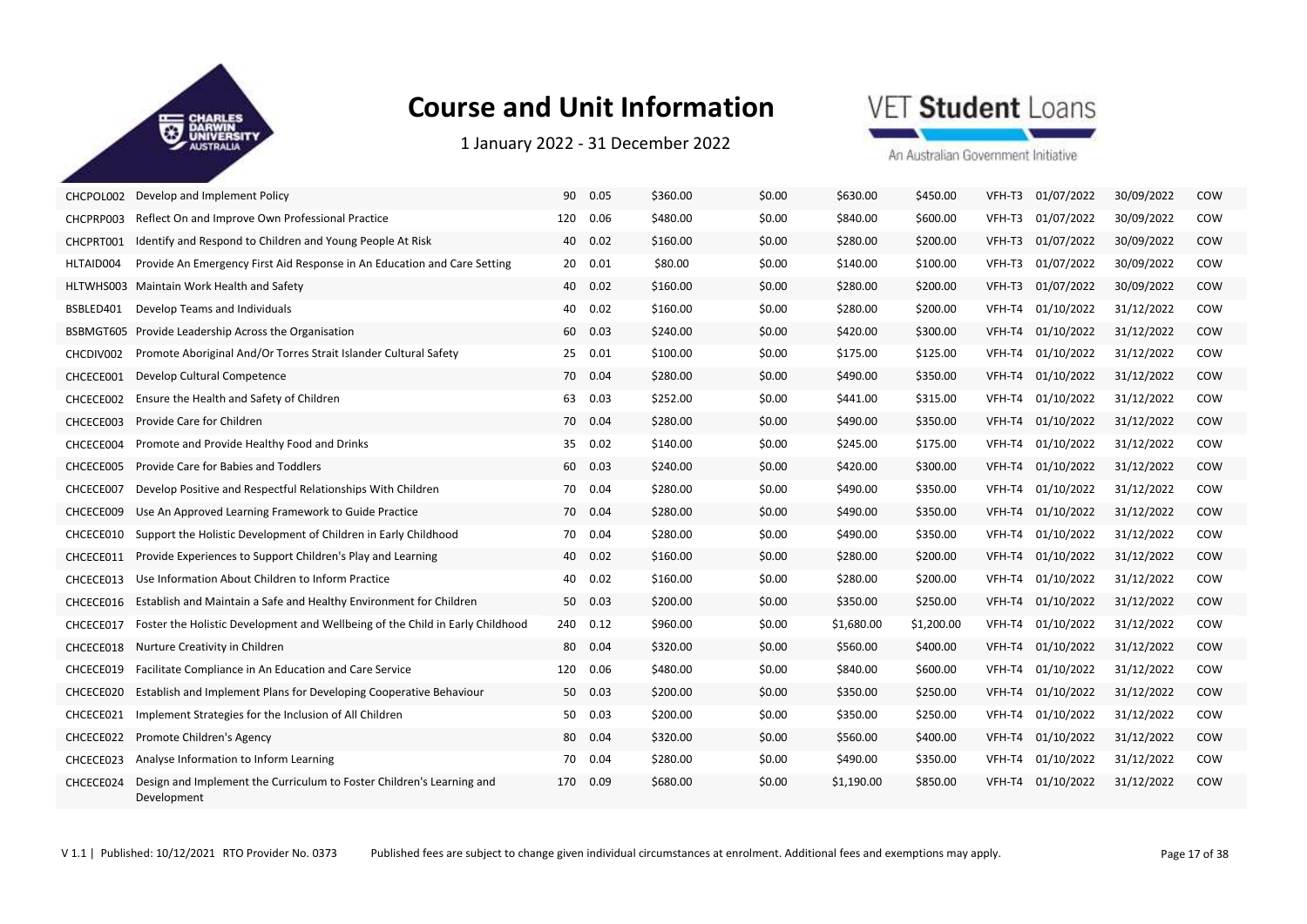

1 January 2022 ‐ 31 December 2022

VET Student Loans

An Australian Government Initiative

| CHCECE025 | Embed Sustainable Practices in Service Operations                                           | 60  | 0.03    | \$240.00 | \$0.00 | \$420.00 | \$300.00 | VFH-T4 | 01/10/2022 | 31/12/2022 | COW        |
|-----------|---------------------------------------------------------------------------------------------|-----|---------|----------|--------|----------|----------|--------|------------|------------|------------|
| CHCECE026 | Work in Partnership With Families to Provide Appropriate Education and Care<br>for Children |     | 70 0.04 | \$280.00 | \$0.00 | \$490.00 | \$350.00 | VFH-T4 | 01/10/2022 | 31/12/2022 | <b>COW</b> |
|           | CHCINM002 Meet Community Information Needs                                                  | 70  | 0.04    | \$280.00 | \$0.00 | \$490.00 | \$350.00 | VFH-T4 | 01/10/2022 | 31/12/2022 | COW        |
| CHCLEG001 | Work Legally and Ethically                                                                  | 55  | 0.03    | \$220.00 | \$0.00 | \$385.00 | \$275.00 | VFH-T4 | 01/10/2022 | 31/12/2022 | <b>COW</b> |
|           | CHCMGT003 Lead the Work Team                                                                | 100 | 0.05    | \$400.00 | \$0.00 | \$700.00 | \$500.00 | VFH-T4 | 01/10/2022 | 31/12/2022 | COW        |
| CHCPOL002 | Develop and Implement Policy                                                                | 90  | 0.05    | \$360.00 | \$0.00 | \$630.00 | \$450.00 | VFH-T4 | 01/10/2022 | 31/12/2022 | <b>COW</b> |
| CHCPRP003 | Reflect On and Improve Own Professional Practice                                            | 120 | 0.06    | \$480.00 | \$0.00 | \$840.00 | \$600.00 | VFH-T4 | 01/10/2022 | 31/12/2022 | COW        |
| CHCPRT001 | Identify and Respond to Children and Young People At Risk                                   | 40  | 0.02    | \$160.00 | \$0.00 | \$280.00 | \$200.00 | VFH-T4 | 01/10/2022 | 31/12/2022 | COW        |
| HLTAID004 | Provide An Emergency First Aid Response in An Education and Care Setting                    | 20  | 0.01    | \$80.00  | \$0.00 | \$140.00 | \$100.00 | VFH-T4 | 01/10/2022 | 31/12/2022 | COW        |
|           | HLTWHS003 Maintain Work Health and Safety                                                   | 40  | 0.02    | \$160.00 | \$0.00 | \$280.00 | \$200.00 | VFH-T4 | 01/10/2022 | 31/12/2022 | <b>COW</b> |

### **Diploma of Event Management (SIT50316)**

**Delivery Locations:** Palmerston Campus

*Contact the Tourism, Recreation and Beauty Services team within the Asia Pacific College of Business & Law if you have any queries - student.central@cdu.edu.au*

*SPECIAL CONDITIONS: For NT Government Subsidised rates, prospective students must satisfy eligibility requirements, this course may have limited places.* 

| Unit Code  | <b>Unit Name</b>                                  | <b>HRS</b> | <b>EFTSL</b> | NTG subsidised<br><b>Tuition fees</b> | NTG subsidised<br><b>RPL</b> fees | <b>Full Fees</b> | <b>Full RPL Fees</b> | <b>Teaching</b><br>Period | <b>Teaching</b><br><b>Start Date</b> | <b>Teaching</b><br><b>End Date</b> | <b>Delivery</b><br>Mode |
|------------|---------------------------------------------------|------------|--------------|---------------------------------------|-----------------------------------|------------------|----------------------|---------------------------|--------------------------------------|------------------------------------|-------------------------|
| BSBITU306  | Design and Produce Business Documents             | 80         | 0.07         | \$320.00                              | \$0.00                            | \$1,000.00       | \$400.00             | VFH-T1                    | 01/01/2022                           | 31/03/2022                         | CO                      |
| SITEEVT001 | Source and Use Information On the Events Industry |            | 25 0.02      | \$100.00                              | \$0.00                            | \$312.50         | \$125.00             | VFH-T1                    | 01/01/2022                           | 31/03/2022                         | CO                      |
| SITEEVT002 | Process and Monitor Event Registrations           | 60         | 0.05         | \$240.00                              | \$0.00                            | \$750.00         | \$300.00             | VFH-T1                    | 01/01/2022                           | 31/03/2022                         | CO                      |
| SITEEVT003 | Coordinate On-Site Event Registrations            |            | 40 0.04      | \$160.00                              | \$0.00                            | \$500.00         | \$200.00             | VFH-T1                    | 01/01/2022                           | 31/03/2022                         | CO                      |
| SITEEVT005 | Plan In-House Events or Functions                 | 40         | 0.04         | \$160.00                              | \$0.00                            | \$500.00         | \$200.00             | VFH-T1                    | 01/01/2022                           | 31/03/2022                         | CO                      |
|            | SITEEVT006 Develop Conference Programs            |            | 30 0.03      | \$120.00                              | \$0.00                            | \$375.00         | \$150.00             | VFH-T1                    | 01/01/2022                           | 31/03/2022                         | CO                      |
| SITEEVT007 | Select Event Venues and Sites                     | 35         | 0.03         | \$140.00                              | \$0.00                            | \$437.50         | \$175.00             | VFH-T1                    | 01/01/2022                           | 31/03/2022                         | CO                      |
|            | SITEEVT008 Manage Event Staging Components        | 40         | 0.04         | \$160.00                              | \$0.00                            | \$500.00         | \$200.00             | VFH-T1                    | 01/01/2022                           | 31/03/2022                         | <sub>co</sub>           |
| SITEEVT010 | Manage On-Site Event Operations                   | 60         | 0.05         | \$240.00                              | \$0.00                            | \$750.00         | \$300.00             | VFH-T1                    | 01/01/2022                           | 31/03/2022                         | CO                      |
|            | SITHFAB002 Provide Responsible Service of Alcohol | 10         | 0.01         | \$40.00                               | \$0.00                            | \$125.00         | \$50.00              | VFH-T1                    | 01/01/2022                           | 31/03/2022                         | <sub>co</sub>           |
|            | SITHFAB005 Prepare and Serve Espresso Coffee      | 30         | 0.03         | \$120.00                              | \$0.00                            | \$375.00         | \$150.00             | VFH-T1                    | 01/01/2022                           | 31/03/2022                         | CO.                     |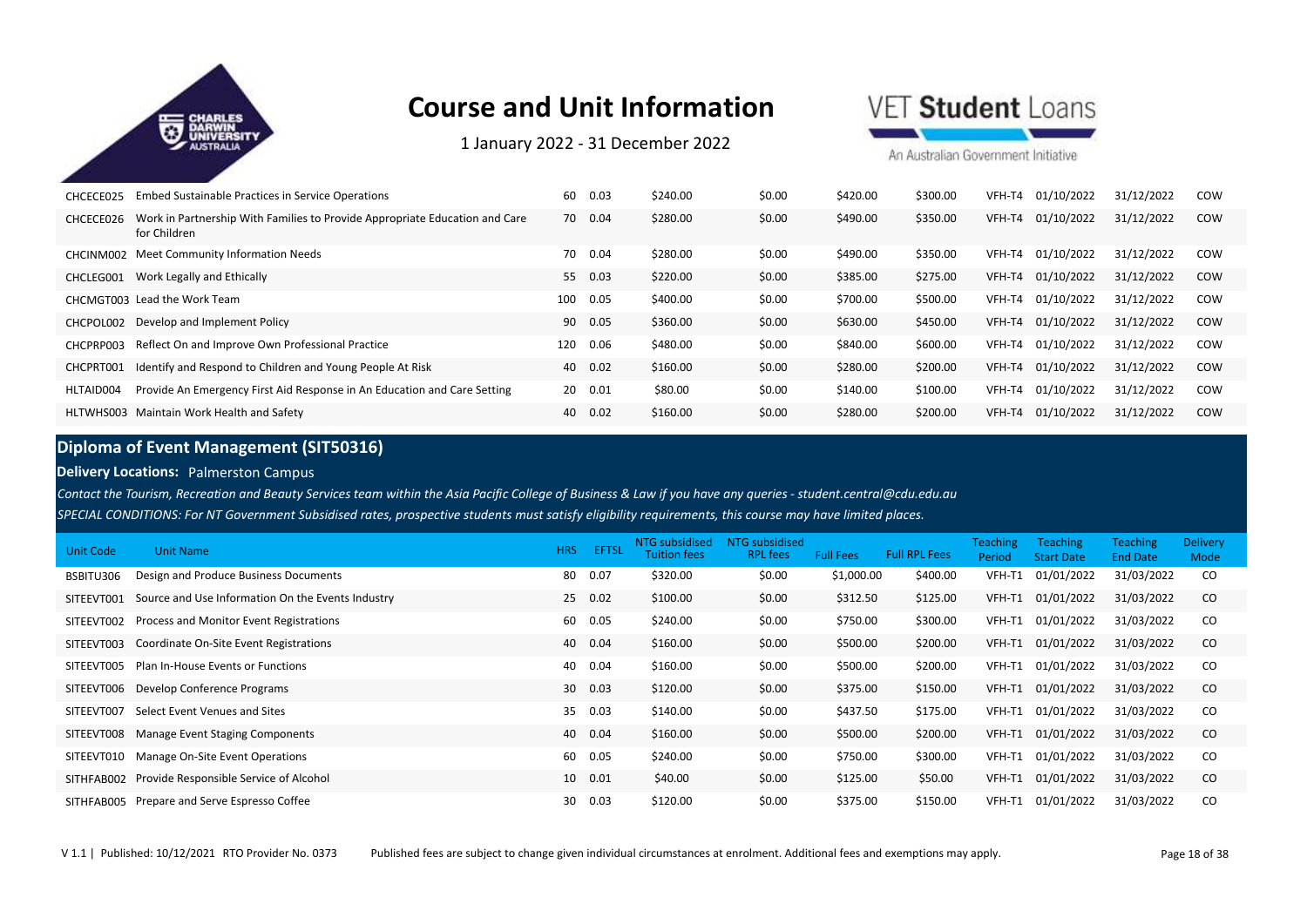

1 January 2022 ‐ 31 December 2022

## VET Student Loans

| SITXCCS007<br><b>Enhance Customer Service Experiences</b>       | 40<br>0.04 | \$160.00 | \$0.00 | \$500.00   | \$200.00 | VFH-T1<br>01/01/2022 | 31/03/2022               | CO       |
|-----------------------------------------------------------------|------------|----------|--------|------------|----------|----------------------|--------------------------|----------|
| Manage Finances Within a Budget<br>SITXFIN003                   | 30<br>0.03 | \$120.00 | \$0.00 | \$375.00   | \$150.00 | VFH-T1               | 01/01/2022<br>31/03/2022 | CO       |
| SITXFSA001<br>Use Hygienic Practices for Food Safety            | 15 0.01    | \$60.00  | \$0.00 | \$187.50   | \$75.00  | VFH-T1               | 01/01/2022<br>31/03/2022 | CO       |
| Research and Comply With Regulatory Requirements<br>SITXGLC001  | 80<br>0.07 | \$320.00 | \$0.00 | \$1,000.00 | \$400.00 | VFH-T1               | 01/01/2022<br>31/03/2022 | CO       |
| SITXHRM003 Lead and Manage People                               | 60<br>0.05 | \$240.00 | \$0.00 | \$750.00   | \$300.00 | VFH-T1               | 01/01/2022<br>31/03/2022 | CO       |
| SITXMGT001 Monitor Work Operations                              | 20<br>0.02 | \$80.00  | \$0.00 | \$250.00   | \$100.00 | VFH-T1<br>01/01/2022 | 31/03/2022               | CO       |
| SITXMGT002 Establish and Conduct Business Relationships         | 60 0.05    | \$240.00 | \$0.00 | \$750.00   | \$300.00 | 01/01/2022<br>VFH-T1 | 31/03/2022               | $\rm CO$ |
| SITXMGT003 Manage Projects                                      | 0.05<br>60 | \$240.00 | \$0.00 | \$750.00   | \$300.00 | VFH-T1               | 01/01/2022<br>31/03/2022 | CO       |
| SITXWHS002 Identify Hazards, Assess and Control Safety Risks    | 0.03<br>30 | \$120.00 | \$0.00 | \$375.00   | \$150.00 | VFH-T1<br>01/01/2022 | 31/03/2022               | $\rm CO$ |
| Design and Produce Business Documents<br>BSBITU306              | 0.07<br>80 | \$320.00 | \$0.00 | \$1,000.00 | \$400.00 | VFH-T2<br>01/04/2022 | 30/06/2022               | CO       |
| SITEEVT001<br>Source and Use Information On the Events Industry | 0.02<br>25 | \$100.00 | \$0.00 | \$312.50   | \$125.00 | VFH-T2<br>01/04/2022 | 30/06/2022               | $\rm CO$ |
| Process and Monitor Event Registrations<br>SITEEVT002           | 60<br>0.05 | \$240.00 | \$0.00 | \$750.00   | \$300.00 | VFH-T2<br>01/04/2022 | 30/06/2022               | CO       |
| Coordinate On-Site Event Registrations<br>SITEEVT003            | 40 0.04    | \$160.00 | \$0.00 | \$500.00   | \$200.00 | VFH-T2<br>01/04/2022 | 30/06/2022               | CO.      |
| Plan In-House Events or Functions<br>SITEEVT005                 | 0.04<br>40 | \$160.00 | \$0.00 | \$500.00   | \$200.00 | VFH-T2               | 01/04/2022<br>30/06/2022 | CO       |
| SITEEVT006<br>Develop Conference Programs                       | 0.03<br>30 | \$120.00 | \$0.00 | \$375.00   | \$150.00 | 01/04/2022<br>VFH-T2 | 30/06/2022               | CO       |
| Select Event Venues and Sites<br>SITEEVT007                     | 35 0.03    | \$140.00 | \$0.00 | \$437.50   | \$175.00 | VFH-T2               | 01/04/2022<br>30/06/2022 | CO       |
| SITEEVT008<br>Manage Event Staging Components                   | 40<br>0.04 | \$160.00 | \$0.00 | \$500.00   | \$200.00 | 01/04/2022<br>VFH-T2 | 30/06/2022               | CO       |
| SITEEVT010<br>Manage On-Site Event Operations                   | 60<br>0.05 | \$240.00 | \$0.00 | \$750.00   | \$300.00 | VFH-T2<br>01/04/2022 | 30/06/2022               | CO       |
| Provide Responsible Service of Alcohol<br>SITHFAB002            | 10  0.01   | \$40.00  | \$0.00 | \$125.00   | \$50.00  | VFH-T2               | 01/04/2022<br>30/06/2022 | CO       |
| Prepare and Serve Espresso Coffee<br>SITHFAB005                 | 0.03<br>30 | \$120.00 | \$0.00 | \$375.00   | \$150.00 | VFH-T2               | 01/04/2022<br>30/06/2022 | CO       |
| <b>Enhance Customer Service Experiences</b><br>SITXCCS007       | 40<br>0.04 | \$160.00 | \$0.00 | \$500.00   | \$200.00 | VFH-T2<br>01/04/2022 | 30/06/2022               | $\rm CO$ |
| SITXFIN003<br>Manage Finances Within a Budget                   | 30 0.03    | \$120.00 | \$0.00 | \$375.00   | \$150.00 | VFH-T2               | 01/04/2022<br>30/06/2022 | CO       |
| SITXFSA001<br>Use Hygienic Practices for Food Safety            | 15 0.01    | \$60.00  | \$0.00 | \$187.50   | \$75.00  | VFH-T2<br>01/04/2022 | 30/06/2022               | CO.      |
| Research and Comply With Regulatory Requirements<br>SITXGLC001  | 80<br>0.07 | \$320.00 | \$0.00 | \$1,000.00 | \$400.00 | VFH-T2<br>01/04/2022 | 30/06/2022               | CO       |
| SITXHRM003 Lead and Manage People                               | 60 0.05    | \$240.00 | \$0.00 | \$750.00   | \$300.00 | VFH-T2               | 01/04/2022<br>30/06/2022 | CO       |
| SITXMGT001 Monitor Work Operations                              | 0.02<br>20 | \$80.00  | \$0.00 | \$250.00   | \$100.00 | VFH-T2               | 01/04/2022<br>30/06/2022 | CO       |
| SITXMGT002 Establish and Conduct Business Relationships         | 60<br>0.05 | \$240.00 | \$0.00 | \$750.00   | \$300.00 | 01/04/2022<br>VFH-T2 | 30/06/2022               | $\rm CO$ |
| SITXMGT003 Manage Projects                                      | 60  0.05   | \$240.00 | \$0.00 | \$750.00   | \$300.00 | VFH-T2               | 01/04/2022<br>30/06/2022 | CO       |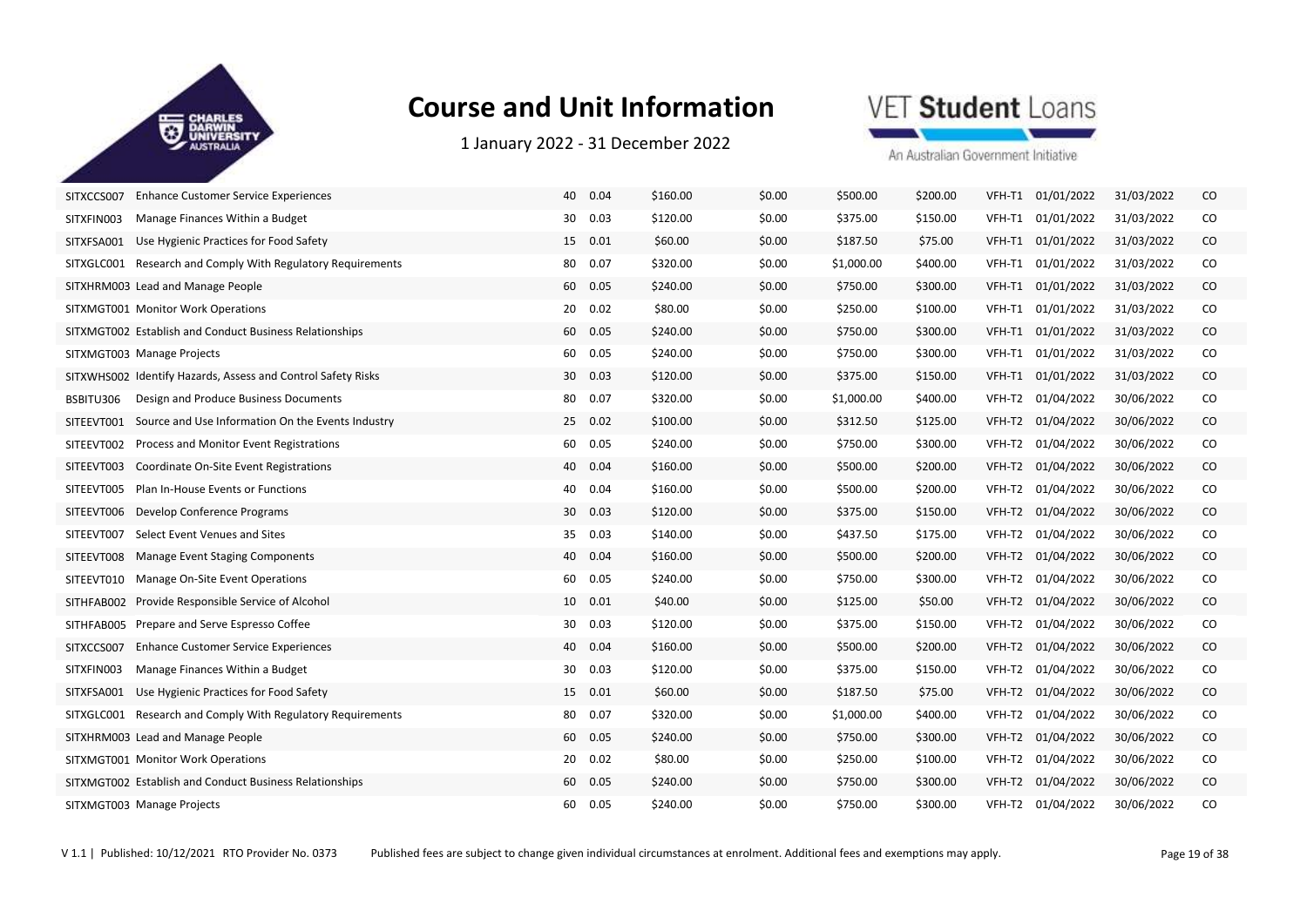

1 January 2022 ‐ 31 December 2022

### VET Student Loans

| SITXWHS002 Identify Hazards, Assess and Control Safety Risks    | 30<br>0.03 | \$120.00 | \$0.00 | \$375.00   | \$150.00 | VFH-T2 | 01/04/2022        | 30/06/2022 | CO       |
|-----------------------------------------------------------------|------------|----------|--------|------------|----------|--------|-------------------|------------|----------|
| Design and Produce Business Documents<br>BSBITU306              | 0.07<br>80 | \$320.00 | \$0.00 | \$1,000.00 | \$400.00 | VFH-T3 | 01/07/2022        | 30/09/2022 | CO       |
| Source and Use Information On the Events Industry<br>SITEEVT001 | 25 0.02    | \$100.00 | \$0.00 | \$312.50   | \$125.00 | VFH-T3 | 01/07/2022        | 30/09/2022 | $\rm CO$ |
| Process and Monitor Event Registrations<br>SITEEVT002           | 60 0.05    | \$240.00 | \$0.00 | \$750.00   | \$300.00 | VFH-T3 | 01/07/2022        | 30/09/2022 | CO       |
| Coordinate On-Site Event Registrations<br>SITEEVT003            | 40<br>0.04 | \$160.00 | \$0.00 | \$500.00   | \$200.00 | VFH-T3 | 01/07/2022        | 30/09/2022 | CO       |
| Plan In-House Events or Functions<br>SITEEVT005                 | 40 0.04    | \$160.00 | \$0.00 | \$500.00   | \$200.00 | VFH-T3 | 01/07/2022        | 30/09/2022 | CO       |
| SITEEVT006<br>Develop Conference Programs                       | 30 0.03    | \$120.00 | \$0.00 | \$375.00   | \$150.00 | VFH-T3 | 01/07/2022        | 30/09/2022 | CO       |
| Select Event Venues and Sites<br>SITEEVT007                     | 35<br>0.03 | \$140.00 | \$0.00 | \$437.50   | \$175.00 | VFH-T3 | 01/07/2022        | 30/09/2022 | CO       |
| SITEEVT008<br>Manage Event Staging Components                   | 40 0.04    | \$160.00 | \$0.00 | \$500.00   | \$200.00 | VFH-T3 | 01/07/2022        | 30/09/2022 | $\rm CO$ |
| SITEEVT010<br>Manage On-Site Event Operations                   | 0.05<br>60 | \$240.00 | \$0.00 | \$750.00   | \$300.00 | VFH-T3 | 01/07/2022        | 30/09/2022 | CO       |
| SITHFAB002<br>Provide Responsible Service of Alcohol            | 10<br>0.01 | \$40.00  | \$0.00 | \$125.00   | \$50.00  | VFH-T3 | 01/07/2022        | 30/09/2022 | $\rm CO$ |
| Prepare and Serve Espresso Coffee<br>SITHFAB005                 | 30<br>0.03 | \$120.00 | \$0.00 | \$375.00   | \$150.00 | VFH-T3 | 01/07/2022        | 30/09/2022 | CO       |
| <b>Enhance Customer Service Experiences</b><br>SITXCCS007       | 40 0.04    | \$160.00 | \$0.00 | \$500.00   | \$200.00 | VFH-T3 | 01/07/2022        | 30/09/2022 | CO       |
| Manage Finances Within a Budget<br>SITXFIN003                   | 0.03<br>30 | \$120.00 | \$0.00 | \$375.00   | \$150.00 | VFH-T3 | 01/07/2022        | 30/09/2022 | CO       |
| SITXFSA001<br>Use Hygienic Practices for Food Safety            | 15 0.01    | \$60.00  | \$0.00 | \$187.50   | \$75.00  | VFH-T3 | 01/07/2022        | 30/09/2022 | CO       |
| SITXGLC001 Research and Comply With Regulatory Requirements     | 80  0.07   | \$320.00 | \$0.00 | \$1,000.00 | \$400.00 | VFH-T3 | 01/07/2022        | 30/09/2022 | CO       |
| SITXHRM003 Lead and Manage People                               | 60<br>0.05 | \$240.00 | \$0.00 | \$750.00   | \$300.00 | VFH-T3 | 01/07/2022        | 30/09/2022 | $\rm CO$ |
| SITXMGT001 Monitor Work Operations                              | 0.02<br>20 | \$80.00  | \$0.00 | \$250.00   | \$100.00 | VFH-T3 | 01/07/2022        | 30/09/2022 | CO       |
| SITXMGT002 Establish and Conduct Business Relationships         | 0.05<br>60 | \$240.00 | \$0.00 | \$750.00   | \$300.00 | VFH-T3 | 01/07/2022        | 30/09/2022 | CO       |
| SITXMGT003 Manage Projects                                      | 60<br>0.05 | \$240.00 | \$0.00 | \$750.00   | \$300.00 | VFH-T3 | 01/07/2022        | 30/09/2022 | CO       |
| SITXWHS002 Identify Hazards, Assess and Control Safety Risks    | 30<br>0.03 | \$120.00 | \$0.00 | \$375.00   | \$150.00 | VFH-T3 | 01/07/2022        | 30/09/2022 | $\rm CO$ |
| BSBITU306<br>Design and Produce Business Documents              | 80 0.07    | \$320.00 | \$0.00 | \$1,000.00 | \$400.00 | VFH-T4 | 01/10/2022        | 31/12/2022 | CO       |
| SITEEVT001<br>Source and Use Information On the Events Industry | 25 0.02    | \$100.00 | \$0.00 | \$312.50   | \$125.00 | VFH-T4 | 01/10/2022        | 31/12/2022 | CO       |
| Process and Monitor Event Registrations<br>SITEEVT002           | 60<br>0.05 | \$240.00 | \$0.00 | \$750.00   | \$300.00 | VFH-T4 | 01/10/2022        | 31/12/2022 | CO       |
| SITEEVT003<br>Coordinate On-Site Event Registrations            | 40 0.04    | \$160.00 | \$0.00 | \$500.00   | \$200.00 | VFH-T4 | 01/10/2022        | 31/12/2022 | $\rm CO$ |
| Plan In-House Events or Functions<br>SITEEVT005                 | 0.04<br>40 | \$160.00 | \$0.00 | \$500.00   | \$200.00 | VFH-T4 | 01/10/2022        | 31/12/2022 | CO       |
| SITEEVT006<br>Develop Conference Programs                       | 30<br>0.03 | \$120.00 | \$0.00 | \$375.00   | \$150.00 | VFH-T4 | 01/10/2022        | 31/12/2022 | $\rm CO$ |
| Select Event Venues and Sites<br>SITEEVT007                     | 35 0.03    | \$140.00 | \$0.00 | \$437.50   | \$175.00 |        | VFH-T4 01/10/2022 | 31/12/2022 | CO       |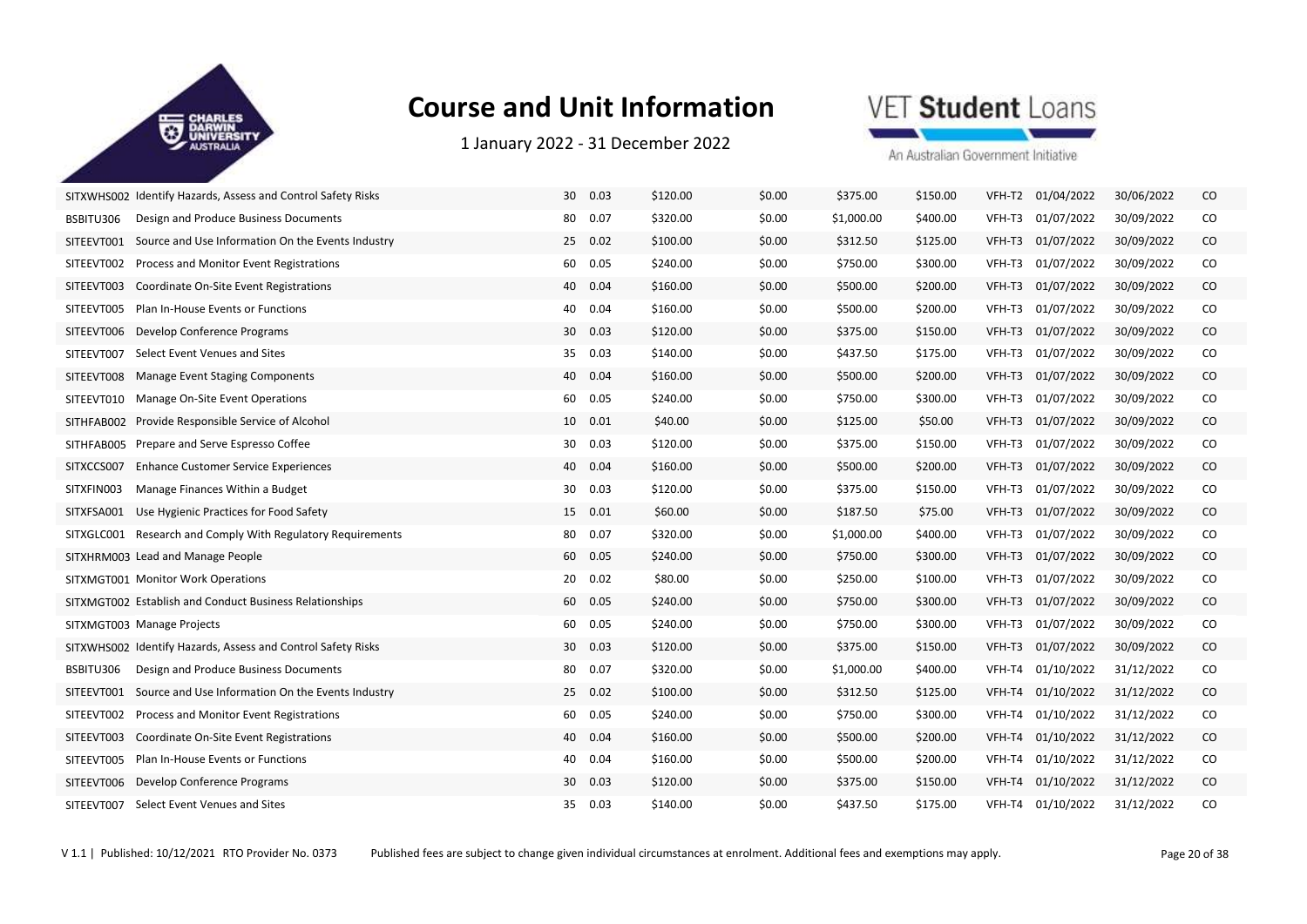

1 January 2022 ‐ 31 December 2022

VET Student Loans

An Australian Government Initiative

| SITEEVT008 | Manage Event Staging Components                              | 40 | 0.04 | \$160.00 | \$0.00 | \$500.00   | \$200.00 | VFH-T4 | 01/10/2022 | 31/12/2022 | CO.           |
|------------|--------------------------------------------------------------|----|------|----------|--------|------------|----------|--------|------------|------------|---------------|
| SITEEVT010 | Manage On-Site Event Operations                              | 60 | 0.05 | \$240.00 | \$0.00 | \$750.00   | \$300.00 | VFH-T4 | 01/10/2022 | 31/12/2022 | CO            |
|            | SITHFAB002 Provide Responsible Service of Alcohol            | 10 | 0.01 | \$40.00  | \$0.00 | \$125.00   | \$50.00  | VFH-T4 | 01/10/2022 | 31/12/2022 | <sub>co</sub> |
|            | SITHFAB005 Prepare and Serve Espresso Coffee                 | 30 | 0.03 | \$120.00 | \$0.00 | \$375.00   | \$150.00 | VFH-T4 | 01/10/2022 | 31/12/2022 | CO            |
| SITXCCS007 | <b>Enhance Customer Service Experiences</b>                  | 40 | 0.04 | \$160.00 | \$0.00 | \$500.00   | \$200.00 | VFH-T4 | 01/10/2022 | 31/12/2022 | CO.           |
| SITXFIN003 | Manage Finances Within a Budget                              | 30 | 0.03 | \$120.00 | \$0.00 | \$375.00   | \$150.00 | VFH-T4 | 01/10/2022 | 31/12/2022 | CO            |
| SITXFSA001 | Use Hygienic Practices for Food Safety                       | 15 | 0.01 | \$60.00  | \$0.00 | \$187.50   | \$75.00  | VFH-T4 | 01/10/2022 | 31/12/2022 | <sub>co</sub> |
| SITXGLC001 | Research and Comply With Regulatory Requirements             | 80 | 0.07 | \$320.00 | \$0.00 | \$1,000.00 | \$400.00 | VFH-T4 | 01/10/2022 | 31/12/2022 | CO            |
|            | SITXHRM003 Lead and Manage People                            | 60 | 0.05 | \$240.00 | \$0.00 | \$750.00   | \$300.00 | VFH-T4 | 01/10/2022 | 31/12/2022 | <sub>co</sub> |
|            | SITXMGT001 Monitor Work Operations                           | 20 | 0.02 | \$80.00  | \$0.00 | \$250.00   | \$100.00 | VFH-T4 | 01/10/2022 | 31/12/2022 | CO            |
|            | SITXMGT002 Establish and Conduct Business Relationships      | 60 | 0.05 | \$240.00 | \$0.00 | \$750.00   | \$300.00 | VFH-T4 | 01/10/2022 | 31/12/2022 | <sub>co</sub> |
|            | SITXMGT003 Manage Projects                                   | 60 | 0.05 | \$240.00 | \$0.00 | \$750.00   | \$300.00 | VFH-T4 | 01/10/2022 | 31/12/2022 | CO            |
|            | SITXWHS002 Identify Hazards, Assess and Control Safety Risks | 30 | 0.03 | \$120.00 | \$0.00 | \$375.00   | \$150.00 | VFH-T4 | 01/10/2022 | 31/12/2022 | <sub>co</sub> |

### **Diploma of Hospitality Management (SIT50416)**

#### **Delivery Locations: Palmerston Campus**

*SPECIAL CONDITIONS: For NT Government Subsidised rates, prospective students must satisfy eligibility requirements, this course may have limited places. Contact the Culinary Arts and Hospitality team within the Asia Pacific College of Business & Law if you have any queries - student.central@cdu.edu.au*

| <b>Unit Code</b> | <b>Unit Name</b>                                         | <b>HRS</b> | <b>EFTSL</b> | NTG subsidised<br><b>Tuition fees</b> | NTG subsidised<br><b>RPL fees</b> | <b>Full Fees</b> | <b>Full RPL Fees</b> | <b>Teaching</b><br>Period | <b>Teaching</b><br><b>Start Date</b> | <b>Teaching</b><br><b>End Date</b> | <b>Delivery</b><br>Mode |
|------------------|----------------------------------------------------------|------------|--------------|---------------------------------------|-----------------------------------|------------------|----------------------|---------------------------|--------------------------------------|------------------------------------|-------------------------|
| BSBDIV501        | Manage Diversity in the Workplace                        | 60         | 0.1          | \$240.00                              | \$0.00                            | \$750.00         | \$300.00             | VFH-T1                    | 01/01/2022                           | 31/03/2022                         | <sub>co</sub>           |
| BSBITU306        | Design and Produce Business Documents                    | 80         | 0.13         | \$320.00                              | \$0.00                            | \$1,000.00       | \$400.00             | VFH-T1                    | 01/01/2022                           | 31/03/2022                         |                         |
|                  | BSBMGT517 Manage Operational Plan                        | 70         | 0.11         | \$280.00                              | \$0.00                            | \$875.00         | \$350.00             |                           | VFH-T1 01/01/2022                    | 31/03/2022                         | CO.                     |
|                  | SITHCCC001 Use Food Preparation Equipment                | 25         | 0.04         | \$100.00                              | \$0.00                            | \$312.50         | \$125.00             | VFH-T1                    | 01/01/2022                           | 31/03/2022                         |                         |
|                  | SITHCCC005 Prepare Dishes Using Basic Methods of Cookery | 45         | 0.07         | \$180.00                              | \$0.00                            | \$562.50         | \$225.00             | VFH-T1                    | 01/01/2022                           | 31/03/2022                         |                         |
|                  | SITHFAB002 Provide Responsible Service of Alcohol        | 10         | 0.02         | \$40.00                               | \$0.00                            | \$125.00         | \$50.00              | VFH-T1                    | 01/01/2022                           | 31/03/2022                         |                         |
|                  | SITHFAB003 Operate a Bar                                 | 35         | 0.06         | \$140.00                              | \$0.00                            | \$437.50         | \$175.00             | VFH-T1                    | 01/01/2022                           | 31/03/2022                         |                         |
|                  | SITHFAB005 Prepare and Serve Espresso Coffee             | 30         | 0.05         | \$120.00                              | \$0.00                            | \$375.00         | \$150.00             | VFH-T1                    | 01/01/2022                           | 31/03/2022                         |                         |
|                  | SITHFAB014 Provide Table Service of Food and Beverage    | 110        | 0.18         | \$440.00                              | \$0.00                            | \$1,375.00       | \$550.00             | VFH-T1                    | 01/01/2022                           | 31/03/2022                         |                         |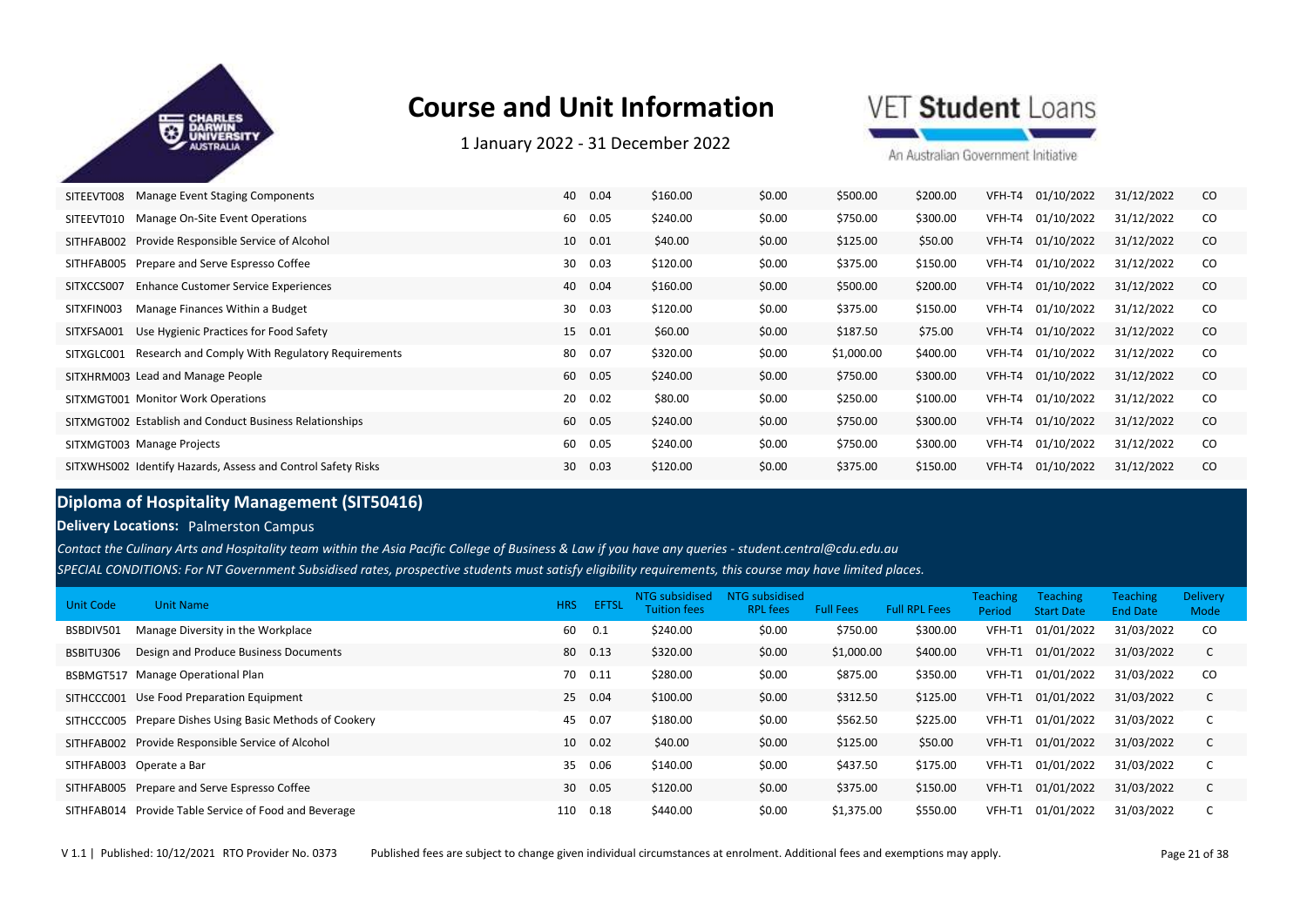

1 January 2022 ‐ 31 December 2022

## VET Student Loans

| SITHIND004 Work Effectively in Hospitality Service                  | $\mathbf 0$<br>$\mathbf 0$ | \$0.00   | \$0.00 | \$0.00     | \$0.00   | VFH-T1 01/01/2022    | 31/03/2022 | C            |
|---------------------------------------------------------------------|----------------------------|----------|--------|------------|----------|----------------------|------------|--------------|
| Develop and Manage Quality Customer Service Practices<br>SITXCCS008 | 30<br>0.05                 | \$120.00 | \$0.00 | \$375.00   | \$150.00 | VFH-T1 01/01/2022    | 31/03/2022 | CO           |
| SITXFSA001 Use Hygienic Practices for Food Safety                   | 15 0.02                    | \$60.00  | \$0.00 | \$187.50   | \$75.00  | VFH-T1 01/01/2022    | 31/03/2022 | $\mathsf{C}$ |
| SITXHRM002 Roster Staff                                             | 30<br>0.05                 | \$120.00 | \$0.00 | \$375.00   | \$150.00 | VFH-T1 01/01/2022    | 31/03/2022 | CO.          |
| SITXHRM003 Lead and Manage People                                   | 60<br>0.1                  | \$240.00 | \$0.00 | \$750.00   | \$300.00 | VFH-T1 01/01/2022    | 31/03/2022 | $\rm CO$     |
| SITXMGT002 Establish and Conduct Business Relationships             | 60<br>0.1                  | \$240.00 | \$0.00 | \$750.00   | \$300.00 | VFH-T1 01/01/2022    | 31/03/2022 | CO           |
| SITHFAB010 Prepare and Serve Cocktails                              | 20<br>0.03                 | \$80.00  | \$0.00 | \$250.00   | \$100.00 | VFH-T2 01/04/2022    | 30/06/2022 | $\mathsf{C}$ |
| SITHFAB012 Provide Advice On Australian Wines                       | 40<br>0.06                 | \$160.00 | \$0.00 | \$500.00   | \$200.00 | VFH-T2<br>01/04/2022 | 30/06/2022 | C            |
| SITXCCS007 Enhance Customer Service Experiences                     | 40 0.06                    | \$160.00 | \$0.00 | \$500.00   | \$200.00 | 01/04/2022<br>VFH-T2 | 30/06/2022 | CO           |
| SITXCOM005 Manage Conflict                                          | 20 0.03                    | \$80.00  | \$0.00 | \$250.00   | \$100.00 | VFH-T2 01/04/2022    | 30/06/2022 | CO.          |
| SITXFIN003<br>Manage Finances Within a Budget                       | 30<br>0.05                 | \$120.00 | \$0.00 | \$375.00   | \$150.00 | VFH-T2 01/04/2022    | 30/06/2022 | CO           |
| Prepare and Monitor Budgets<br>SITXFIN004                           | 30<br>0.05                 | \$120.00 | \$0.00 | \$375.00   | \$150.00 | VFH-T2<br>01/04/2022 | 30/06/2022 | CO           |
| Research and Comply With Regulatory Requirements<br>SITXGLC001      | 80 0.13                    | \$320.00 | \$0.00 | \$1,000.00 | \$400.00 | VFH-T2<br>01/04/2022 | 30/06/2022 | $\rm CO$     |
| SITXMGT001 Monitor Work Operations                                  | 20<br>0.03                 | \$80.00  | \$0.00 | \$250.00   | \$100.00 | VFH-T2<br>01/04/2022 | 30/06/2022 | CO           |
| SITXWHS003 Implement and Monitor Work Health and Safety Practices   | 0.05<br>30                 | \$120.00 | \$0.00 | \$375.00   | \$150.00 | VFH-T2<br>01/04/2022 | 30/06/2022 | $\rm CO$     |
| Manage Diversity in the Workplace<br>BSBDIV501                      | 0.1<br>60                  | \$240.00 | \$0.00 | \$750.00   | \$300.00 | VFH-T3<br>01/07/2022 | 30/09/2022 | C            |
| Design and Produce Business Documents<br>BSBITU306                  | 80<br>0.13                 | \$320.00 | \$0.00 | \$1,000.00 | \$400.00 | VFH-T3<br>01/07/2022 | 30/09/2022 | $\mathsf{C}$ |
| BSBMGT517 Manage Operational Plan                                   | 70 0.11                    | \$280.00 | \$0.00 | \$875.00   | \$350.00 | 01/07/2022<br>VFH-T3 | 30/09/2022 | CO           |
| SITHCCC001 Use Food Preparation Equipment                           | 25 0.04                    | \$100.00 | \$0.00 | \$312.50   | \$125.00 | 01/07/2022<br>VFH-T3 | 30/09/2022 | $\mathsf{C}$ |
| SITHCCC005 Prepare Dishes Using Basic Methods of Cookery            | 0.07<br>45                 | \$180.00 | \$0.00 | \$562.50   | \$225.00 | 01/07/2022<br>VFH-T3 | 30/09/2022 | C            |
| SITHCCC007 Prepare Stocks, Sauces and Soups                         | 35<br>0.06                 | \$140.00 | \$0.00 | \$437.50   | \$175.00 | 01/07/2022<br>VFH-T3 | 30/09/2022 | $\mathsf{C}$ |
| SITHCCC008 Prepare Vegetable, Fruit, Eggs and Farinaceous Dishes    | 45 0.07                    | \$180.00 | \$0.00 | \$562.50   | \$225.00 | 01/07/2022<br>VFH-T3 | 30/09/2022 | C            |
| SITHCCC012 Prepare Poultry Dishes                                   | 25 0.04                    | \$100.00 | \$0.00 | \$312.50   | \$125.00 | 01/07/2022<br>VFH-T3 | 30/09/2022 | C            |
| SITHCCC013 Prepare Seafood Dishes                                   | 30<br>0.05                 | \$120.00 | \$0.00 | \$375.00   | \$150.00 | VFH-T3<br>01/07/2022 | 30/09/2022 | C            |
| SITHFAB003 Operate a Bar                                            | 35 0.06                    | \$140.00 | \$0.00 | \$437.50   | \$175.00 | VFH-T3<br>01/07/2022 | 30/09/2022 | $\mathsf{C}$ |
| SITHFAB005 Prepare and Serve Espresso Coffee                        | 30<br>0.05                 | \$120.00 | \$0.00 | \$375.00   | \$150.00 | 01/07/2022<br>VFH-T3 | 30/09/2022 | C            |
| SITHFAB012 Provide Advice On Australian Wines                       | 40<br>0.06                 | \$160.00 | \$0.00 | \$500.00   | \$200.00 | 01/07/2022<br>VFH-T3 | 30/09/2022 | C            |
| SITHFAB014 Provide Table Service of Food and Beverage               | 110<br>0.18                | \$440.00 | \$0.00 | \$1,375.00 | \$550.00 | VFH-T3 01/07/2022    | 30/09/2022 | C            |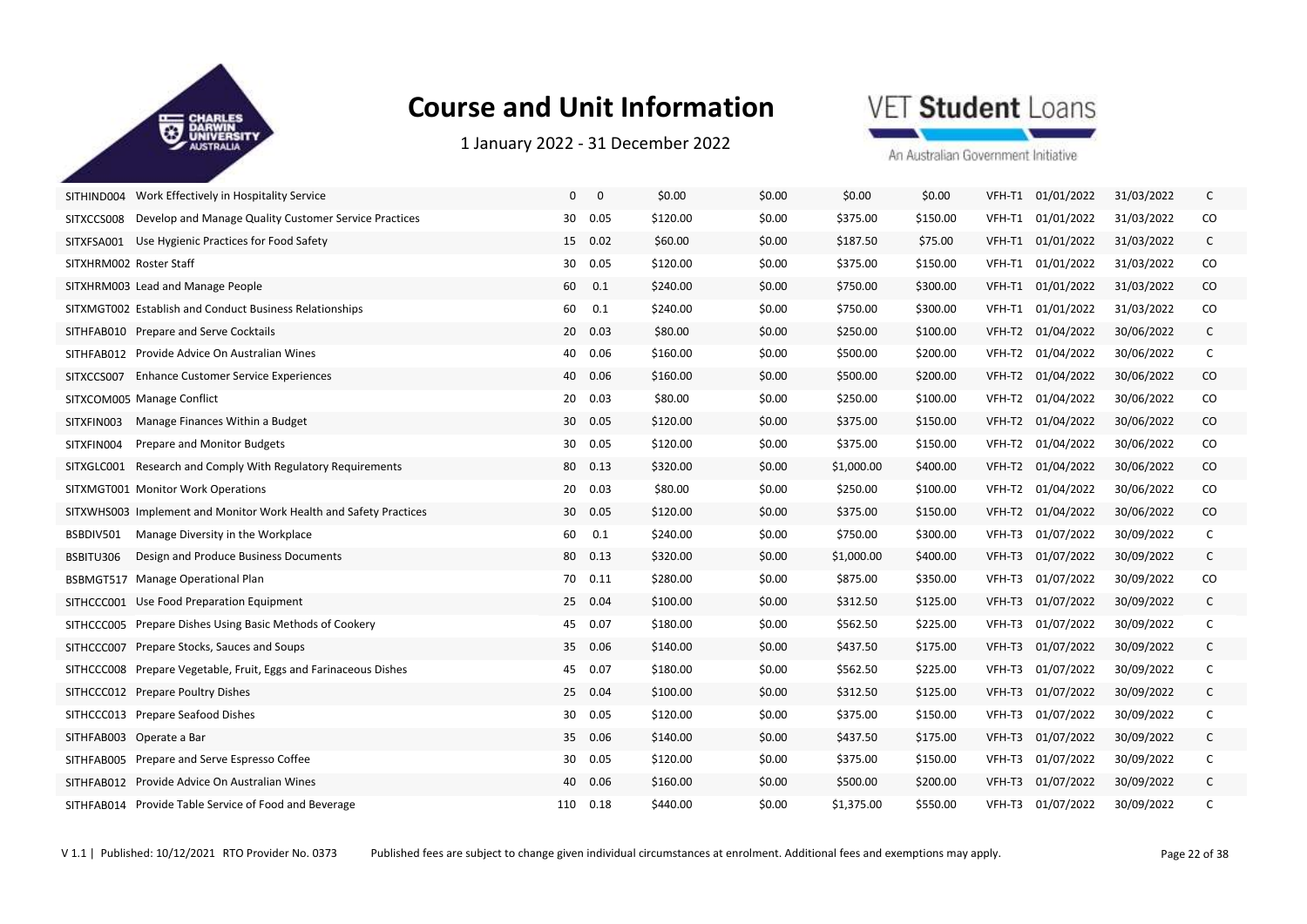

1 January 2022 ‐ 31 December 2022

VET Student Loans

An Australian Government Initiative

| Work Effectively in Hospitality Service<br>SITHIND004               | 0<br>0     | \$0.00   | \$0.00 | \$0.00     | \$0.00   | 01/07/2022<br>VFH-T3 | 30/09/2022 |               |
|---------------------------------------------------------------------|------------|----------|--------|------------|----------|----------------------|------------|---------------|
| Develop and Manage Quality Customer Service Practices<br>SITXCCS008 | 0.05<br>30 | \$120.00 | \$0.00 | \$375.00   | \$150.00 | 01/07/2022<br>VFH-T3 | 30/09/2022 | CO.           |
| Use Hygienic Practices for Food Safety<br>SITXFSA001                | 0.02<br>15 | \$60.00  | \$0.00 | \$187.50   | \$75.00  | VFH-T3<br>01/07/2022 | 30/09/2022 | C             |
| SITXHRM002 Roster Staff                                             | 0.05<br>30 | \$120.00 | \$0.00 | \$375.00   | \$150.00 | 01/07/2022<br>VFH-T3 | 30/09/2022 | CO            |
| SITXHRM003 Lead and Manage People                                   | 60<br>0.1  | \$240.00 | \$0.00 | \$750.00   | \$300.00 | 01/07/2022<br>VFH-T3 | 30/09/2022 | <sub>co</sub> |
| SITXMGT002 Establish and Conduct Business Relationships             | 60<br>0.1  | \$240.00 | \$0.00 | \$750.00   | \$300.00 | 01/07/2022<br>VFH-T3 | 30/09/2022 | CO            |
| SITHFAB010 Prepare and Serve Cocktails                              | 0.03<br>20 | \$80.00  | \$0.00 | \$250.00   | \$100.00 | VFH-T4 01/10/2022    | 31/12/2022 |               |
| SITHFAB012 Provide Advice On Australian Wines                       | 0.06<br>40 | \$160.00 | \$0.00 | \$500.00   | \$200.00 | 01/10/2022<br>VFH-T4 | 31/12/2022 |               |
| <b>Enhance Customer Service Experiences</b><br>SITXCCS007           | 0.06<br>40 | \$160.00 | \$0.00 | \$500.00   | \$200.00 | VFH-T4 01/10/2022    | 31/12/2022 | <sub>co</sub> |
| SITXCOM005 Manage Conflict                                          | 20<br>0.03 | \$80.00  | \$0.00 | \$250.00   | \$100.00 | VFH-T4 01/10/2022    | 31/12/2022 | CO            |
| Manage Finances Within a Budget<br>SITXFIN003                       | 30<br>0.05 | \$120.00 | \$0.00 | \$375.00   | \$150.00 | VFH-T4 01/10/2022    | 31/12/2022 | <sub>co</sub> |
| Prepare and Monitor Budgets<br>SITXFIN004                           | 0.05<br>30 | \$120.00 | \$0.00 | \$375.00   | \$150.00 | 01/10/2022<br>VFH-T4 | 31/12/2022 | <sub>co</sub> |
| Research and Comply With Regulatory Requirements<br>SITXGLC001      | 0.13<br>80 | \$320.00 | \$0.00 | \$1,000.00 | \$400.00 | VFH-T4 01/10/2022    | 31/12/2022 | CO            |
| SITXMGT001 Monitor Work Operations                                  | 0.03<br>20 | \$80.00  | \$0.00 | \$250.00   | \$100.00 | 01/10/2022<br>VFH-T4 | 31/12/2022 | CO.           |
| SITXWHS003 Implement and Monitor Work Health and Safety Practices   | 30<br>0.05 | \$120.00 | \$0.00 | \$375.00   | \$150.00 | VFH-T4 01/10/2022    | 31/12/2022 | <sub>co</sub> |

### **Diploma of Human Resource Management (BSB50320)**

#### **Delivery Locations:** CDU Waterfront Darwin

*SPECIAL CONDITIONS: For NT Government Subsidised rates, prospective students must satisfy eligibility requirements, this course may have limited places. Contact the Commerce and Information Technology team within the Asia Pacific College of Business & Law if you have any queries - student.central@cdu.edu.au*

| Unit Code | Unit Name                                                                  | <b>HRS</b> | <b>EFTSI</b> | NTG subsidised<br><b>Tuition fees</b> | <b>NTG subsidised</b><br><b>RPL</b> fees | <b>Full Fees</b> | <b>Full RPL Fees</b> | <b>Teaching</b><br><b>Period</b> | <b>Teaching</b><br><b>Start Date</b> | <b>Teaching</b><br><b>End Date</b> | <b>Delivery</b><br>Mode |
|-----------|----------------------------------------------------------------------------|------------|--------------|---------------------------------------|------------------------------------------|------------------|----------------------|----------------------------------|--------------------------------------|------------------------------------|-------------------------|
|           | BSBHRM521 Facilitate Performance Development Processes                     | 60         | 0.08         | \$240.00                              | \$0.00                                   | \$600.00         | \$300.00             | VFH-T1                           | 01/02/2022                           | 31/03/2022                         | <sub>co</sub>           |
|           | BSBHRM522 Manage Employee and Industrial Relations                         | 80         | 0.11         | \$320.00                              | \$0.00                                   | \$800.00         | \$400.00             | VFH-T1                           | 01/02/2022                           | 31/03/2022                         | <sub>co</sub>           |
|           | BSBHRM523 Coordinate the Learning and Development of Teams and Individuals | 60         | 0.08         | \$240.00                              | \$0.00                                   | \$600.00         | \$300.00             | VFH-T1                           | 01/02/2022                           | 31/03/2022                         | <sub>co</sub>           |
|           | BSBHRM524 Coordinate Workforce Plan Implementation                         | 60         | 0.08         | \$240.00                              | \$0.00                                   | \$600.00         | \$300.00             | VFH-T1                           | 01/02/2022                           | 31/03/2022                         | <sub>co</sub>           |
| BSBHRM527 | Coordinate Human Resource Functions and Processes                          | 60         | 0.08         | \$240.00                              | \$0.00                                   | \$600.00         | \$300.00             | VFH-T1                           | 01/02/2022                           | 31/03/2022                         | <sub>co</sub>           |
|           | BSBHRM528 Coordinate Remuneration and Employee Benefits                    | 60         | 0.08         | \$240.00                              | \$0.00                                   | \$600.00         | \$300.00             | VFH-T1                           | 01/02/2022                           | 31/03/2022                         | <sub>co</sub>           |
|           | <b>BSBHRM529</b> Coordinate Separation and Termination Processes           | 60         | 0.08         | \$240.00                              | \$0.00                                   | \$600.00         | \$300.00             | VFH-T1                           | 01/02/2022                           | 31/03/2022                         | <sub>co</sub>           |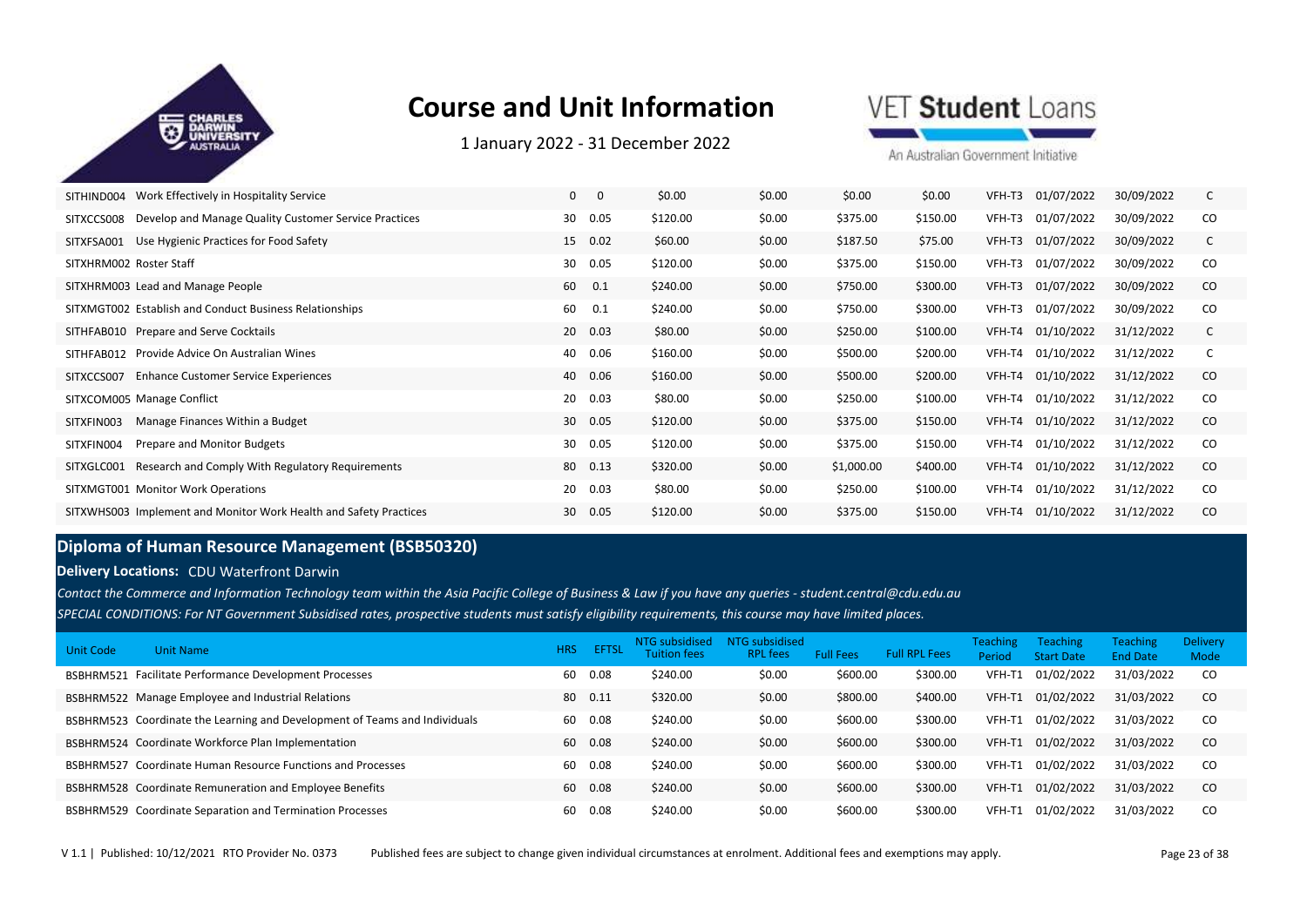

1 January 2022 ‐ 31 December 2022



| BSBHRM530 Coordinate Rehabilitation and Return to Work Programs            | 50<br>0.07 | \$200.00 | \$0.00 | \$500.00 | \$250.00 | VFH-T1 | 01/02/2022 | 31/03/2022 | CO.      |
|----------------------------------------------------------------------------|------------|----------|--------|----------|----------|--------|------------|------------|----------|
| Manage Business Risk<br>BSBOPS504                                          | 0.08<br>60 | \$240.00 | \$0.00 | \$600.00 | \$300.00 | VFH-T1 | 01/02/2022 | 31/03/2022 | CO       |
| BSBPMG430 Undertake Project Work                                           | 60<br>0.08 | \$240.00 | \$0.00 | \$600.00 | \$300.00 | VFH-T1 | 01/02/2022 | 31/03/2022 | $\rm CO$ |
| BSBSTR503<br>Develop Organisational Policy                                 | 0.08<br>60 | \$240.00 | \$0.00 | \$600.00 | \$300.00 | VFH-T1 | 01/02/2022 | 31/03/2022 | CO       |
| BSBWHS411 Implement and Monitor WHS Policies, Procedures and Programs      | 50<br>0.07 | \$200.00 | \$0.00 | \$500.00 | \$250.00 | VFH-T1 | 01/02/2022 | 31/03/2022 | CO       |
| <b>BSBHRM521 Facilitate Performance Development Processes</b>              | 0.08<br>60 | \$240.00 | \$0.00 | \$600.00 | \$300.00 | VFH-T2 | 01/04/2022 | 30/06/2022 | CO       |
| BSBHRM522 Manage Employee and Industrial Relations                         | 80  0.11   | \$320.00 | \$0.00 | \$800.00 | \$400.00 | VFH-T2 | 01/04/2022 | 30/06/2022 | CO.      |
| BSBHRM523 Coordinate the Learning and Development of Teams and Individuals | 0.08<br>60 | \$240.00 | \$0.00 | \$600.00 | \$300.00 | VFH-T2 | 01/04/2022 | 30/06/2022 | CO       |
| BSBHRM524 Coordinate Workforce Plan Implementation                         | 60<br>0.08 | \$240.00 | \$0.00 | \$600.00 | \$300.00 | VFH-T2 | 01/04/2022 | 30/06/2022 | CO       |
| <b>BSBHRM527</b> Coordinate Human Resource Functions and Processes         | 0.08<br>60 | \$240.00 | \$0.00 | \$600.00 | \$300.00 | VFH-T2 | 01/04/2022 | 30/06/2022 | CO.      |
| BSBHRM528 Coordinate Remuneration and Employee Benefits                    | 60<br>0.08 | \$240.00 | \$0.00 | \$600.00 | \$300.00 | VFH-T2 | 01/04/2022 | 30/06/2022 | $\rm CO$ |
| BSBHRM529 Coordinate Separation and Termination Processes                  | 60<br>0.08 | \$240.00 | \$0.00 | \$600.00 | \$300.00 | VFH-T2 | 01/04/2022 | 30/06/2022 | CO       |
| BSBHRM530 Coordinate Rehabilitation and Return to Work Programs            | 50 0.07    | \$200.00 | \$0.00 | \$500.00 | \$250.00 | VFH-T2 | 01/04/2022 | 30/06/2022 | CO       |
| <b>Manage Business Risk</b><br>BSBOPS504                                   | 60<br>0.08 | \$240.00 | \$0.00 | \$600.00 | \$300.00 | VFH-T2 | 01/04/2022 | 30/06/2022 | CO       |
| BSBPMG430 Undertake Project Work                                           | 60<br>0.08 | \$240.00 | \$0.00 | \$600.00 | \$300.00 | VFH-T2 | 01/04/2022 | 30/06/2022 | $\rm CO$ |
| Develop Organisational Policy<br>BSBSTR503                                 | 0.08<br>60 | \$240.00 | \$0.00 | \$600.00 | \$300.00 | VFH-T2 | 01/04/2022 | 30/06/2022 | CO       |
| BSBWHS411 Implement and Monitor WHS Policies, Procedures and Programs      | 0.07<br>50 | \$200.00 | \$0.00 | \$500.00 | \$250.00 | VFH-T2 | 01/04/2022 | 30/06/2022 | $\rm CO$ |
| <b>BSBHRM521 Facilitate Performance Development Processes</b>              | 60<br>0.08 | \$240.00 | \$0.00 | \$600.00 | \$300.00 | VFH-T3 | 01/07/2022 | 30/09/2022 | CO       |
| BSBHRM522 Manage Employee and Industrial Relations                         | 80  0.11   | \$320.00 | \$0.00 | \$800.00 | \$400.00 | VFH-T3 | 01/07/2022 | 30/09/2022 | CO.      |
| BSBHRM523 Coordinate the Learning and Development of Teams and Individuals | 0.08<br>60 | \$240.00 | \$0.00 | \$600.00 | \$300.00 | VFH-T3 | 01/07/2022 | 30/09/2022 | CO       |
| BSBHRM524 Coordinate Workforce Plan Implementation                         | 60<br>0.08 | \$240.00 | \$0.00 | \$600.00 | \$300.00 | VFH-T3 | 01/07/2022 | 30/09/2022 | CO       |
| <b>BSBHRM527</b> Coordinate Human Resource Functions and Processes         | 0.08<br>60 | \$240.00 | \$0.00 | \$600.00 | \$300.00 | VFH-T3 | 01/07/2022 | 30/09/2022 | CO       |
| BSBHRM528 Coordinate Remuneration and Employee Benefits                    | 60<br>0.08 | \$240.00 | \$0.00 | \$600.00 | \$300.00 | VFH-T3 | 01/07/2022 | 30/09/2022 | CO       |
| BSBHRM529 Coordinate Separation and Termination Processes                  | 0.08<br>60 | \$240.00 | \$0.00 | \$600.00 | \$300.00 | VFH-T3 | 01/07/2022 | 30/09/2022 | CO       |
| BSBHRM530 Coordinate Rehabilitation and Return to Work Programs            | 0.07<br>50 | \$200.00 | \$0.00 | \$500.00 | \$250.00 | VFH-T3 | 01/07/2022 | 30/09/2022 | CO       |
| <b>Manage Business Risk</b><br>BSBOPS504                                   | 60<br>0.08 | \$240.00 | \$0.00 | \$600.00 | \$300.00 | VFH-T3 | 01/07/2022 | 30/09/2022 | CO       |
| BSBPMG430 Undertake Project Work                                           | 60<br>0.08 | \$240.00 | \$0.00 | \$600.00 | \$300.00 | VFH-T3 | 01/07/2022 | 30/09/2022 | CO.      |
| BSBSTR503<br>Develop Organisational Policy                                 | 60<br>0.08 | \$240.00 | \$0.00 | \$600.00 | \$300.00 | VFH-T3 | 01/07/2022 | 30/09/2022 | CO       |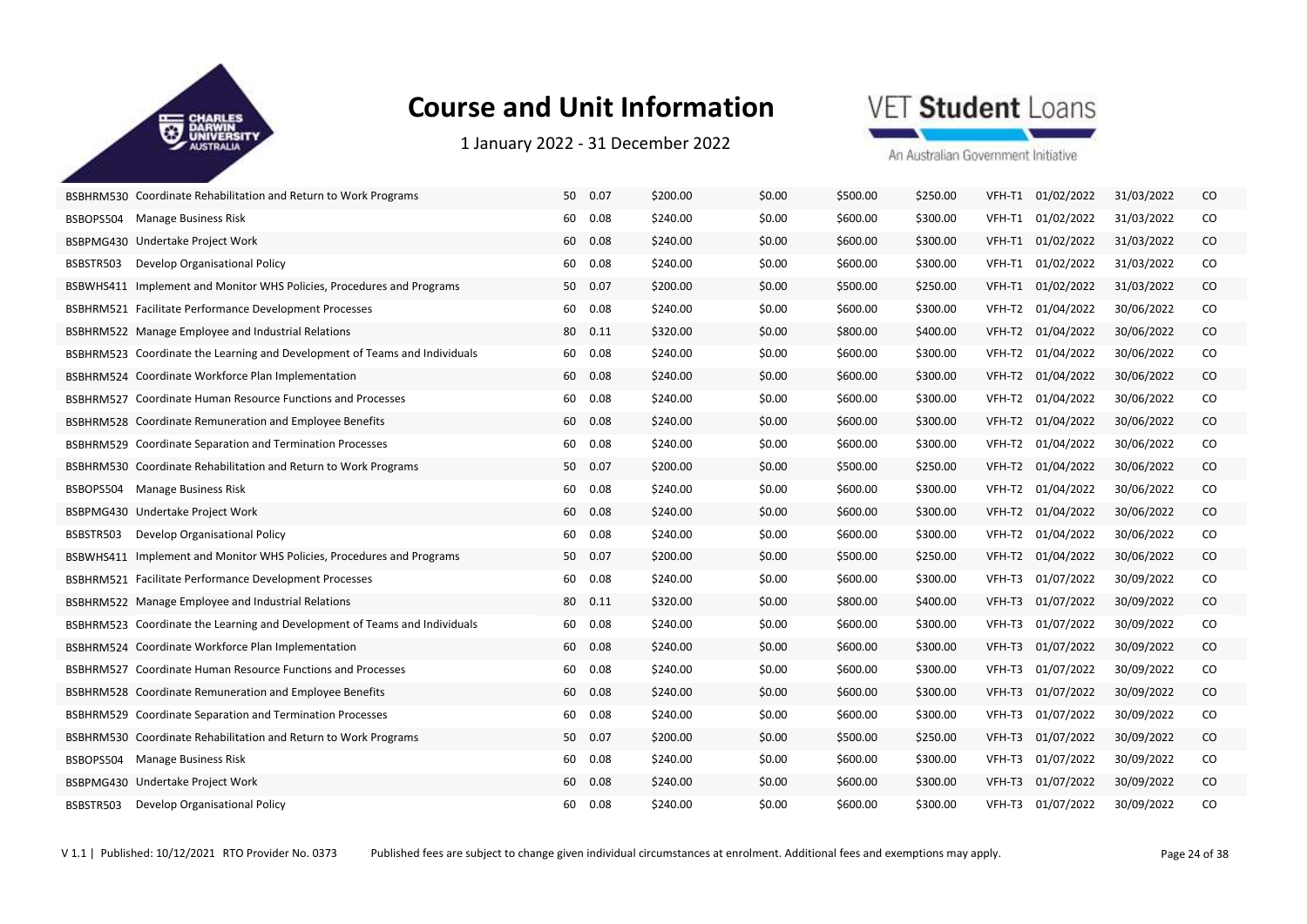

1 January 2022 ‐ 31 December 2022

VET Student Loans

An Australian Government Initiative

| Implement and Monitor WHS Policies, Procedures and Programs<br>BSBWHS411   | 50<br>0.07 | \$200.00 | \$0.00 | \$500.00 | \$250.00 | 01/07/2022<br>VFH-T3 | 30/09/2022 | CO.           |
|----------------------------------------------------------------------------|------------|----------|--------|----------|----------|----------------------|------------|---------------|
| Facilitate Performance Development Processes<br>BSBHRM521                  | 60<br>0.08 | \$240.00 | \$0.00 | \$600.00 | \$300.00 | 01/10/2022<br>VFH-T4 | 31/12/2022 | <sub>CO</sub> |
| BSBHRM522 Manage Employee and Industrial Relations                         | 80<br>0.11 | \$320.00 | \$0.00 | \$800.00 | \$400.00 | 01/10/2022<br>VFH-T4 | 31/12/2022 | CO.           |
| BSBHRM523 Coordinate the Learning and Development of Teams and Individuals | 0.08<br>60 | \$240.00 | \$0.00 | \$600.00 | \$300.00 | 01/10/2022<br>VFH-T4 | 31/12/2022 | CO.           |
| BSBHRM524 Coordinate Workforce Plan Implementation                         | 60<br>0.08 | \$240.00 | \$0.00 | \$600.00 | \$300.00 | 01/10/2022<br>VFH-T4 | 31/12/2022 | <sub>co</sub> |
| BSBHRM527 Coordinate Human Resource Functions and Processes                | 0.08<br>60 | \$240.00 | \$0.00 | \$600.00 | \$300.00 | 01/10/2022<br>VFH-T4 | 31/12/2022 | <sub>CO</sub> |
| BSBHRM528 Coordinate Remuneration and Employee Benefits                    | 60<br>0.08 | \$240.00 | \$0.00 | \$600.00 | \$300.00 | 01/10/2022<br>VFH-T4 | 31/12/2022 | CO.           |
| BSBHRM529 Coordinate Separation and Termination Processes                  | 60<br>0.08 | \$240.00 | \$0.00 | \$600.00 | \$300.00 | 01/10/2022<br>VFH-T4 | 31/12/2022 | <sub>CO</sub> |
| BSBHRM530 Coordinate Rehabilitation and Return to Work Programs            | 50<br>0.07 | \$200.00 | \$0.00 | \$500.00 | \$250.00 | 01/10/2022<br>VFH-T4 | 31/12/2022 | <sub>co</sub> |
| <b>Manage Business Risk</b><br>BSBOPS504                                   | 0.08<br>60 | \$240.00 | \$0.00 | \$600.00 | \$300.00 | 01/10/2022<br>VFH-T4 | 31/12/2022 | <sub>CO</sub> |
| BSBPMG430 Undertake Project Work                                           | 60<br>0.08 | \$240.00 | \$0.00 | \$600.00 | \$300.00 | 01/10/2022<br>VFH-T4 | 31/12/2022 | <sub>co</sub> |
| Develop Organisational Policy<br>BSBSTR503                                 | 0.08<br>60 | \$240.00 | \$0.00 | \$600.00 | \$300.00 | 01/10/2022<br>VFH-T4 | 31/12/2022 | <sub>CO</sub> |
| Implement and Monitor WHS Policies, Procedures and Programs<br>BSBWHS411   | 50<br>0.07 | \$200.00 | \$0.00 | \$500.00 | \$250.00 | 01/10/2022<br>VFH-T4 | 31/12/2022 | <sub>co</sub> |

### **Diploma of Human Resources Management (BSB50618)**

#### **Delivery Locations:** CDU Waterfront Darwin

*Contact the Commerce and Information Technology team within the Asia Pacific College of Business & Law if you have any queries - student.central@cdu.edu.au*

| Unit Code | <b>Unit Name</b>                                                                                | <b>HRS</b> | <b>EFTSL</b> | NTG subsidised<br>Tuition fees | NTG subsidised<br><b>RPL</b> fees | <b>Full Fees</b> | <b>Full RPL Fees</b> | <b>Teaching</b><br>Period | <b>Teaching</b><br><b>Start Date</b> | <b>Teaching</b><br><b>End Date</b> | <b>Delivery</b><br>Mode |
|-----------|-------------------------------------------------------------------------------------------------|------------|--------------|--------------------------------|-----------------------------------|------------------|----------------------|---------------------------|--------------------------------------|------------------------------------|-------------------------|
|           | BSBHRM501 Manage Human Resource Services                                                        | 60         | 0.11         | N/A                            | N/A                               | \$600.00         | \$300.00             | VFH-T1                    | 01/01/2022                           | 31/03/2022                         | CO.                     |
|           | BSBHRM506 Manage Recruitment Selection and Induction Processes                                  | 60         | 0.11         | N/A                            | N/A                               | \$600.00         | \$300.00             | VFH-T1                    | 01/01/2022                           | 31/03/2022                         | <sub>co</sub>           |
|           | BSBHRM512 Develop and Manage Performance Management Processes                                   | 60         | 0.11         | N/A                            | N/A                               | \$600.00         | \$300.00             | VFH-T1                    | 01/01/2022                           | 31/03/2022                         | CO.                     |
|           | BSBHRM513 Manage Workforce Planning                                                             | 60         | 0.11         | N/A                            | N/A                               | \$600.00         | \$300.00             | VFH-T1                    | 01/01/2022                           | 31/03/2022                         | <sub>co</sub>           |
| BSBINN601 | Lead and Manage Organisational Change                                                           | 60         | 0.11         | N/A                            | N/A                               | \$600.00         | \$300.00             | VFH-T1                    | 01/01/2022                           | 31/03/2022                         | CO.                     |
| BSBLED501 | Develop a Workplace Learning Environment                                                        | 60         | 0.11         | N/A                            | N/A                               | \$600.00         | \$300.00             | VFH-T1                    | 01/01/2022                           | 31/03/2022                         | <sub>co</sub>           |
|           | BSBMGT502 Manage People Performance                                                             | 70         | 0.13         | N/A                            | N/A                               | \$700.00         | \$350.00             | VFH-T1                    | 01/01/2022                           | 31/03/2022                         | CO.                     |
| BSBWHS401 | Implement and Monitor WHS Policies, Procedures and Programs to Meet<br>Legislative Requirements | 50         | 0.09         | N/A                            | N/A                               | \$500.00         | \$250.00             | VFH-T1                    | 01/01/2022                           | 31/03/2022                         | <sub>co</sub>           |
|           | BSBWRK520 Manage Employee Relations                                                             | 80         | 0.14         | N/A                            | N/A                               | \$800.00         | \$400.00             | VFH-T1                    | 01/01/2022                           | 31/03/2022                         | CO.                     |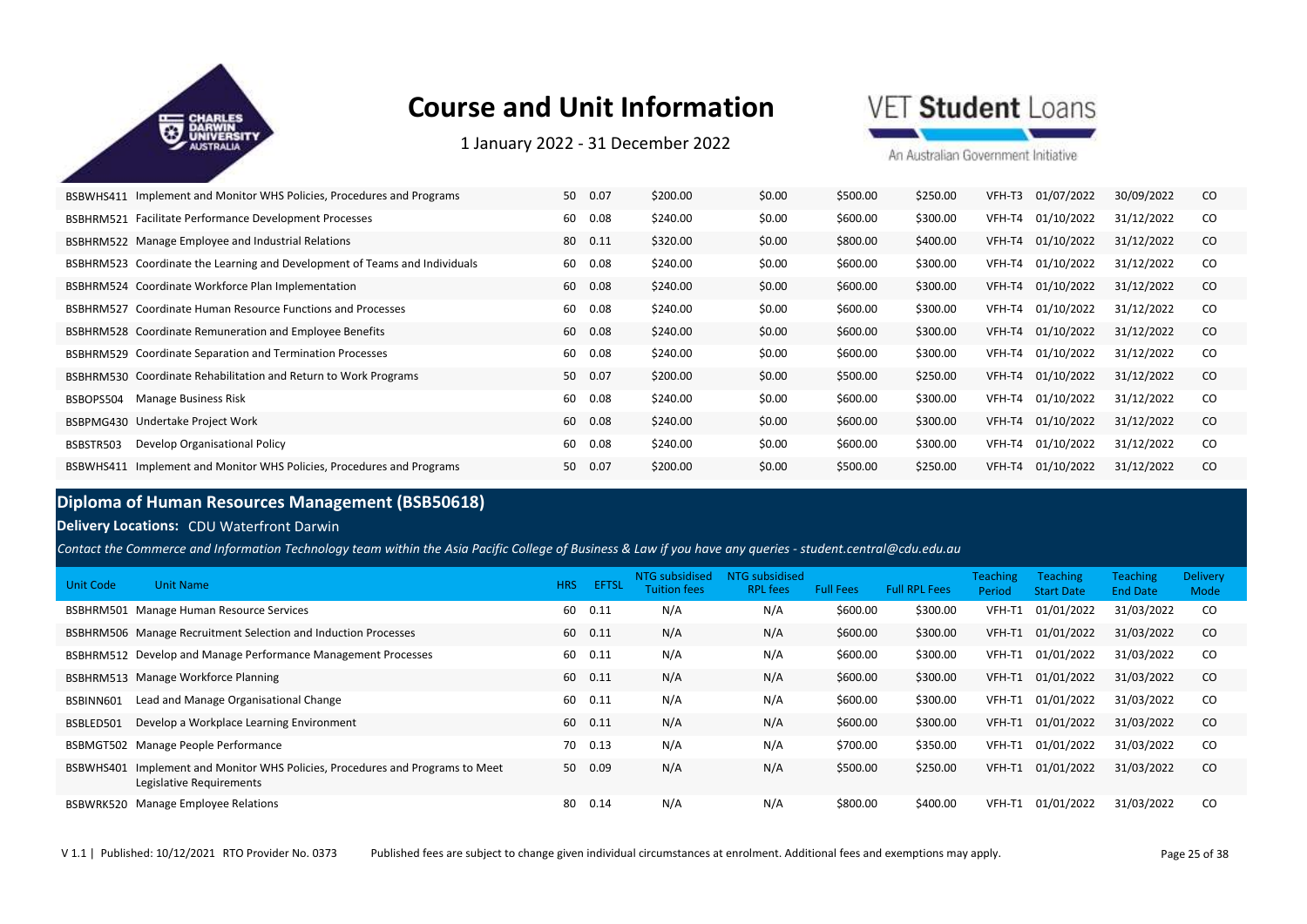

1 January 2022 ‐ 31 December 2022



An Australian Government Initiative

#### **Diploma of Leadership and Management (BSB51918)**

#### **Delivery Locations:** Alice Springs Campus, CDU Waterfront Darwin

*Contact the Commerce and Information Technology team within the Asia Pacific College of Business & Law if you have any queries - student.central@cdu.edu.au*

| Unit Code | <b>Unit Name</b>                                                       | <b>HRS</b> | <b>EFTSL</b> | NTG subsidised<br><b>Tuition fees</b> | NTG subsidised<br><b>RPL fees</b> | <b>Full Fees</b> | <b>Full RPL Fees</b> | <b>Teaching</b><br>Period | <b>Teaching</b><br><b>Start Date</b> | <b>Teaching</b><br><b>End Date</b> | <b>Delivery</b><br>Mode |
|-----------|------------------------------------------------------------------------|------------|--------------|---------------------------------------|-----------------------------------|------------------|----------------------|---------------------------|--------------------------------------|------------------------------------|-------------------------|
| BSBCUS501 | Manage Quality Customer Service                                        | 40         | 0.06         | N/A                                   | N/A                               | N/A              | \$200.00             | VFH-T1                    | 01/02/2022                           | 31/03/2022                         | R                       |
| BSBFIM501 | Manage Budgets and Financial Plans                                     | 70         | 0.1          | N/A                                   | N/A                               | N/A              | \$350.00             | VFH-T1                    | 01/02/2022                           | 31/03/2022                         | R                       |
| BSBLDR502 | Lead and Manage Effective Workplace Relationships                      | 50         | 0.07         | N/A                                   | N/A                               | N/A              | \$250.00             | VFH-T1                    | 01/02/2022                           | 31/03/2022                         | R                       |
| BSBLDR511 | Develop and Use Emotional Intelligence                                 | 60         | 0.08         | N/A                                   | N/A                               | N/A              | \$300.00             | VFH-T1                    | 01/02/2022                           | 31/03/2022                         | R                       |
|           | BSBMGT502 Manage People Performance                                    | 70         | 0.1          | N/A                                   | N/A                               | N/A              | \$350.00             | VFH-T1                    | 01/02/2022                           | 31/03/2022                         | R                       |
|           | BSBMGT516 Facilitate Continuous Improvement                            | 60         | 0.08         | N/A                                   | N/A                               | N/A              | \$300.00             | VFH-T1                    | 01/02/2022                           | 31/03/2022                         | R                       |
|           | BSBMGT517 Manage Operational Plan                                      | 70         | 0.1          | N/A                                   | N/A                               | N/A              | \$350.00             | VFH-T1                    | 01/02/2022                           | 31/03/2022                         | R                       |
|           | BSBPMG522 Undertake Project Work                                       | 60         | 0.08         | N/A                                   | N/A                               | N/A              | \$300.00             | VFH-T1                    | 01/02/2022                           | 31/03/2022                         | R                       |
| BSBRSK501 | Manage Risk                                                            | 60         | 0.08         | N/A                                   | N/A                               | N/A              | \$300.00             | VFH-T1                    | 01/02/2022                           | 31/03/2022                         | R                       |
|           | BSBWHS521 Ensure a Safe Workplace for a Work Area                      | 60         | 0.08         | N/A                                   | N/A                               | N/A              | \$300.00             |                           | VFH-T1 01/02/2022                    | 31/03/2022                         | R                       |
|           | BSBWOR501 Manage Personal Work Priorities and Professional Development | 60         | 0.08         | N/A                                   | N/A                               | N/A              | \$300.00             | VFH-T1                    | 01/02/2022                           | 31/03/2022                         | R                       |
|           | BSBWOR502 Lead and Manage Team Effectiveness                           | 60         | 0.08         | N/A                                   | N/A                               | N/A              | \$300.00             | VFH-T1                    | 01/02/2022                           | 31/03/2022                         | R                       |

### **Diploma of Leadership and Management (BSB50420)**

#### **Delivery Locations: CDU Waterfront Darwin**

*SPECIAL CONDITIONS: For NT Government Subsidised rates, prospective students must satisfy eligibility requirements, this course may have limited places. Contact the Commerce and Information Technology team within the Asia Pacific College of Business & Law if you have any queries - student.central@cdu.edu.au*

| Unit Code | <b>Unit Name</b>                                  | <b>HRS</b> | <b>EFTSL</b> | NTG subsidised<br><b>Tuition fees</b> | NTG subsidised<br><b>RPL fees</b> | <b>Full Fees</b> | <b>Full RPL Fees</b> | <b>Teaching</b><br>Period | <b>Teaching</b><br><b>Start Date</b> | <b>Teaching</b><br><b>End Date</b> | <b>Delivery</b><br>Mode |
|-----------|---------------------------------------------------|------------|--------------|---------------------------------------|-----------------------------------|------------------|----------------------|---------------------------|--------------------------------------|------------------------------------|-------------------------|
|           | BSBCMM511 Communicate With Influence              |            | 60 0.09      | N/A                                   | \$0.00                            | N/A              | \$300.00             | VFH-T1                    | 01/02/2022                           | 31/03/2022                         |                         |
| BSBCRT511 | Develop Critical Thinking in Others               |            | 50 0.07      | N/A                                   | \$0.00                            | N/A              | \$250.00             | VFH-T1                    | 01/02/2022                           | 31/03/2022                         |                         |
| BSBLDR522 | Manage People Performance                         | 70         | 0.1          | \$280.00                              | \$0.00                            | \$700.00         | \$350.00             | VFH-T1                    | 01/02/2022                           | 31/03/2022                         | .co                     |
| BSBLDR523 | Lead and Manage Effective Workplace Relationships |            | 50 0.07      | N/A                                   | \$0.00                            | N/A              | \$250.00             | VFH-T1                    | 01/02/2022                           | 31/03/2022                         |                         |
| BSBOPS501 | Manage Business Resources                         |            | 80 0.12      | N/A                                   | \$0.00                            | N/A              | \$400.00             | VFH-T1                    | 01/02/2022                           | 31/03/2022                         |                         |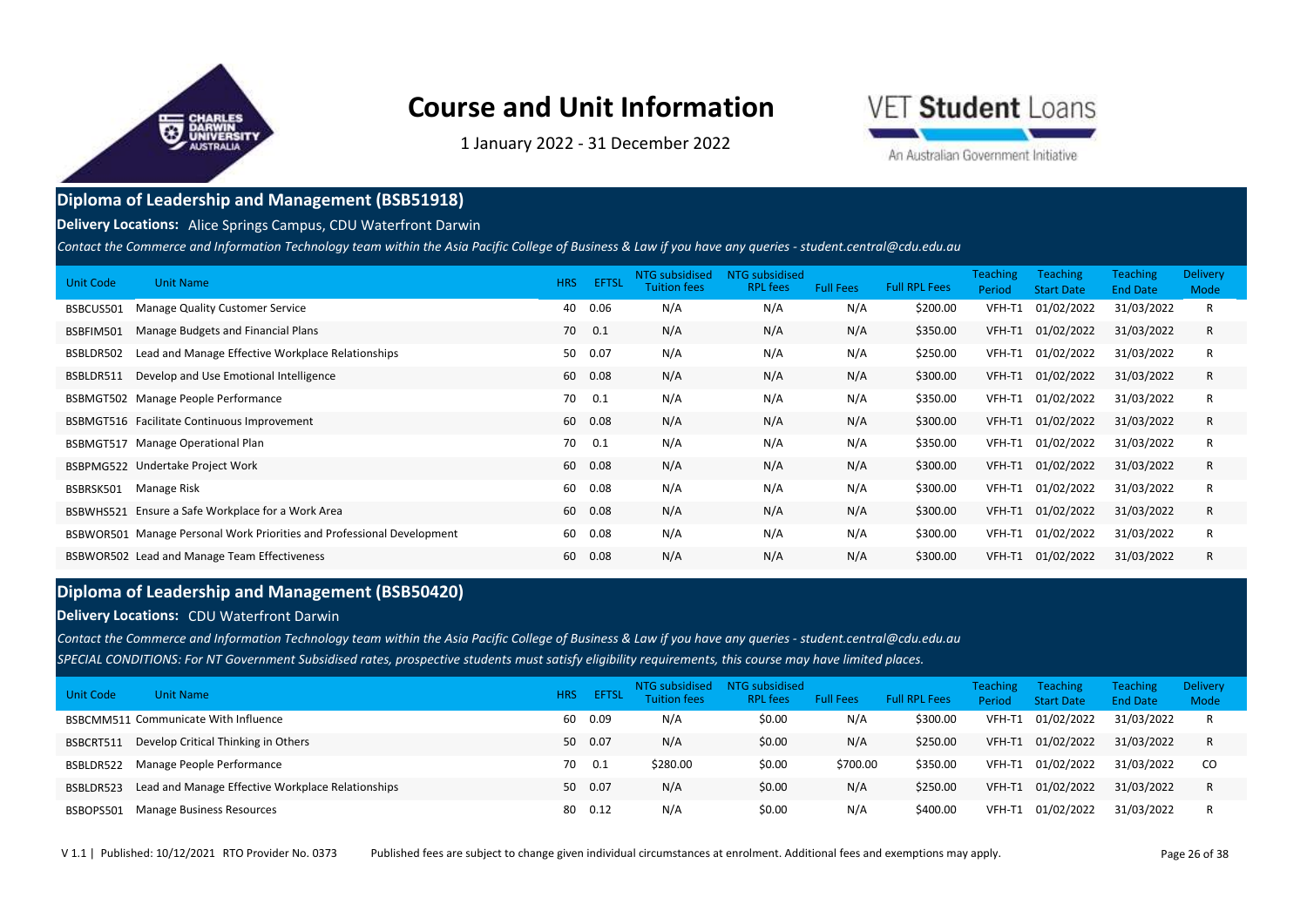

1 January 2022 ‐ 31 December 2022

VET Student Loans

| BSBOPS502 | Manage Business Operational Plans                 | 70 | 0.1      | N/A      | \$0.00 | N/A      | \$350.00 | VFH-T1 | 01/02/2022 | 31/03/2022 | R        |
|-----------|---------------------------------------------------|----|----------|----------|--------|----------|----------|--------|------------|------------|----------|
| BSBOPS503 | Develop Administrative Systems                    | 50 | 0.07     | N/A      | \$0.00 | N/A      | \$250.00 | VFH-T1 | 01/02/2022 | 31/03/2022 | R        |
| BSBOPS504 | <b>Manage Business Risk</b>                       |    | 60 0.09  | N/A      | \$0.00 | N/A      | \$300.00 | VFH-T1 | 01/02/2022 | 31/03/2022 | R        |
| BSBOPS505 | Manage Organisational Customer Service            | 40 | 0.06     | N/A      | \$0.00 | N/A      | \$200.00 | VFH-T1 | 01/02/2022 | 31/03/2022 | R        |
| BSBPEF502 | Develop and Use Emotional Intelligence            | 60 | 0.09     | \$240.00 | \$0.00 | \$600.00 | \$300.00 | VFH-T1 | 01/02/2022 | 31/03/2022 | CO       |
| BSBSTR502 | Facilitate Continuous Improvement                 |    | 60 0.09  | N/A      | \$0.00 | N/A      | \$300.00 | VFH-T1 | 01/02/2022 | 31/03/2022 | R        |
|           | BSBTWK502 Manage Team Effectiveness               |    | 60 0.09  | N/A      | \$0.00 | N/A      | \$300.00 | VFH-T1 | 01/02/2022 | 31/03/2022 | R        |
|           | BSBWHS521 Ensure a Safe Workplace for a Work Area | 60 | 0.09     | \$240.00 | \$0.00 | \$600.00 | \$300.00 | VFH-T1 | 01/02/2022 | 31/03/2022 | CO       |
|           | BSBCMM511 Communicate With Influence              |    | 60 0.09  | N/A      | \$0.00 | N/A      | \$300.00 | VFH-T2 | 01/04/2022 | 30/06/2022 | R        |
| BSBCRT511 | Develop Critical Thinking in Others               | 50 | 0.07     | \$200.00 | \$0.00 | \$500.00 | \$250.00 | VFH-T2 | 01/04/2022 | 30/06/2022 | CO       |
| BSBLDR522 | Manage People Performance                         | 70 | 0.1      | N/A      | \$0.00 | N/A      | \$350.00 | VFH-T2 | 01/04/2022 | 30/06/2022 | R        |
| BSBLDR523 | Lead and Manage Effective Workplace Relationships |    | 50 0.07  | N/A      | \$0.00 | N/A      | \$250.00 | VFH-T2 | 01/04/2022 | 30/06/2022 | R        |
| BSBOPS501 | <b>Manage Business Resources</b>                  |    | 80 0.12  | N/A      | \$0.00 | N/A      | \$400.00 | VFH-T2 | 01/04/2022 | 30/06/2022 | R        |
| BSBOPS502 | Manage Business Operational Plans                 | 70 | 0.1      | N/A      | \$0.00 | N/A      | \$350.00 | VFH-T2 | 01/04/2022 | 30/06/2022 | R        |
| BSBOPS503 | Develop Administrative Systems                    |    | 50 0.07  | N/A      | \$0.00 | N/A      | \$250.00 | VFH-T2 | 01/04/2022 | 30/06/2022 | R        |
| BSBOPS504 | <b>Manage Business Risk</b>                       |    | 60 0.09  | N/A      | \$0.00 | N/A      | \$300.00 | VFH-T2 | 01/04/2022 | 30/06/2022 | R        |
| BSBOPS505 | Manage Organisational Customer Service            |    | 40  0.06 | \$160.00 | \$0.00 | \$400.00 | \$200.00 | VFH-T2 | 01/04/2022 | 30/06/2022 | CO       |
| BSBPEF502 | Develop and Use Emotional Intelligence            | 60 | 0.09     | N/A      | \$0.00 | N/A      | \$300.00 | VFH-T2 | 01/04/2022 | 30/06/2022 | R        |
| BSBSTR502 | Facilitate Continuous Improvement                 |    | 60 0.09  | N/A      | \$0.00 | N/A      | \$300.00 | VFH-T2 | 01/04/2022 | 30/06/2022 | R        |
|           | BSBTWK502 Manage Team Effectiveness               | 60 | 0.09     | \$240.00 | \$0.00 | \$600.00 | \$300.00 | VFH-T2 | 01/04/2022 | 30/06/2022 | $\rm CO$ |
|           | BSBWHS521 Ensure a Safe Workplace for a Work Area |    | 60 0.09  | N/A      | \$0.00 | N/A      | \$300.00 | VFH-T2 | 01/04/2022 | 30/06/2022 | R        |
|           | BSBCMM511 Communicate With Influence              |    | 60 0.09  | \$240.00 | \$0.00 | \$600.00 | \$300.00 | VFH-T3 | 01/07/2022 | 30/09/2022 | $\rm CO$ |
| BSBCRT511 | Develop Critical Thinking in Others               |    | 50 0.07  | N/A      | \$0.00 | N/A      | \$250.00 | VFH-T3 | 01/07/2022 | 30/09/2022 | R        |
| BSBLDR522 | Manage People Performance                         | 70 | 0.1      | N/A      | \$0.00 | N/A      | \$350.00 | VFH-T3 | 01/07/2022 | 30/09/2022 | R        |
| BSBLDR523 | Lead and Manage Effective Workplace Relationships |    | 50 0.07  | \$200.00 | \$0.00 | \$500.00 | \$250.00 | VFH-T3 | 01/07/2022 | 30/09/2022 | CO       |
| BSBOPS501 | <b>Manage Business Resources</b>                  | 80 | 0.12     | \$320.00 | \$0.00 | \$800.00 | \$400.00 | VFH-T3 | 01/07/2022 | 30/09/2022 | CO       |
| BSBOPS502 | Manage Business Operational Plans                 | 70 | 0.1      | N/A      | \$0.00 | N/A      | \$350.00 | VFH-T3 | 01/07/2022 | 30/09/2022 | R        |
| BSBOPS503 | Develop Administrative Systems                    | 50 | 0.07     | N/A      | \$0.00 | N/A      | \$250.00 | VFH-T3 | 01/07/2022 | 30/09/2022 | R        |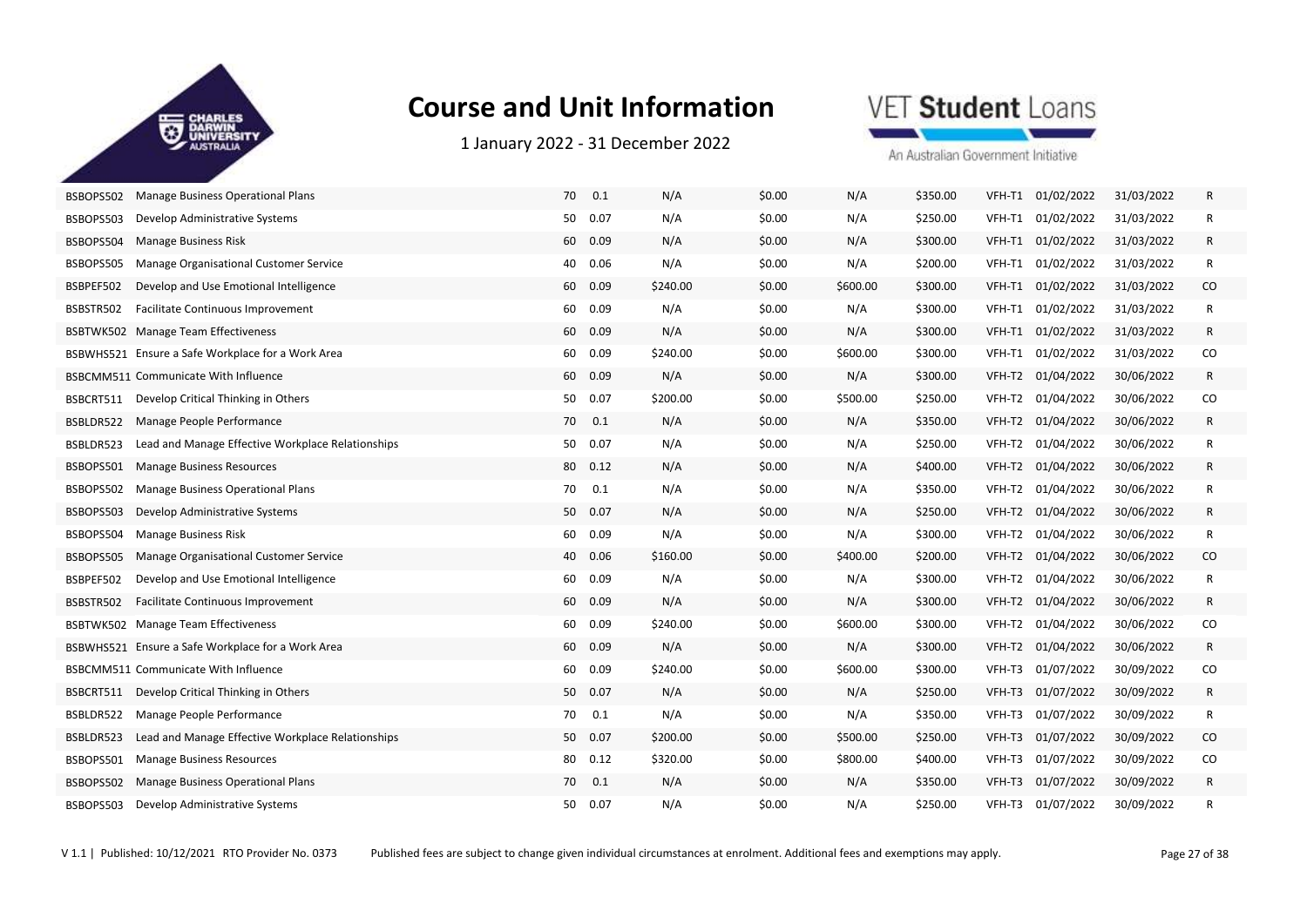

1 January 2022 ‐ 31 December 2022

VET Student Loans

An Australian Government Initiative

| BSBOPS504 | <b>Manage Business Risk</b>                       | 60 | 0.09 | N/A      | \$0.00 | N/A      | \$300.00 | VFH-T3 | 01/07/2022        | 30/09/2022 | R  |
|-----------|---------------------------------------------------|----|------|----------|--------|----------|----------|--------|-------------------|------------|----|
| BSBOPS505 | Manage Organisational Customer Service            | 40 | 0.06 | N/A      | \$0.00 | N/A      | \$200.00 | VFH-T3 | 01/07/2022        | 30/09/2022 | R  |
| BSBPEF502 | Develop and Use Emotional Intelligence            | 60 | 0.09 | N/A      | \$0.00 | N/A      | \$300.00 | VFH-T3 | 01/07/2022        | 30/09/2022 | R  |
| BSBSTR502 | <b>Facilitate Continuous Improvement</b>          | 60 | 0.09 | N/A      | \$0.00 | N/A      | \$300.00 | VFH-T3 | 01/07/2022        | 30/09/2022 | R  |
| BSBTWK502 | Manage Team Effectiveness                         | 60 | 0.09 | N/A      | \$0.00 | N/A      | \$300.00 | VFH-T3 | 01/07/2022        | 30/09/2022 | R  |
|           | BSBWHS521 Ensure a Safe Workplace for a Work Area | 60 | 0.09 | N/A      | \$0.00 | N/A      | \$300.00 | VFH-T3 | 01/07/2022        | 30/09/2022 | R  |
|           | <b>BSBCMM511 Communicate With Influence</b>       | 60 | 0.09 | N/A      | \$0.00 | N/A      | \$300.00 | VFH-T4 | 01/10/2022        | 31/12/2022 | R  |
| BSBCRT511 | Develop Critical Thinking in Others               | 50 | 0.07 | N/A      | \$0.00 | N/A      | \$250.00 | VFH-T4 | 01/10/2022        | 31/12/2022 | R  |
| BSBLDR522 | Manage People Performance                         | 70 | 0.1  | N/A      | \$0.00 | N/A      | \$350.00 | VFH-T4 | 01/10/2022        | 31/12/2022 | R  |
| BSBLDR523 | Lead and Manage Effective Workplace Relationships | 50 | 0.07 | N/A      | \$0.00 | N/A      | \$250.00 | VFH-T4 | 01/10/2022        | 31/12/2022 | R  |
| BSBOPS501 | <b>Manage Business Resources</b>                  | 80 | 0.12 | N/A      | \$0.00 | N/A      | \$400.00 | VFH-T4 | 01/10/2022        | 31/12/2022 | R  |
| BSBOPS502 | Manage Business Operational Plans                 | 70 | 0.1  | \$280.00 | \$0.00 | \$700.00 | \$350.00 | VFH-T4 | 01/10/2022        | 31/12/2022 | CO |
| BSBOPS503 | Develop Administrative Systems                    | 50 | 0.07 | N/A      | \$0.00 | N/A      | \$250.00 |        | VFH-T4 01/10/2022 | 31/12/2022 | R  |
| BSBOPS504 | <b>Manage Business Risk</b>                       | 60 | 0.09 | \$240.00 | \$0.00 | \$600.00 | \$300.00 | VFH-T4 | 01/10/2022        | 31/12/2022 | CO |
| BSBOPS505 | Manage Organisational Customer Service            | 40 | 0.06 | N/A      | \$0.00 | N/A      | \$200.00 | VFH-T4 | 01/10/2022        | 31/12/2022 | R  |
| BSBPEF502 | Develop and Use Emotional Intelligence            | 60 | 0.09 | N/A      | \$0.00 | N/A      | \$300.00 | VFH-T4 | 01/10/2022        | 31/12/2022 | R  |
| BSBSTR502 | Facilitate Continuous Improvement                 | 60 | 0.09 | \$240.00 | \$0.00 | \$600.00 | \$300.00 | VFH-T4 | 01/10/2022        | 31/12/2022 | CO |
| BSBTWK502 | <b>Manage Team Effectiveness</b>                  | 60 | 0.09 | N/A      | \$0.00 | N/A      | \$300.00 | VFH-T4 | 01/10/2022        | 31/12/2022 | R  |
|           | BSBWHS521 Ensure a Safe Workplace for a Work Area | 60 | 0.09 | N/A      | \$0.00 | N/A      | \$300.00 |        | VFH-T4 01/10/2022 | 31/12/2022 | R  |

### **Diploma of Project Management (BSB50820)**

**Delivery Locations:** CDU Waterfront Darwin

*SPECIAL CONDITIONS: For NT Government Subsidised rates, prospective students must satisfy eligibility requirements, this course may have limited places. Contact the Commerce and Information Technology team within the Asia Pacific College of Business & Law if you have any queries - student.central@cdu.edu.au*

| Unit Code<br><b>Unit Name</b>    |         | NTG subsidised NTG subsidised<br><b>EFTSL</b> Tuition fees | RPL fees | <b>Full Fees</b> | <b>Eull RPL Fees</b> | Teaching<br>Period | Teaching<br><b>Start Date</b> | <b>Teaching</b><br><b>End Date</b> | <b>Delivery</b><br>Mode |
|----------------------------------|---------|------------------------------------------------------------|----------|------------------|----------------------|--------------------|-------------------------------|------------------------------------|-------------------------|
| BSBPMG530 Manage Project Scope   | 40 0.07 | \$160.00                                                   | \$0.00   | \$400.00         | \$200.00             | VFH-T1             | 02/01/2022                    | 31/03/2022                         | CO.                     |
| BSBPMG531 Manage Project Time    | 40 0.07 | \$160.00                                                   | \$0.00   | \$400.00         | \$200.00             | VFH-T1             | 02/01/2022                    | 31/03/2022                         | <sub>co</sub>           |
| BSBPMG532 Manage Project Quality | 40 0.07 | \$160.00                                                   | \$0.00   | \$400.00         | \$200.00             | VFH-T1             | 02/01/2022                    | 31/03/2022                         | CO.                     |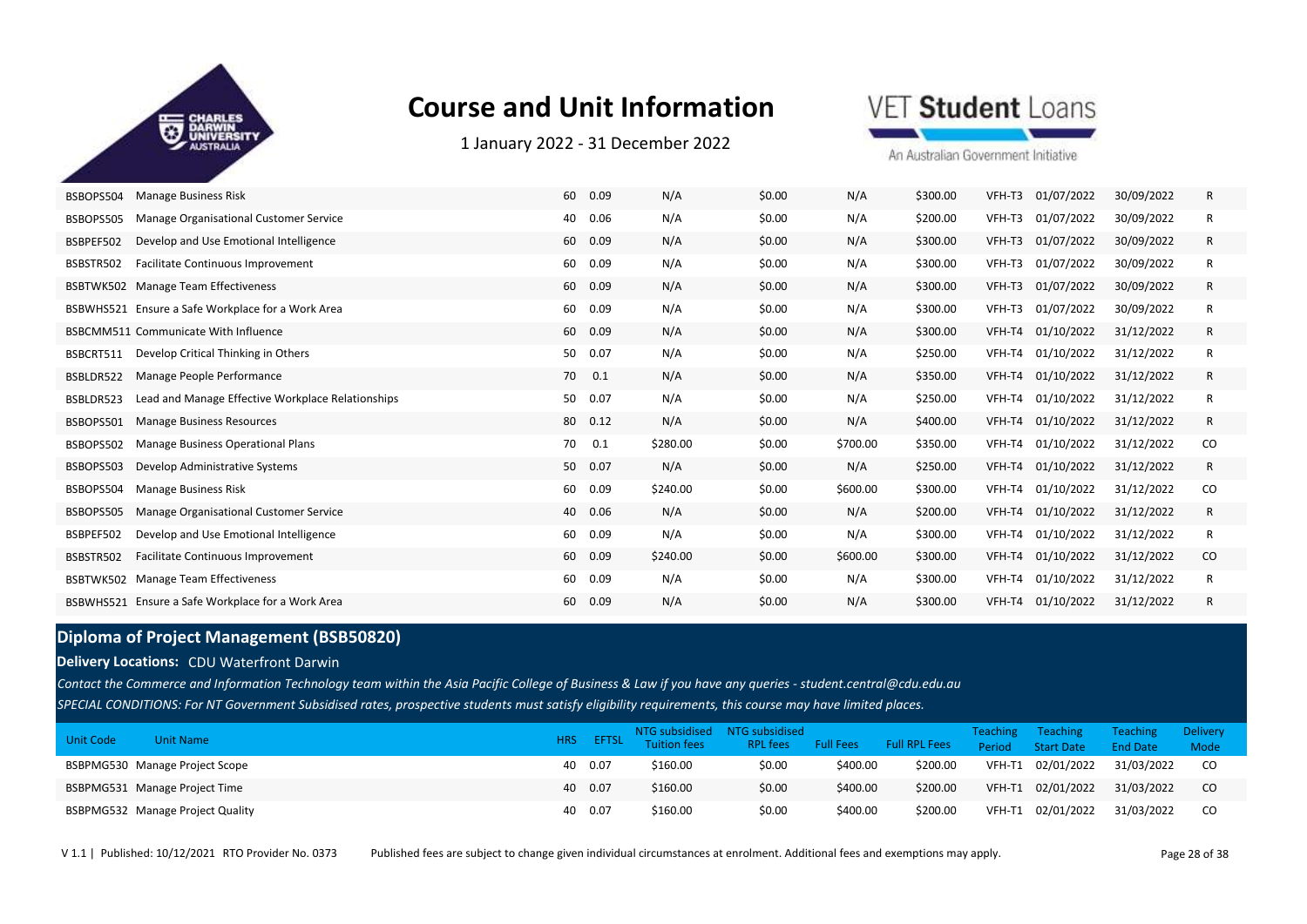

1 January 2022 ‐ 31 December 2022

### VET Student Loans

| BSBPMG533 Manage Project Cost                          | 40<br>0.07 | \$160.00 | \$0.00 | \$400.00 | \$200.00 | VFH-T1 | 02/01/2022 | 31/03/2022 | CO       |
|--------------------------------------------------------|------------|----------|--------|----------|----------|--------|------------|------------|----------|
| BSBPMG534 Manage Project Human Resources               | 40<br>0.07 | \$160.00 | \$0.00 | \$400.00 | \$200.00 | VFH-T1 | 02/01/2022 | 31/03/2022 | CO       |
| BSBPMG535 Manage Project Information and Communication | 40 0.07    | \$160.00 | \$0.00 | \$400.00 | \$200.00 | VFH-T1 | 02/01/2022 | 31/03/2022 | CO       |
| BSBPMG536 Manage Project Risk                          | 40<br>0.07 | \$160.00 | \$0.00 | \$400.00 | \$200.00 | VFH-T1 | 02/01/2022 | 31/03/2022 | $\rm CO$ |
| BSBPMG537 Manage Project Procurement                   | 40<br>0.07 | \$160.00 | \$0.00 | \$400.00 | \$200.00 | VFH-T1 | 02/01/2022 | 31/03/2022 | $\rm CO$ |
| BSBPMG538 Manage Project Stakeholder Engagement        | 40<br>0.07 | \$160.00 | \$0.00 | \$400.00 | \$200.00 | VFH-T1 | 02/01/2022 | 31/03/2022 | CO       |
| BSBPMG540 Manage Project Integration                   | 60<br>0.11 | \$240.00 | \$0.00 | \$600.00 | \$300.00 | VFH-T1 | 02/01/2022 | 31/03/2022 | CO       |
| BSBSTR502<br>Facilitate Continuous Improvement         | 60<br>0.11 | \$240.00 | \$0.00 | \$600.00 | \$300.00 | VFH-T1 | 02/01/2022 | 31/03/2022 | $\rm CO$ |
| BSBTWK502 Manage Team Effectiveness                    | 60 0.11    | \$240.00 | \$0.00 | \$600.00 | \$300.00 | VFH-T1 | 02/01/2022 | 31/03/2022 | $\rm CO$ |
| BSBPMG530 Manage Project Scope                         | 0.07<br>40 | \$160.00 | \$0.00 | \$400.00 | \$200.00 | VFH-T2 | 01/04/2022 | 30/06/2022 | CO       |
| BSBPMG531 Manage Project Time                          | 40<br>0.07 | \$160.00 | \$0.00 | \$400.00 | \$200.00 | VFH-T2 | 01/04/2022 | 30/06/2022 | $\rm CO$ |
| BSBPMG532 Manage Project Quality                       | 40<br>0.07 | \$160.00 | \$0.00 | \$400.00 | \$200.00 | VFH-T2 | 01/04/2022 | 30/06/2022 | CO       |
| BSBPMG533 Manage Project Cost                          | 40<br>0.07 | \$160.00 | \$0.00 | \$400.00 | \$200.00 | VFH-T2 | 01/04/2022 | 30/06/2022 | CO       |
| BSBPMG534 Manage Project Human Resources               | 40<br>0.07 | \$160.00 | \$0.00 | \$400.00 | \$200.00 | VFH-T2 | 01/04/2022 | 30/06/2022 | CO       |
| BSBPMG535 Manage Project Information and Communication | 40<br>0.07 | \$160.00 | \$0.00 | \$400.00 | \$200.00 | VFH-T2 | 01/04/2022 | 30/06/2022 | CO       |
| BSBPMG536 Manage Project Risk                          | 40 0.07    | \$160.00 | \$0.00 | \$400.00 | \$200.00 | VFH-T2 | 01/04/2022 | 30/06/2022 | CO       |
| BSBPMG537 Manage Project Procurement                   | 40<br>0.07 | \$160.00 | \$0.00 | \$400.00 | \$200.00 | VFH-T2 | 01/04/2022 | 30/06/2022 | $\rm CO$ |
| BSBPMG538 Manage Project Stakeholder Engagement        | 40<br>0.07 | \$160.00 | \$0.00 | \$400.00 | \$200.00 | VFH-T2 | 01/04/2022 | 30/06/2022 | CO       |
| BSBPMG540 Manage Project Integration                   | 60 0.11    | \$240.00 | \$0.00 | \$600.00 | \$300.00 | VFH-T2 | 01/04/2022 | 30/06/2022 | $\rm CO$ |
| Facilitate Continuous Improvement<br>BSBSTR502         | 60<br>0.11 | \$240.00 | \$0.00 | \$600.00 | \$300.00 | VFH-T2 | 01/04/2022 | 30/06/2022 | CO       |
| BSBTWK502 Manage Team Effectiveness                    | 60<br>0.11 | \$240.00 | \$0.00 | \$600.00 | \$300.00 | VFH-T2 | 01/04/2022 | 30/06/2022 | CO       |
| BSBPMG530 Manage Project Scope                         | 40 0.07    | \$160.00 | \$0.00 | \$400.00 | \$200.00 | VFH-T3 | 01/07/2022 | 30/09/2022 | CO       |
| BSBPMG531 Manage Project Time                          | 0.07<br>40 | \$160.00 | \$0.00 | \$400.00 | \$200.00 | VFH-T3 | 01/07/2022 | 30/09/2022 | CO       |
| BSBPMG532 Manage Project Quality                       | 0.07<br>40 | \$160.00 | \$0.00 | \$400.00 | \$200.00 | VFH-T3 | 01/07/2022 | 30/09/2022 | CO       |
| BSBPMG533 Manage Project Cost                          | 40 0.07    | \$160.00 | \$0.00 | \$400.00 | \$200.00 | VFH-T3 | 01/07/2022 | 30/09/2022 | $\rm CO$ |
| BSBPMG534 Manage Project Human Resources               | 40<br>0.07 | \$160.00 | \$0.00 | \$400.00 | \$200.00 | VFH-T3 | 01/07/2022 | 30/09/2022 | CO       |
| BSBPMG535 Manage Project Information and Communication | 40<br>0.07 | \$160.00 | \$0.00 | \$400.00 | \$200.00 | VFH-T3 | 01/07/2022 | 30/09/2022 | CO       |
| BSBPMG536 Manage Project Risk                          | 0.07<br>40 | \$160.00 | \$0.00 | \$400.00 | \$200.00 | VFH-T3 | 01/07/2022 | 30/09/2022 | CO       |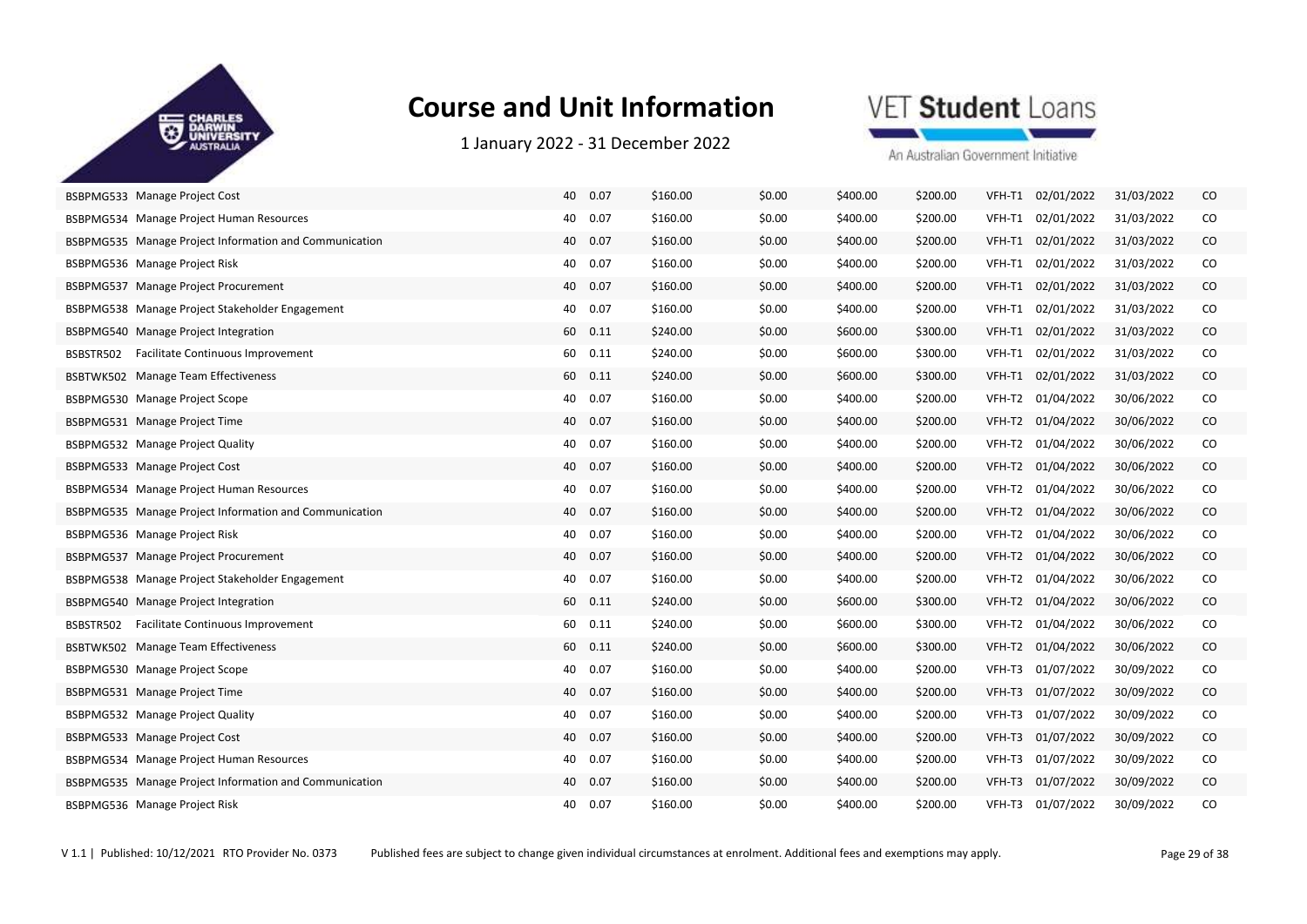

1 January 2022 ‐ 31 December 2022

### VET Student Loans

|           | BSBPMG537 Manage Project Procurement                   | 40         | 0.07         | \$160.00                              | \$0.00                            | \$400.00         | \$200.00             | VFH-T3             | 01/07/2022                    | 30/09/2022           | CO               |
|-----------|--------------------------------------------------------|------------|--------------|---------------------------------------|-----------------------------------|------------------|----------------------|--------------------|-------------------------------|----------------------|------------------|
|           | BSBPMG538 Manage Project Stakeholder Engagement        | 40         | 0.07         | \$160.00                              | \$0.00                            | \$400.00         | \$200.00             | VFH-T3             | 01/07/2022                    | 30/09/2022           | CO               |
|           | BSBPMG540 Manage Project Integration                   |            | 60 0.11      | \$240.00                              | \$0.00                            | \$600.00         | \$300.00             | VFH-T3             | 01/07/2022                    | 30/09/2022           | $\rm CO$         |
|           | BSBSTR502 Facilitate Continuous Improvement            |            | 60 0.11      | \$240.00                              | \$0.00                            | \$600.00         | \$300.00             | VFH-T3             | 01/07/2022                    | 30/09/2022           | $\rm CO$         |
|           | BSBTWK502 Manage Team Effectiveness                    | 60         | 0.11         | \$240.00                              | \$0.00                            | \$600.00         | \$300.00             | VFH-T3             | 01/07/2022                    | 30/09/2022           | $\rm CO$         |
|           | BSBPMG530 Manage Project Scope                         |            | 40 0.07      | \$160.00                              | \$0.00                            | \$400.00         | \$200.00             | VFH-T4             | 01/10/2022                    | 31/12/2022           | CO               |
|           | BSBPMG531 Manage Project Time                          |            | 40 0.07      | \$160.00                              | \$0.00                            | \$400.00         | \$200.00             |                    | VFH-T4 01/10/2022             | 31/12/2022           | CO               |
|           | BSBPMG532 Manage Project Quality                       | 40         | 0.07         | \$160.00                              | \$0.00                            | \$400.00         | \$200.00             | VFH-T4             | 01/10/2022                    | 31/12/2022           | CO               |
|           | BSBPMG533 Manage Project Cost                          |            | 40 0.07      | \$160.00                              | \$0.00                            | \$400.00         | \$200.00             | VFH-T4             | 01/10/2022                    | 31/12/2022           | $\rm CO$         |
|           | BSBPMG534 Manage Project Human Resources               |            | 40 0.07      | \$160.00                              | \$0.00                            | \$400.00         | \$200.00             | VFH-T4             | 01/10/2022                    | 31/12/2022           | CO               |
|           | BSBPMG535 Manage Project Information and Communication |            | 40 0.07      | \$160.00                              | \$0.00                            | \$400.00         | \$200.00             | VFH-T4             | 01/10/2022                    | 31/12/2022           | $\rm CO$         |
|           | BSBPMG536 Manage Project Risk                          | 40         | 0.07         | \$160.00                              | \$0.00                            | \$400.00         | \$200.00             | VFH-T4             | 01/10/2022                    | 31/12/2022           | CO               |
|           | BSBPMG537 Manage Project Procurement                   |            | 40 0.07      | \$160.00                              | \$0.00                            | \$400.00         | \$200.00             | VFH-T4             | 01/10/2022                    | 31/12/2022           | $\rm CO$         |
|           | BSBPMG538 Manage Project Stakeholder Engagement        |            | 40 0.07      | \$160.00                              | \$0.00                            | \$400.00         | \$200.00             | VFH-T4             | 01/10/2022                    | 31/12/2022           | CO               |
|           | BSBPMG540 Manage Project Integration                   |            | 60 0.11      | \$240.00                              | \$0.00                            | \$600.00         | \$300.00             | VFH-T4             | 01/10/2022                    | 31/12/2022           | $\rm CO$         |
| BSBSTR502 | Facilitate Continuous Improvement                      |            | 60 0.11      | \$240.00                              | \$0.00                            | \$600.00         | \$300.00             |                    | VFH-T4 01/10/2022             | 31/12/2022           | CO               |
|           | BSBTWK502 Manage Team Effectiveness                    |            | 60 0.11      | \$240.00                              | \$0.00                            | \$600.00         | \$300.00             | VFH-T4             | 01/10/2022                    | 31/12/2022           | $\rm CO$         |
| Unit Code | Unit Name                                              | <b>HRS</b> | <b>EFTSL</b> | NTG subsidised<br><b>Tuition fees</b> | NTG subsidised<br><b>RPL fees</b> | <b>Full Fees</b> | <b>Full RPL Fees</b> | Teaching<br>Period | Teaching<br><b>Start Date</b> | Teaching<br>End Date | Delivery<br>Mode |
|           | BSBPMG511 Manage Project Scope                         | 40         | 0.08         | N/A                                   | N/A                               | \$400.00         | \$200.00             | VFH-T1             | 01/02/2022                    | 31/03/2022           | CO               |
|           | BSBPMG512 Manage Project Time                          |            | 40 0.08      | N/A                                   | N/A                               | \$400.00         | \$200.00             | VFH-T1             | 01/02/2022                    | 31/03/2022           | CO               |
|           | BSBPMG513 Manage Project Quality                       |            | 40 0.08      | N/A                                   | N/A                               | \$400.00         | \$200.00             | VFH-T1             | 01/02/2022                    | 31/03/2022           | CO               |
|           | BSBPMG514 Manage Project Cost                          | 40         | 0.08         | N/A                                   | N/A                               | \$400.00         | \$200.00             | VFH-T1             | 01/02/2022                    | 31/03/2022           | $\rm CO$         |
|           | BSBPMG515 Manage Project Human Resources               | 40         | 0.08         | N/A                                   | N/A                               | \$400.00         | \$200.00             | VFH-T1             | 01/02/2022                    | 31/03/2022           | CO               |
|           | BSBPMG516 Manage Project Information and Communication | 40         | 0.08         | N/A                                   | N/A                               | \$400.00         | \$200.00             | VFH-T1             | 01/02/2022                    | 31/03/2022           | $\rm CO$         |
|           | BSBPMG517 Manage Project Risk                          | 40         | 0.08         | N/A                                   | N/A                               | \$400.00         | \$200.00             | VFH-T1             | 01/02/2022                    | 31/03/2022           | CO               |
|           | BSBPMG518 Manage Project Procurement                   | 40         | 0.08         | N/A                                   | N/A                               | \$400.00         | \$200.00             | VFH-T1             | 01/02/2022                    | 31/03/2022           | $\rm CO$         |
|           |                                                        |            |              |                                       |                                   |                  |                      |                    |                               |                      |                  |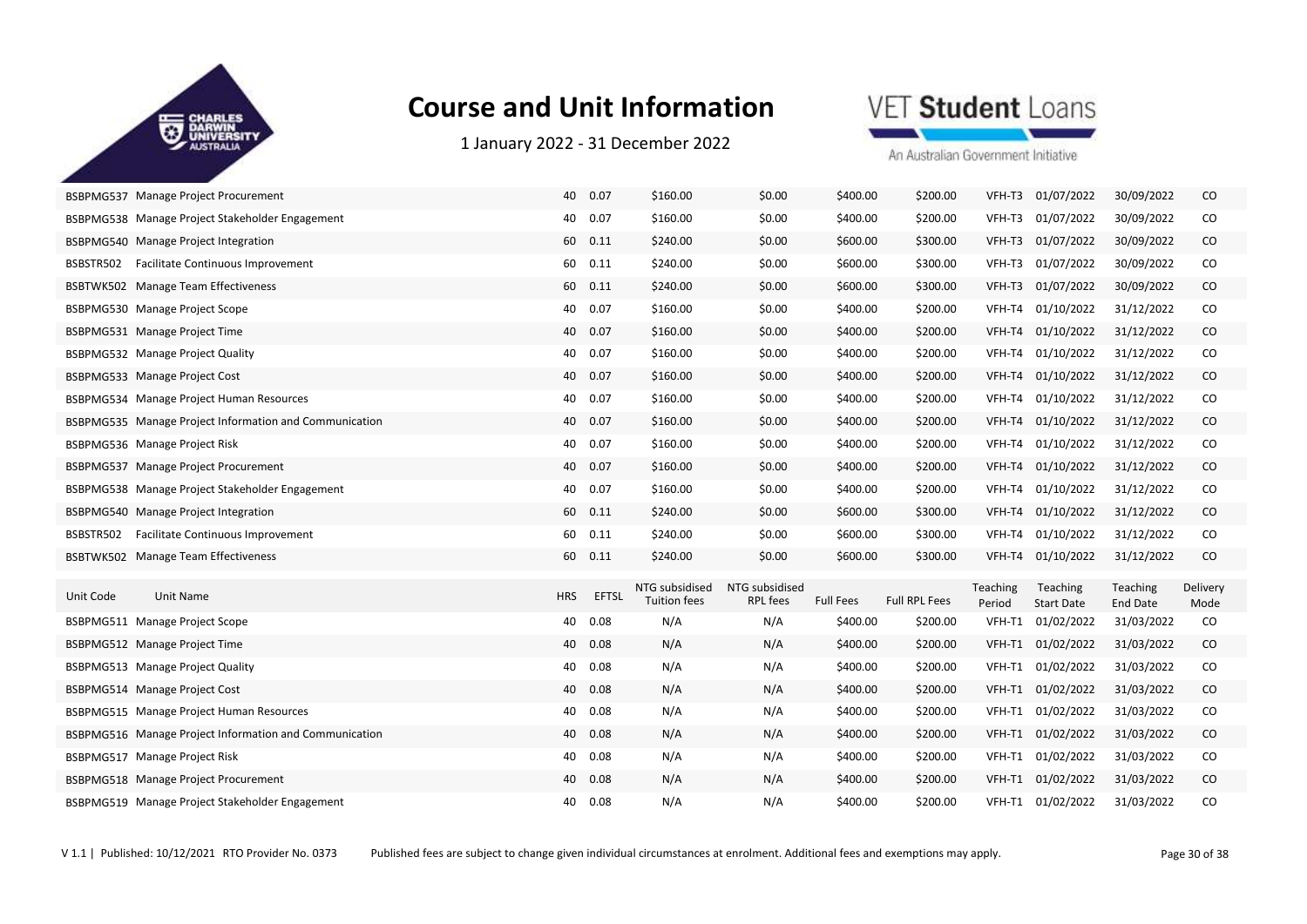

1 January 2022 ‐ 31 December 2022

## VET Student Loans

An Australian Government Initiative

| BSBPMG520 Manage Project Governance          | 0.08       | N/A | N/A | \$400.00 | \$200.00 | 01/02/2022<br>VFH-T1 | 31/03/2022 |  |
|----------------------------------------------|------------|-----|-----|----------|----------|----------------------|------------|--|
| BSBPMG521 Manage Project Integration         | 0.12<br>60 | N/A | N/A | \$600.00 | \$300.00 | VFH-T1 01/02/2022    | 31/03/2022 |  |
| BSBWOR502 Lead and Manage Team Effectiveness | 0.12<br>60 | N/A | N/A | \$600.00 | \$300.00 | VFH-T1 01/02/2022    | 31/03/2022 |  |

### **Diploma of Training Design and Development (TAE50216)**

#### **Delivery Locations: Casuarina Campus**

*Contact the VET Education Innovation team within the VET Education Innovation if you have any queries - student.central@cdu.edu.au*

| Unit Code | <b>Unit Name</b>                                                        | <b>HRS</b> | <b>EFTSL</b> | <b>NTG</b> subsidised<br><b>Tuition fees</b> | <b>NTG</b> subsidised<br><b>RPL fees</b> | <b>Full Fees</b> | <b>Full RPL Fees</b> | <b>Teaching</b><br>Period | <b>Teaching</b><br><b>Start Date</b> | <b>Teaching</b><br><b>End Date</b> | Delivery<br>Mode |  |
|-----------|-------------------------------------------------------------------------|------------|--------------|----------------------------------------------|------------------------------------------|------------------|----------------------|---------------------------|--------------------------------------|------------------------------------|------------------|--|
| TAEASS502 | Design and Develop Assessment Tools                                     | 40         | 0.09         | N/A                                          | N/A                                      | N/A              | \$200.00             | VFH-T1                    | 01/01/2022                           | 31/03/2022                         | R                |  |
| TAEASS503 | <b>Lead Assessment Validation Processes</b>                             | 30         | 0.07         | N/A                                          | N/A                                      | N/A              | \$150.00             | VFH-T1                    | 01/01/2022                           | 31/03/2022                         | R                |  |
| TAEASS504 | Develop and Implement Recognition Strategies                            | 50         | 0.12         | N/A                                          | N/A                                      | N/A              | \$250.00             | VFH-T1                    | 01/01/2022                           | 31/03/2022                         | R                |  |
| TAEDES501 | Design and Develop Learning Strategies                                  | 40         | 0.09         | N/A                                          | N/A                                      | N/A              | \$200.00             | VFH-T1                    | 01/01/2022                           | 31/03/2022                         | R                |  |
| TAEDES502 | Design and Develop Learning Resources                                   | 50         | 0.12         | N/A                                          | N/A                                      | N/A              | \$250.00             | VFH-T1                    | 01/01/2022                           | 31/03/2022                         | R                |  |
| TAEDES505 | <b>Evaluate a Training Program</b>                                      | 50         | 0.12         | N/A                                          | N/A                                      | N/A              | \$250.00             | VFH-T1                    | 01/01/2022                           | 31/03/2022                         | R                |  |
| TAELLN411 | Address Adult Language, Literacy and Numeracy Skills                    | 30         | 0.07         | N/A                                          | N/A                                      | N/A              | \$150.00             | VFH-T1                    | 01/01/2022                           | 31/03/2022                         | R                |  |
| TAELLN501 | Support the Development of Adult Language, Literacy and Numeracy Skills |            | 50 0.12      | N/A                                          | N/A                                      | N/A              | \$250.00             | VFH-T1                    | 01/01/2022                           | 31/03/2022                         | R                |  |
| TAEPDD501 | Maintain and Enhance Professional Practice                              | 45         | 0.11         | N/A                                          | N/A                                      | N/A              | \$225.00             | VFH-T1                    | 01/01/2022                           | 31/03/2022                         | R                |  |
| TAETAS501 | Undertake Organisational Training Needs Analysis                        | 40         | 0.09         | N/A                                          | N/A                                      | N/A              | \$200.00             | VFH-T1                    | 01/01/2022                           | 31/03/2022                         | R                |  |
| TAEASS502 | Design and Develop Assessment Tools                                     | 40         | 0.09         | N/A                                          | N/A                                      | N/A              | \$200.00             | VFH-T2                    | 01/04/2022                           | 30/06/2022                         | R                |  |
| TAEASS503 | Lead Assessment Validation Processes                                    | 30         | 0.07         | N/A                                          | N/A                                      | N/A              | \$150.00             | VFH-T2                    | 01/04/2022                           | 30/06/2022                         | R                |  |
| TAEASS504 | Develop and Implement Recognition Strategies                            | 50         | 0.12         | N/A                                          | N/A                                      | N/A              | \$250.00             | VFH-T2                    | 01/04/2022                           | 30/06/2022                         | R                |  |
| TAEDES501 | Design and Develop Learning Strategies                                  | 40         | 0.09         | N/A                                          | N/A                                      | N/A              | \$200.00             | VFH-T2                    | 01/04/2022                           | 30/06/2022                         | R                |  |
| TAEDES502 | Design and Develop Learning Resources                                   | 50         | 0.12         | N/A                                          | N/A                                      | N/A              | \$250.00             | VFH-T2                    | 01/04/2022                           | 30/06/2022                         | R                |  |
| TAEDES505 | <b>Evaluate a Training Program</b>                                      | 50         | 0.12         | N/A                                          | N/A                                      | N/A              | \$250.00             | VFH-T2                    | 01/04/2022                           | 30/06/2022                         | R                |  |
| TAELLN411 | Address Adult Language, Literacy and Numeracy Skills                    | 30         | 0.07         | N/A                                          | N/A                                      | N/A              | \$150.00             | VFH-T2                    | 01/04/2022                           | 30/06/2022                         | R                |  |
| TAELLN501 | Support the Development of Adult Language, Literacy and Numeracy Skills | 50         | 0.12         | N/A                                          | N/A                                      | N/A              | \$250.00             | VFH-T2                    | 01/04/2022                           | 30/06/2022                         | R                |  |
| TAEPDD501 | <b>Maintain and Enhance Professional Practice</b>                       | 45         | 0.11         | N/A                                          | N/A                                      | N/A              | \$225.00             | VFH-T2                    | 01/04/2022                           | 30/06/2022                         | R                |  |
| TAETAS501 | Undertake Organisational Training Needs Analysis                        | 40         | 0.09         | N/A                                          | N/A                                      | N/A              | \$200.00             | VFH-T2                    | 01/04/2022                           | 30/06/2022                         | R                |  |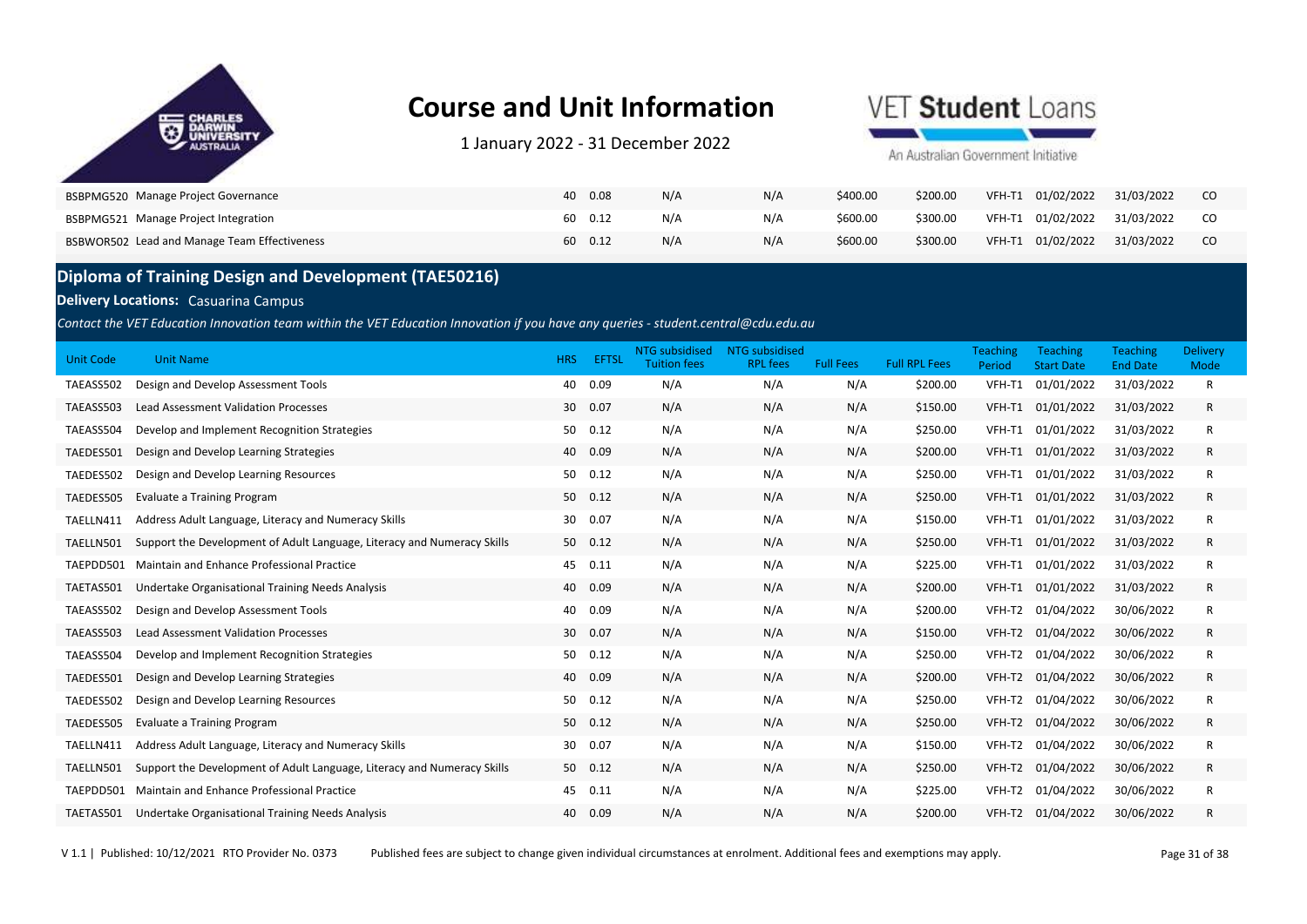

1 January 2022 ‐ 31 December 2022

# VET Student Loans

An Australian Government Initiative

### **Diploma of Travel and Tourism Management (SIT50116)**

**Delivery Locations:** Palmerston Campus

*SPECIAL CONDITIONS: For NT Government Subsidised rates, prospective students must satisfy eligibility requirements, this course may have limited places.*  Contact the Tourism, Recreation and Beauty Services team within the Asia Pacific College of Business & Law if you have any queries - student.central@cdu.edu.au

| Unit Code  | <b>Unit Name</b>                                              | HRS             | <b>EFTSL</b> | NTG subsidised<br><b>Tuition fees</b> | NTG subsidised<br><b>RPL fees</b> | <b>Full Fees</b> | <b>Full RPL Fees</b> | <b>Teaching</b><br>Period | <b>Teaching</b><br><b>Start Date</b> | <b>Teaching</b><br><b>End Date</b> | <b>Delivery</b><br>Mode |
|------------|---------------------------------------------------------------|-----------------|--------------|---------------------------------------|-----------------------------------|------------------|----------------------|---------------------------|--------------------------------------|------------------------------------|-------------------------|
| BSBDIV501  | Manage Diversity in the Workplace                             | 60              | 0.05         | \$240.00                              | \$0.00                            | \$750.00         | \$300.00             | VFH-T1                    | 01/01/2022                           | 31/03/2022                         | CO                      |
| BSBITU306  | Design and Produce Business Documents                         |                 | 80  0.07     | \$320.00                              | \$0.00                            | \$1,000.00       | \$400.00             | VFH-T1                    | 01/01/2022                           | 31/03/2022                         | CO                      |
| SITHFAB002 | Provide Responsible Service of Alcohol                        | 10              | 0.01         | \$40.00                               | \$0.00                            | \$125.00         | \$50.00              | VFH-T1                    | 01/01/2022                           | 31/03/2022                         | CO                      |
| SITHFAB005 | Prepare and Serve Espresso Coffee                             | 30 <sup>°</sup> | 0.03         | \$120.00                              | \$0.00                            | \$375.00         | \$150.00             | VFH-T1                    | 01/01/2022                           | 31/03/2022                         | CO                      |
| SITTIND001 | Source and Use Information On the Tourism and Travel Industry | 25              | 0.02         | \$100.00                              | \$0.00                            | \$312.50         | \$125.00             | VFH-T1                    | 01/01/2022                           | 31/03/2022                         | CO                      |
| SITTTSL002 | Access and Interpret Product Information                      |                 | 65 0.06      | \$260.00                              | \$0.00                            | \$812.50         | \$325.00             | VFH-T1                    | 01/01/2022                           | 31/03/2022                         | CO                      |
| SITTTSL005 | Sell Tourism Products and Services                            |                 | 35 0.03      | \$140.00                              | \$0.00                            | \$437.50         | \$175.00             | VFH-T1                    | 01/01/2022                           | 31/03/2022                         | CO                      |
| SITTTSL006 | <b>Prepare Quotations</b>                                     | 30 <sup>°</sup> | 0.03         | \$120.00                              | \$0.00                            | \$375.00         | \$150.00             | VFH-T1                    | 01/01/2022                           | 31/03/2022                         | CO                      |
| SITTTSL007 | <b>Process Reservations</b>                                   | 30              | 0.03         | \$120.00                              | \$0.00                            | \$375.00         | \$150.00             | VFH-T1                    | 01/01/2022                           | 31/03/2022                         | CO                      |
| SITTTSL008 | <b>Book Supplier Products and Services</b>                    |                 | 20 0.02      | \$80.00                               | \$0.00                            | \$250.00         | \$100.00             | VFH-T1                    | 01/01/2022                           | 31/03/2022                         | CO                      |
| SITTTSL009 | Process Travel-Related Documentation                          | 26              | 0.02         | \$104.00                              | \$0.00                            | \$325.00         | \$130.00             | VFH-T1                    | 01/01/2022                           | 31/03/2022                         | CO                      |
| SITXCCS007 | <b>Enhance Customer Service Experiences</b>                   |                 | 40 0.03      | \$160.00                              | \$0.00                            | \$500.00         | \$200.00             | VFH-T1                    | 01/01/2022                           | 31/03/2022                         | CO                      |
| SITXCCS008 | Develop and Manage Quality Customer Service Practices         | 30              | 0.03         | \$120.00                              | \$0.00                            | \$375.00         | \$150.00             | VFH-T1                    | 01/01/2022                           | 31/03/2022                         | CO                      |
|            | SITXCOM005 Manage Conflict                                    |                 | 20  0.02     | \$80.00                               | \$0.00                            | \$250.00         | \$100.00             | VFH-T1                    | 01/01/2022                           | 31/03/2022                         | CO                      |
| SITXFIN002 | Interpret Financial Information                               | 60              | 0.05         | \$240.00                              | \$0.00                            | \$750.00         | \$300.00             | VFH-T1                    | 01/01/2022                           | 31/03/2022                         | CO                      |
| SITXFIN003 | Manage Finances Within a Budget                               |                 | 30 0.03      | \$120.00                              | \$0.00                            | \$375.00         | \$150.00             | VFH-T1                    | 01/01/2022                           | 31/03/2022                         | CO                      |
| SITXFIN004 | Prepare and Monitor Budgets                                   | 30              | 0.03         | \$120.00                              | \$0.00                            | \$375.00         | \$150.00             | VFH-T1                    | 01/01/2022                           | 31/03/2022                         | CO                      |
| SITXFSA001 | Use Hygienic Practices for Food Safety                        |                 | 15 0.01      | \$60.00                               | \$0.00                            | \$187.50         | \$75.00              | VFH-T1                    | 01/01/2022                           | 31/03/2022                         | $\rm CO$                |
| SITXGLC001 | Research and Comply With Regulatory Requirements              | 80              | 0.07         | \$320.00                              | \$0.00                            | \$1,000.00       | \$400.00             | VFH-T1                    | 01/01/2022                           | 31/03/2022                         | CO                      |
|            | SITXHRM003 Lead and Manage People                             |                 | 60 0.05      | \$240.00                              | \$0.00                            | \$750.00         | \$300.00             | VFH-T1                    | 01/01/2022                           | 31/03/2022                         | CO                      |
|            | SITXMGT001 Monitor Work Operations                            | 20              | 0.02         | \$80.00                               | \$0.00                            | \$250.00         | \$100.00             | VFH-T1                    | 01/01/2022                           | 31/03/2022                         | CO                      |
|            | SITXMGT002 Establish and Conduct Business Relationships       |                 | 60 0.05      | \$240.00                              | \$0.00                            | \$750.00         | \$300.00             | VFH-T1                    | 01/01/2022                           | 31/03/2022                         | $\rm CO$                |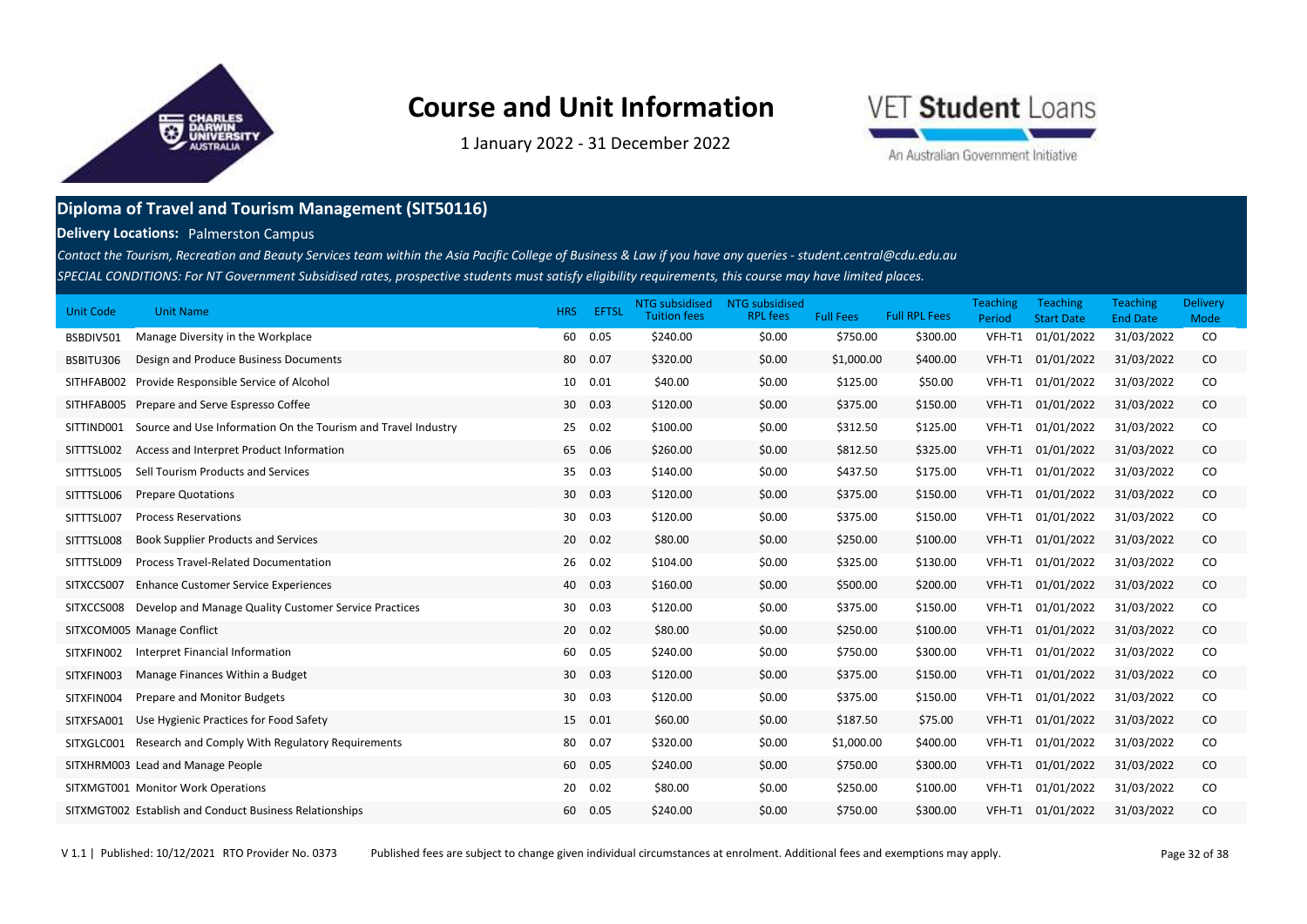

1 January 2022 ‐ 31 December 2022



|            | SITXWHS003 Implement and Monitor Work Health and Safety Practices | 30 | 0.03    | \$120.00 | \$0.00 | \$375.00   | \$150.00 | VFH-T1 | 01/01/2022 | 31/03/2022 | CO            |
|------------|-------------------------------------------------------------------|----|---------|----------|--------|------------|----------|--------|------------|------------|---------------|
| BSBDIV501  | Manage Diversity in the Workplace                                 | 60 | 0.05    | \$240.00 | \$0.00 | \$750.00   | \$300.00 | VFH-T2 | 01/04/2022 | 30/06/2022 | CO            |
| BSBITU306  | Design and Produce Business Documents                             | 80 | 0.07    | \$320.00 | \$0.00 | \$1,000.00 | \$400.00 | VFH-T2 | 01/04/2022 | 30/06/2022 | CO            |
| SITHFAB002 | Provide Responsible Service of Alcohol                            | 10 | 0.01    | \$40.00  | \$0.00 | \$125.00   | \$50.00  | VFH-T2 | 01/04/2022 | 30/06/2022 | CO            |
| SITHFAB005 | Prepare and Serve Espresso Coffee                                 | 30 | 0.03    | \$120.00 | \$0.00 | \$375.00   | \$150.00 | VFH-T2 | 01/04/2022 | 30/06/2022 | CO            |
| SITTIND001 | Source and Use Information On the Tourism and Travel Industry     | 25 | 0.02    | \$100.00 | \$0.00 | \$312.50   | \$125.00 | VFH-T2 | 01/04/2022 | 30/06/2022 | CO            |
| SITTTSL002 | Access and Interpret Product Information                          | 65 | 0.06    | \$260.00 | \$0.00 | \$812.50   | \$325.00 | VFH-T2 | 01/04/2022 | 30/06/2022 | CO            |
| SITTTSL005 | Sell Tourism Products and Services                                | 35 | 0.03    | \$140.00 | \$0.00 | \$437.50   | \$175.00 | VFH-T2 | 01/04/2022 | 30/06/2022 | CO            |
| SITTTSL006 | <b>Prepare Quotations</b>                                         | 30 | 0.03    | \$120.00 | \$0.00 | \$375.00   | \$150.00 | VFH-T2 | 01/04/2022 | 30/06/2022 | CO            |
| SITTTSL007 | <b>Process Reservations</b>                                       | 30 | 0.03    | \$120.00 | \$0.00 | \$375.00   | \$150.00 | VFH-T2 | 01/04/2022 | 30/06/2022 | CO            |
| SITTTSL008 | <b>Book Supplier Products and Services</b>                        | 20 | 0.02    | \$80.00  | \$0.00 | \$250.00   | \$100.00 | VFH-T2 | 01/04/2022 | 30/06/2022 | CO            |
| SITTTSL009 | <b>Process Travel-Related Documentation</b>                       |    | 26 0.02 | \$104.00 | \$0.00 | \$325.00   | \$130.00 | VFH-T2 | 01/04/2022 | 30/06/2022 | CO            |
| SITXCCS007 | <b>Enhance Customer Service Experiences</b>                       | 40 | 0.03    | \$160.00 | \$0.00 | \$500.00   | \$200.00 | VFH-T2 | 01/04/2022 | 30/06/2022 | CO            |
| SITXCCS008 | Develop and Manage Quality Customer Service Practices             | 30 | 0.03    | \$120.00 | \$0.00 | \$375.00   | \$150.00 | VFH-T2 | 01/04/2022 | 30/06/2022 | CO            |
|            | SITXCOM005 Manage Conflict                                        | 20 | 0.02    | \$80.00  | \$0.00 | \$250.00   | \$100.00 | VFH-T2 | 01/04/2022 | 30/06/2022 | CO            |
| SITXFIN002 | Interpret Financial Information                                   | 60 | 0.05    | \$240.00 | \$0.00 | \$750.00   | \$300.00 | VFH-T2 | 01/04/2022 | 30/06/2022 | CO            |
| SITXFIN003 | Manage Finances Within a Budget                                   | 30 | 0.03    | \$120.00 | \$0.00 | \$375.00   | \$150.00 | VFH-T2 | 01/04/2022 | 30/06/2022 | CO            |
| SITXFIN004 | Prepare and Monitor Budgets                                       | 30 | 0.03    | \$120.00 | \$0.00 | \$375.00   | \$150.00 | VFH-T2 | 01/04/2022 | 30/06/2022 | CO            |
| SITXFSA001 | Use Hygienic Practices for Food Safety                            |    | 15 0.01 | \$60.00  | \$0.00 | \$187.50   | \$75.00  | VFH-T2 | 01/04/2022 | 30/06/2022 | CO            |
| SITXGLC001 | Research and Comply With Regulatory Requirements                  | 80 | 0.07    | \$320.00 | \$0.00 | \$1,000.00 | \$400.00 | VFH-T2 | 01/04/2022 | 30/06/2022 | CO            |
|            | SITXHRM003 Lead and Manage People                                 | 60 | 0.05    | \$240.00 | \$0.00 | \$750.00   | \$300.00 | VFH-T2 | 01/04/2022 | 30/06/2022 | CO            |
|            | SITXMGT001 Monitor Work Operations                                | 20 | 0.02    | \$80.00  | \$0.00 | \$250.00   | \$100.00 | VFH-T2 | 01/04/2022 | 30/06/2022 | CO            |
|            | SITXMGT002 Establish and Conduct Business Relationships           | 60 | 0.05    | \$240.00 | \$0.00 | \$750.00   | \$300.00 | VFH-T2 | 01/04/2022 | 30/06/2022 | CO            |
|            | SITXWHS003 Implement and Monitor Work Health and Safety Practices | 30 | 0.03    | \$120.00 | \$0.00 | \$375.00   | \$150.00 | VFH-T2 | 01/04/2022 | 30/06/2022 | CO            |
| BSBDIV501  | Manage Diversity in the Workplace                                 | 60 | 0.05    | \$240.00 | \$0.00 | \$750.00   | \$300.00 | VFH-T3 | 01/07/2022 | 30/09/2022 | CO            |
| BSBITU306  | Design and Produce Business Documents                             | 80 | 0.07    | \$320.00 | \$0.00 | \$1,000.00 | \$400.00 | VFH-T3 | 01/07/2022 | 30/09/2022 | CO            |
| SITHFAB002 | Provide Responsible Service of Alcohol                            | 10 | 0.01    | \$40.00  | \$0.00 | \$125.00   | \$50.00  | VFH-T3 | 01/07/2022 | 30/09/2022 | CO            |
|            | SITHFAB005 Prepare and Serve Espresso Coffee                      | 30 | 0.03    | \$120.00 | \$0.00 | \$375.00   | \$150.00 | VFH-T3 | 01/07/2022 | 30/09/2022 | <sub>CO</sub> |
|            |                                                                   |    |         |          |        |            |          |        |            |            |               |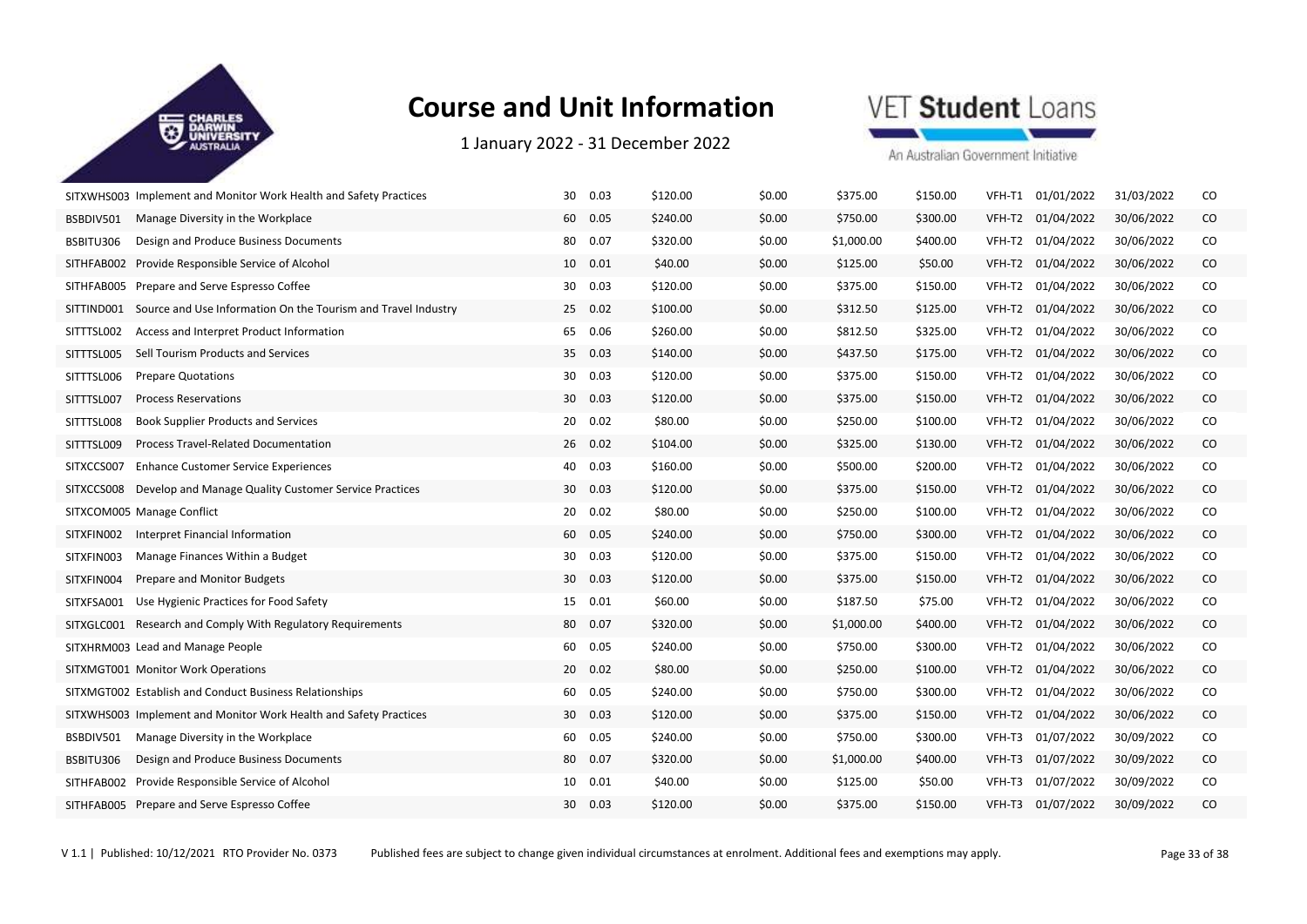

1 January 2022 ‐ 31 December 2022



| SITTIND001 | Source and Use Information On the Tourism and Travel Industry     | 25              | 0.02     | \$100.00 | \$0.00 | \$312.50   | \$125.00 | VFH-T3 | 01/07/2022 | 30/09/2022 | CO       |
|------------|-------------------------------------------------------------------|-----------------|----------|----------|--------|------------|----------|--------|------------|------------|----------|
| SITTTSL002 | Access and Interpret Product Information                          |                 | 65 0.06  | \$260.00 | \$0.00 | \$812.50   | \$325.00 | VFH-T3 | 01/07/2022 | 30/09/2022 | CO.      |
| SITTTSL005 | Sell Tourism Products and Services                                |                 | 35 0.03  | \$140.00 | \$0.00 | \$437.50   | \$175.00 | VFH-T3 | 01/07/2022 | 30/09/2022 | CO       |
| SITTTSL006 | <b>Prepare Quotations</b>                                         | 30 <sup>°</sup> | 0.03     | \$120.00 | \$0.00 | \$375.00   | \$150.00 | VFH-T3 | 01/07/2022 | 30/09/2022 | $\rm CO$ |
| SITTTSL007 | <b>Process Reservations</b>                                       | 30              | 0.03     | \$120.00 | \$0.00 | \$375.00   | \$150.00 | VFH-T3 | 01/07/2022 | 30/09/2022 | CO       |
| SITTTSL008 | <b>Book Supplier Products and Services</b>                        |                 | 20 0.02  | \$80.00  | \$0.00 | \$250.00   | \$100.00 | VFH-T3 | 01/07/2022 | 30/09/2022 | $\rm CO$ |
| SITTTSL009 | Process Travel-Related Documentation                              |                 | 26 0.02  | \$104.00 | \$0.00 | \$325.00   | \$130.00 | VFH-T3 | 01/07/2022 | 30/09/2022 | CO       |
| SITXCCS007 | <b>Enhance Customer Service Experiences</b>                       |                 | 40 0.03  | \$160.00 | \$0.00 | \$500.00   | \$200.00 | VFH-T3 | 01/07/2022 | 30/09/2022 | CO.      |
| SITXCCS008 | Develop and Manage Quality Customer Service Practices             |                 | 30 0.03  | \$120.00 | \$0.00 | \$375.00   | \$150.00 | VFH-T3 | 01/07/2022 | 30/09/2022 | CO       |
|            | SITXCOM005 Manage Conflict                                        |                 | 20 0.02  | \$80.00  | \$0.00 | \$250.00   | \$100.00 | VFH-T3 | 01/07/2022 | 30/09/2022 | CO       |
| SITXFIN002 | Interpret Financial Information                                   | 60              | 0.05     | \$240.00 | \$0.00 | \$750.00   | \$300.00 | VFH-T3 | 01/07/2022 | 30/09/2022 | CO       |
| SITXFIN003 | Manage Finances Within a Budget                                   |                 | 30 0.03  | \$120.00 | \$0.00 | \$375.00   | \$150.00 | VFH-T3 | 01/07/2022 | 30/09/2022 | CO       |
| SITXFIN004 | Prepare and Monitor Budgets                                       | 30              | 0.03     | \$120.00 | \$0.00 | \$375.00   | \$150.00 | VFH-T3 | 01/07/2022 | 30/09/2022 | CO       |
| SITXFSA001 | Use Hygienic Practices for Food Safety                            |                 | 15 0.01  | \$60.00  | \$0.00 | \$187.50   | \$75.00  | VFH-T3 | 01/07/2022 | 30/09/2022 | CO       |
|            | SITXGLC001 Research and Comply With Regulatory Requirements       | 80              | 0.07     | \$320.00 | \$0.00 | \$1,000.00 | \$400.00 | VFH-T3 | 01/07/2022 | 30/09/2022 | CO       |
|            | SITXHRM003 Lead and Manage People                                 |                 | 60 0.05  | \$240.00 | \$0.00 | \$750.00   | \$300.00 | VFH-T3 | 01/07/2022 | 30/09/2022 | CO       |
|            | SITXMGT001 Monitor Work Operations                                |                 | 20 0.02  | \$80.00  | \$0.00 | \$250.00   | \$100.00 | VFH-T3 | 01/07/2022 | 30/09/2022 | CO       |
|            | SITXMGT002 Establish and Conduct Business Relationships           |                 | 60  0.05 | \$240.00 | \$0.00 | \$750.00   | \$300.00 | VFH-T3 | 01/07/2022 | 30/09/2022 | CO       |
|            | SITXWHS003 Implement and Monitor Work Health and Safety Practices | 30              | 0.03     | \$120.00 | \$0.00 | \$375.00   | \$150.00 | VFH-T3 | 01/07/2022 | 30/09/2022 | CO       |
| BSBDIV501  | Manage Diversity in the Workplace                                 | 60              | 0.05     | \$240.00 | \$0.00 | \$750.00   | \$300.00 | VFH-T4 | 01/10/2022 | 31/12/2022 | CO       |
| BSBITU306  | Design and Produce Business Documents                             |                 | 80 0.07  | \$320.00 | \$0.00 | \$1,000.00 | \$400.00 | VFH-T4 | 01/10/2022 | 31/12/2022 | CO       |
| SITHFAB002 | Provide Responsible Service of Alcohol                            |                 | 10  0.01 | \$40.00  | \$0.00 | \$125.00   | \$50.00  | VFH-T4 | 01/10/2022 | 31/12/2022 | CO.      |
| SITHFAB005 | Prepare and Serve Espresso Coffee                                 | 30              | 0.03     | \$120.00 | \$0.00 | \$375.00   | \$150.00 | VFH-T4 | 01/10/2022 | 31/12/2022 | CO       |
| SITTIND001 | Source and Use Information On the Tourism and Travel Industry     |                 | 25 0.02  | \$100.00 | \$0.00 | \$312.50   | \$125.00 | VFH-T4 | 01/10/2022 | 31/12/2022 | $\rm CO$ |
| SITTTSL002 | Access and Interpret Product Information                          | 65              | 0.06     | \$260.00 | \$0.00 | \$812.50   | \$325.00 | VFH-T4 | 01/10/2022 | 31/12/2022 | CO       |
| SITTTSL005 | Sell Tourism Products and Services                                | 35              | 0.03     | \$140.00 | \$0.00 | \$437.50   | \$175.00 | VFH-T4 | 01/10/2022 | 31/12/2022 | $\rm CO$ |
| SITTTSL006 | <b>Prepare Quotations</b>                                         | 30 <sup>°</sup> | 0.03     | \$120.00 | \$0.00 | \$375.00   | \$150.00 | VFH-T4 | 01/10/2022 | 31/12/2022 | CO       |
| SITTTSL007 | <b>Process Reservations</b>                                       | 30              | 0.03     | \$120.00 | \$0.00 | \$375.00   | \$150.00 | VFH-T4 | 01/10/2022 | 31/12/2022 | CO       |
|            |                                                                   |                 |          |          |        |            |          |        |            |            |          |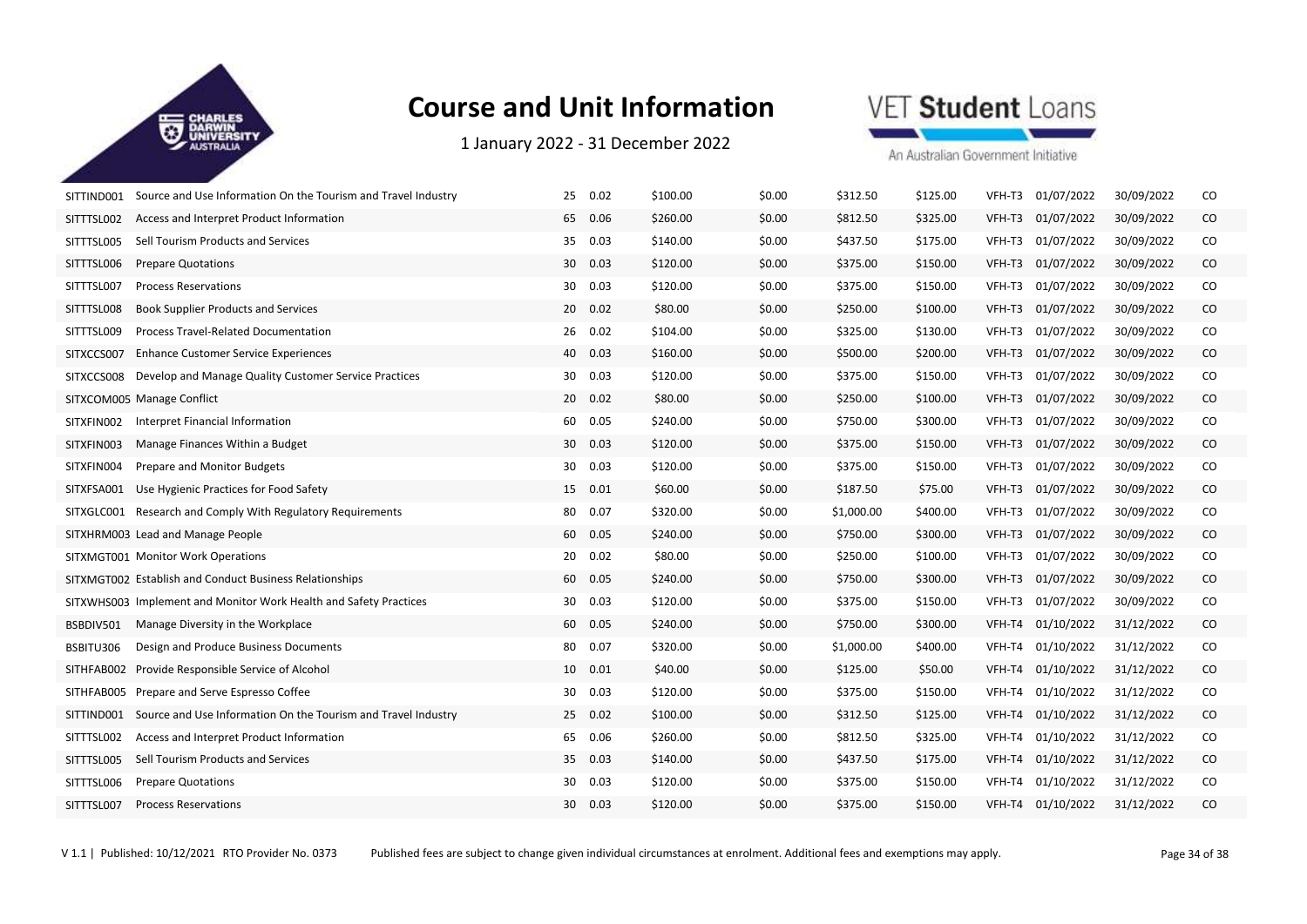

1 January 2022 ‐ 31 December 2022

**VET Student Loans** 

An Australian Government Initiative

| <b>Book Supplier Products and Services</b><br>SITTTSL008            | 20<br>0.02 | \$80.00  | \$0.00 | \$250.00   | \$100.00 | VFH-T4 | 01/10/2022 | 31/12/2022 | CO.           |
|---------------------------------------------------------------------|------------|----------|--------|------------|----------|--------|------------|------------|---------------|
| <b>Process Travel-Related Documentation</b><br>SITTTSL009           | 26 0.02    | \$104.00 | \$0.00 | \$325.00   | \$130.00 | VFH-T4 | 01/10/2022 | 31/12/2022 | CO            |
| <b>Enhance Customer Service Experiences</b><br>SITXCCS007           | 0.03<br>40 | \$160.00 | \$0.00 | \$500.00   | \$200.00 | VFH-T4 | 01/10/2022 | 31/12/2022 | CO            |
| Develop and Manage Quality Customer Service Practices<br>SITXCCS008 | 30 0.03    | \$120.00 | \$0.00 | \$375.00   | \$150.00 | VFH-T4 | 01/10/2022 | 31/12/2022 | CO.           |
| SITXCOM005 Manage Conflict                                          | 20 0.02    | \$80.00  | \$0.00 | \$250.00   | \$100.00 | VFH-T4 | 01/10/2022 | 31/12/2022 | <sub>CO</sub> |
| Interpret Financial Information<br>SITXFIN002                       | 60<br>0.05 | \$240.00 | \$0.00 | \$750.00   | \$300.00 | VFH-T4 | 01/10/2022 | 31/12/2022 | <sub>co</sub> |
| SITXFIN003<br>Manage Finances Within a Budget                       | 0.03<br>30 | \$120.00 | \$0.00 | \$375.00   | \$150.00 | VFH-T4 | 01/10/2022 | 31/12/2022 | <sub>CO</sub> |
| Prepare and Monitor Budgets<br>SITXFIN004                           | 30 0.03    | \$120.00 | \$0.00 | \$375.00   | \$150.00 | VFH-T4 | 01/10/2022 | 31/12/2022 | CO            |
| Use Hygienic Practices for Food Safety<br>SITXFSA001                | 0.01<br>15 | \$60.00  | \$0.00 | \$187.50   | \$75.00  | VFH-T4 | 01/10/2022 | 31/12/2022 | CO            |
| Research and Comply With Regulatory Requirements<br>SITXGLC001      | 80<br>0.07 | \$320.00 | \$0.00 | \$1,000.00 | \$400.00 | VFH-T4 | 01/10/2022 | 31/12/2022 | <sub>co</sub> |
| SITXHRM003 Lead and Manage People                                   | 0.05<br>60 | \$240.00 | \$0.00 | \$750.00   | \$300.00 | VFH-T4 | 01/10/2022 | 31/12/2022 | <sub>CO</sub> |
| SITXMGT001 Monitor Work Operations                                  | 20 0.02    | \$80.00  | \$0.00 | \$250.00   | \$100.00 | VFH-T4 | 01/10/2022 | 31/12/2022 | <sub>co</sub> |
| SITXMGT002 Establish and Conduct Business Relationships             | 0.05<br>60 | \$240.00 | \$0.00 | \$750.00   | \$300.00 | VFH-T4 | 01/10/2022 | 31/12/2022 | <sub>CO</sub> |
| SITXWHS003 Implement and Monitor Work Health and Safety Practices   | 30<br>0.03 | \$120.00 | \$0.00 | \$375.00   | \$150.00 | VFH-T4 | 01/10/2022 | 31/12/2022 | <sub>co</sub> |

### **Diploma of Vocational Education and Training (TAE50116)**

#### **Delivery Locations:** Casuarina Campus

*Contact the VET Education Innovation team within the VET Education Innovation if you have any queries - student.central@cdu.edu.au*

| Unit Code | <b>Unit Name</b>                                                        | <b>HRS</b>      | <b>EFTSL</b> | NTG subsidised<br>Tuition fees | NTG subsidised<br><b>RPL</b> fees | <b>Full Fees</b> | <b>Full RPL Fees</b> | <b>Teaching</b><br>Period | <b>Teaching</b><br><b>Start Date</b> | <b>Teaching</b><br><b>End Date</b> | <b>Delivery</b><br>Mode |
|-----------|-------------------------------------------------------------------------|-----------------|--------------|--------------------------------|-----------------------------------|------------------|----------------------|---------------------------|--------------------------------------|------------------------------------|-------------------------|
| TAEASS501 | Provide Advanced Assessment Practice                                    | 50              | 0.11         | N/A                            | N/A                               | N/A              | \$250.00             | VFH-T1                    | 01/01/2022                           | 31/03/2022                         | R                       |
| TAEASS502 | Design and Develop Assessment Tools                                     | 40              | 0.09         | N/A                            | N/A                               | N/A              | \$200.00             | VFH-T1                    | 01/01/2022                           | 31/03/2022                         | R                       |
| TAEASS503 | <b>Lead Assessment Validation Processes</b>                             | 30 <sup>°</sup> | 0.07         | N/A                            | N/A                               | N/A              | \$150.00             | VFH-T1                    | 01/01/2022                           | 31/03/2022                         | R                       |
| TAEDEL502 | <b>Provide Advanced Facilitation Practice</b>                           |                 | 50 0.11      | N/A                            | N/A                               | N/A              | \$250.00             | VFH-T1                    | 01/01/2022                           | 31/03/2022                         | R                       |
| TAEDES501 | Design and Develop Learning Strategies                                  | 40              | 0.09         | N/A                            | N/A                               | N/A              | \$200.00             | VFH-T1                    | 01/01/2022                           | 31/03/2022                         | R                       |
| TAEDES502 | Design and Develop Learning Resources                                   | 50              | 0.11         | N/A                            | N/A                               | N/A              | \$250.00             | VFH-T1                    | 01/01/2022                           | 31/03/2022                         | R                       |
| TAEDES505 | <b>Evaluate a Training Program</b>                                      | 50              | 0.11         | N/A                            | N/A                               | N/A              | \$250.00             | VFH-T1                    | 01/01/2022                           | 31/03/2022                         | R                       |
| TAELLN501 | Support the Development of Adult Language, Literacy and Numeracy Skills |                 | 50 0.11      | N/A                            | N/A                               | N/A              | \$250.00             | VFH-T1                    | 01/01/2022                           | 31/03/2022                         | R                       |
| TAEPDD501 | Maintain and Enhance Professional Practice                              | 45              | 0.1          | N/A                            | N/A                               | N/A              | \$225.00             | VFH-T1                    | 01/01/2022                           | 31/03/2022                         | R                       |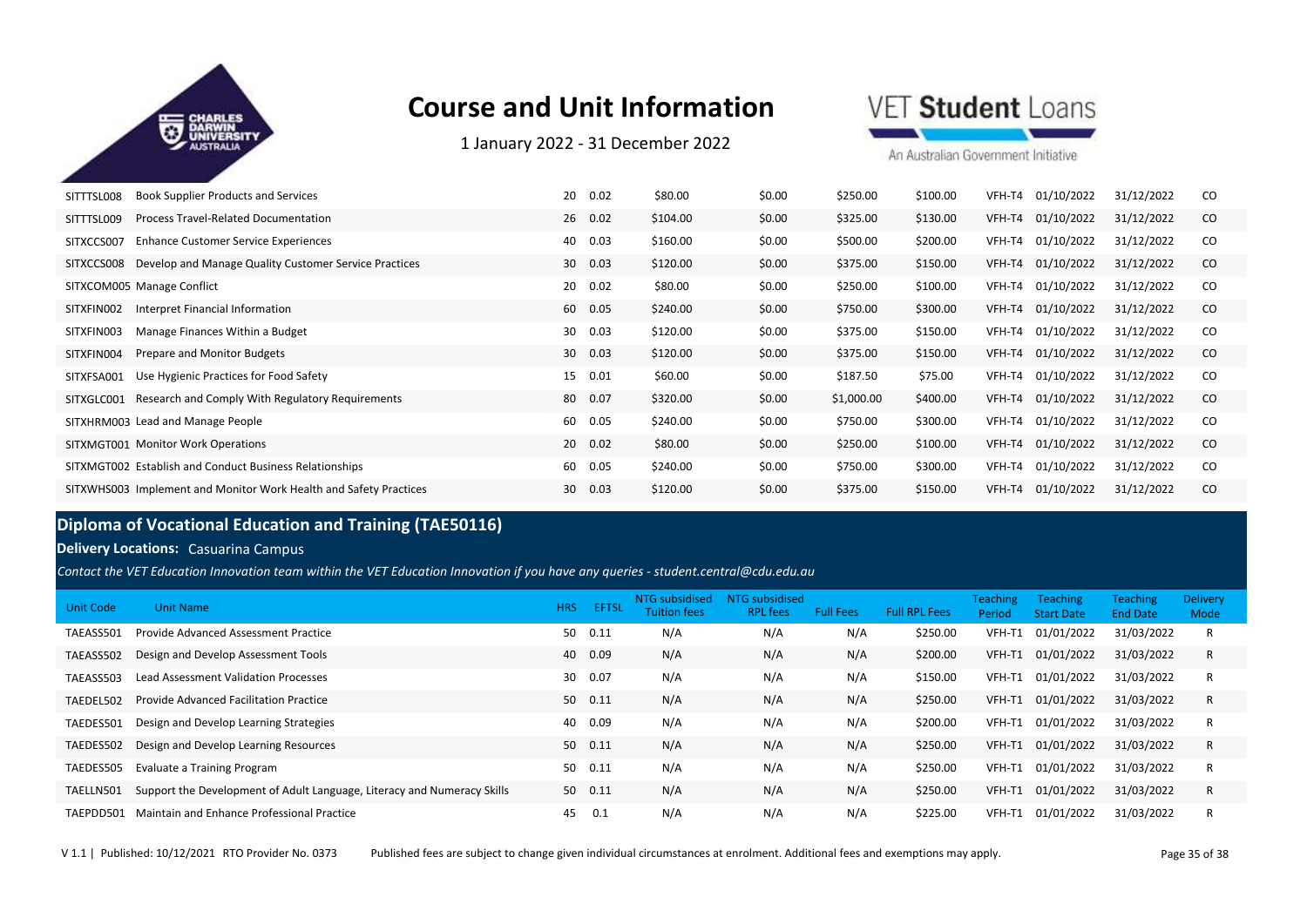

1 January 2022 ‐ 31 December 2022

VET Student Loans

An Australian Government Initiative

| TAETAS501 | Undertake Organisational Training Needs Analysis                        | 40 | 0.09    | N/A | N/A | N/A | \$200.00 | VFH-T1 | 01/01/2022        | 31/03/2022 | R |
|-----------|-------------------------------------------------------------------------|----|---------|-----|-----|-----|----------|--------|-------------------|------------|---|
| TAEASS501 | Provide Advanced Assessment Practice                                    | 50 | 0.11    | N/A | N/A | N/A | \$250.00 | VFH-T2 | 01/04/2022        | 30/06/2022 |   |
| TAEASS502 | Design and Develop Assessment Tools                                     | 40 | 0.09    | N/A | N/A | N/A | \$200.00 |        | VFH-T2 01/04/2022 | 30/06/2022 | R |
| TAEASS503 | Lead Assessment Validation Processes                                    | 30 | 0.07    | N/A | N/A | N/A | \$150.00 | VFH-T2 | 01/04/2022        | 30/06/2022 |   |
| TAEDEL502 | Provide Advanced Facilitation Practice                                  | 50 | 0.11    | N/A | N/A | N/A | \$250.00 |        | VFH-T2 01/04/2022 | 30/06/2022 | R |
| TAEDES501 | Design and Develop Learning Strategies                                  | 40 | 0.09    | N/A | N/A | N/A | \$200.00 | VFH-T2 | 01/04/2022        | 30/06/2022 |   |
| TAEDES502 | Design and Develop Learning Resources                                   | 50 | 0.11    | N/A | N/A | N/A | \$250.00 |        | VFH-T2 01/04/2022 | 30/06/2022 | R |
| TAEDES505 | Evaluate a Training Program                                             | 50 | 0.11    | N/A | N/A | N/A | \$250.00 | VFH-T2 | 01/04/2022        | 30/06/2022 |   |
| TAELLN501 | Support the Development of Adult Language, Literacy and Numeracy Skills |    | 50 0.11 | N/A | N/A | N/A | \$250.00 | VFH-T2 | 01/04/2022        | 30/06/2022 | R |
| TAEPDD501 | Maintain and Enhance Professional Practice                              | 45 | 0.1     | N/A | N/A | N/A | \$225.00 |        | VFH-T2 01/04/2022 | 30/06/2022 | R |
| TAETAS501 | Undertake Organisational Training Needs Analysis                        | 40 | 0.09    | N/A | N/A | N/A | \$200.00 | VFH-T2 | 01/04/2022        | 30/06/2022 |   |

#### **Diploma of Work Health and Safety (BSB51319)**

#### **Delivery Locations:** CDU Waterfront Darwin

*SPECIAL CONDITIONS: For NT Government Subsidised rates, prospective students must satisfy eligibility requirements, this course may have limited places. Contact the Commerce and Information Technology team within the Asia Pacific College of Business & Law if you have any queries - student.central@cdu.edu.au*

| Unit Code | <b>Unit Name</b>                                                                                  | <b>HRS</b> | <b>EFTSL</b> | NTG subsidised<br>Tuition fees | NTG subsidised<br><b>RPL</b> fees | <b>Full Fees</b> | <b>Full RPL Fees</b> | Teaching<br>Period | Teaching<br><b>Start Date</b> | <b>Teaching</b><br><b>End Date</b> | <b>Delivery</b><br>Mode |
|-----------|---------------------------------------------------------------------------------------------------|------------|--------------|--------------------------------|-----------------------------------|------------------|----------------------|--------------------|-------------------------------|------------------------------------|-------------------------|
|           | <b>BSBCMM411 Make Presentations</b>                                                               | 30         | 0.07         | \$120.00                       | \$0.00                            | \$300.00         | \$150.00             | VFH-T1             | 01/02/2022                    | 31/03/2022                         | <sub>co</sub>           |
| BSBLDR522 | Manage People Performance                                                                         | 70         | 0.16         | \$280.00                       | \$0.00                            | \$700.00         | \$350.00             | VFH-T1             | 01/02/2022                    | 31/03/2022                         | <sub>co</sub>           |
| BSBWHS513 | Lead WHS Risk Management                                                                          | 40         | 0.09         | \$160.00                       | \$0.00                            | \$400.00         | \$200.00             | VFH-T1             | 01/02/2022                    | 31/03/2022                         | <sub>co</sub>           |
|           | BSBWHS515 Lead Initial Response to and Investigate WHS Incidents                                  | 50         | 0.11         | \$200.00                       | \$0.00                            | \$500.00         | \$250.00             | VFH-T1             | 01/02/2022                    | 31/03/2022                         | <sub>co</sub>           |
| BSBWHS516 | Contribute to Developing, Implementing and Maintaining An Organisation's<br>WHS Management System | 50         | 0.11         | \$200.00                       | \$0.00                            | \$500.00         | \$250.00             | VFH-T1             | 01/02/2022                    | 31/03/2022                         | <sub>co</sub>           |
| BSBWHS517 | Contribute to Managing a WHS Information System                                                   | 50         | 0.11         | \$200.00                       | \$0.00                            | \$500.00         | \$250.00             | VFH-T1             | 01/02/2022                    | 31/03/2022                         | <sub>co</sub>           |
|           | BSBWHS518 Manage WHS Hazards Associated With Maintenance and Use of Plant                         | 60         | 0.13         | \$240.00                       | \$0.00                            | \$600.00         | \$300.00             | VFH-T1             | 01/02/2022                    | 31/03/2022                         | <sub>co</sub>           |
|           | BSBWHS519 Lead the Development and Use of WHS Risk Management Tools                               | 40         | 0.09         | \$160.00                       | \$0.00                            | \$400.00         | \$200.00             | VFH-T1             | 01/02/2022                    | 31/03/2022                         | <sub>co</sub>           |
|           | BSBWHS520 Manage Implementation of Emergency Procedures                                           | 40         | 0.09         | \$160.00                       | \$0.00                            | \$400.00         | \$200.00             | VFH-T1             | 01/02/2022                    | 31/03/2022                         | <sub>co</sub>           |
|           | BSBWHS522 Manage WHS Consultation and Participation Processes                                     | 40         | 0.09         | \$160.00                       | \$0.00                            | \$400.00         | \$200.00             | VFH-T1             | 01/02/2022                    | 31/03/2022                         | <sub>co</sub>           |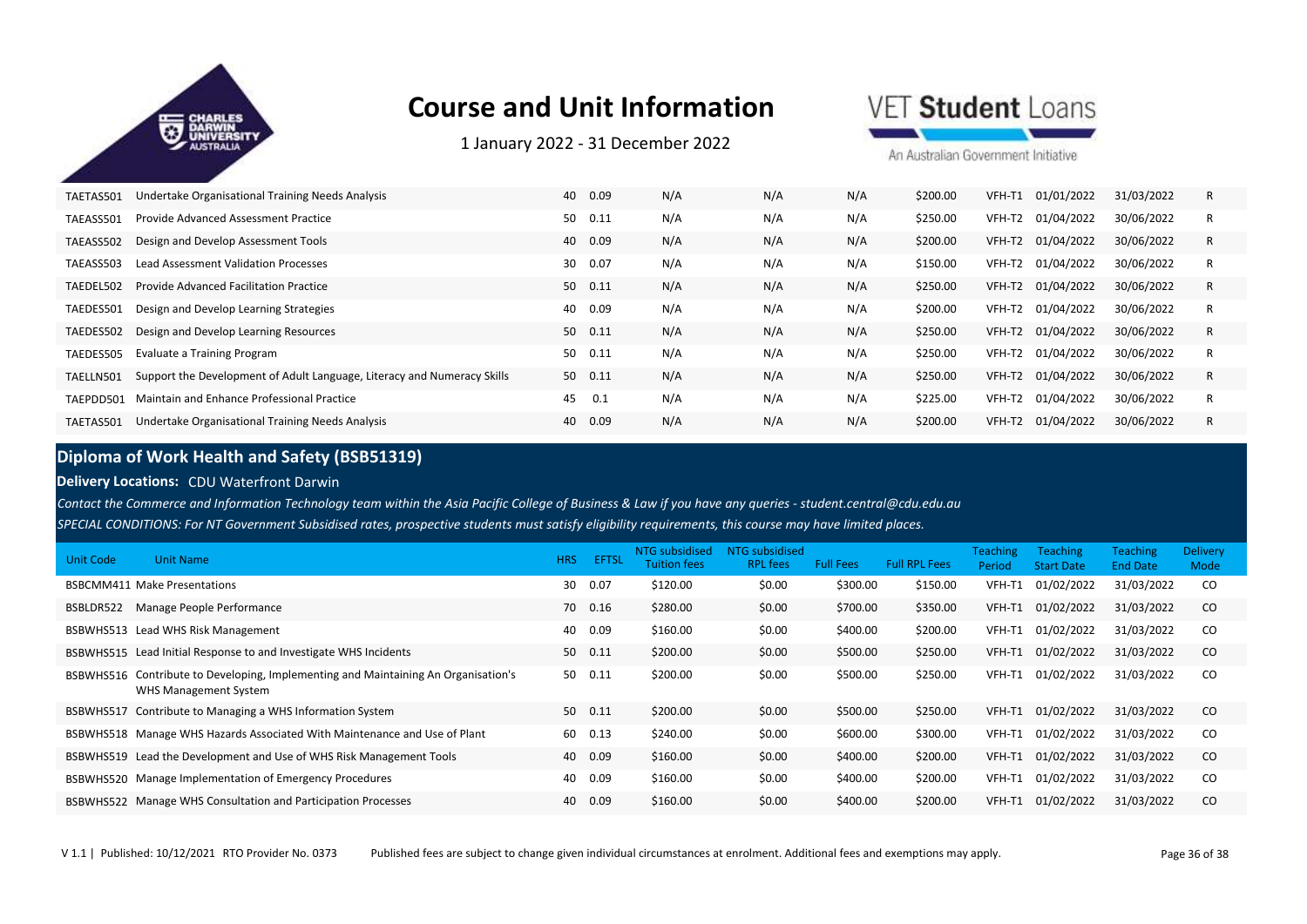

1 January 2022 ‐ 31 December 2022

### VET Student Loans

|           | <b>BSBCMM411 Make Presentations</b>                                                                         | 30 | 0.07    | \$120.00 | \$0.00 | \$300.00 | \$150.00 | VFH-T2 | 01/04/2022 | 30/06/2022 | CO       |
|-----------|-------------------------------------------------------------------------------------------------------------|----|---------|----------|--------|----------|----------|--------|------------|------------|----------|
|           | BSBLDR522 Manage People Performance                                                                         | 70 | 0.16    | \$280.00 | \$0.00 | \$700.00 | \$350.00 | VFH-T2 | 01/04/2022 | 30/06/2022 | $\rm CO$ |
|           | BSBWHS513 Lead WHS Risk Management                                                                          | 40 | 0.09    | \$160.00 | \$0.00 | \$400.00 | \$200.00 | VFH-T2 | 01/04/2022 | 30/06/2022 | $\rm CO$ |
|           | BSBWHS515 Lead Initial Response to and Investigate WHS Incidents                                            |    | 50 0.11 | \$200.00 | \$0.00 | \$500.00 | \$250.00 | VFH-T2 | 01/04/2022 | 30/06/2022 | CO       |
|           | BSBWHS516 Contribute to Developing, Implementing and Maintaining An Organisation's<br>WHS Management System |    | 50 0.11 | \$200.00 | \$0.00 | \$500.00 | \$250.00 | VFH-T2 | 01/04/2022 | 30/06/2022 | CO       |
|           | BSBWHS517 Contribute to Managing a WHS Information System                                                   |    | 50 0.11 | \$200.00 | \$0.00 | \$500.00 | \$250.00 | VFH-T2 | 01/04/2022 | 30/06/2022 | CO       |
|           | BSBWHS518 Manage WHS Hazards Associated With Maintenance and Use of Plant                                   |    | 60 0.13 | \$240.00 | \$0.00 | \$600.00 | \$300.00 | VFH-T2 | 01/04/2022 | 30/06/2022 | $\rm CO$ |
|           | BSBWHS519 Lead the Development and Use of WHS Risk Management Tools                                         |    | 40 0.09 | \$160.00 | \$0.00 | \$400.00 | \$200.00 | VFH-T2 | 01/04/2022 | 30/06/2022 | CO.      |
|           | BSBWHS520 Manage Implementation of Emergency Procedures                                                     | 40 | 0.09    | \$160.00 | \$0.00 | \$400.00 | \$200.00 | VFH-T2 | 01/04/2022 | 30/06/2022 | $\rm CO$ |
|           | BSBWHS522 Manage WHS Consultation and Participation Processes                                               |    | 40 0.09 | \$160.00 | \$0.00 | \$400.00 | \$200.00 | VFH-T2 | 01/04/2022 | 30/06/2022 | CO.      |
|           | BSBCMM411 Make Presentations                                                                                | 30 | 0.07    | \$120.00 | \$0.00 | \$300.00 | \$150.00 | VFH-T3 | 01/07/2022 | 30/09/2022 | $\rm CO$ |
| BSBLDR522 | Manage People Performance                                                                                   |    | 70 0.16 | \$280.00 | \$0.00 | \$700.00 | \$350.00 | VFH-T3 | 01/07/2022 | 30/09/2022 | $\rm CO$ |
|           | BSBWHS513 Lead WHS Risk Management                                                                          | 40 | 0.09    | \$160.00 | \$0.00 | \$400.00 | \$200.00 | VFH-T3 | 01/07/2022 | 30/09/2022 | $\rm CO$ |
|           | BSBWHS515 Lead Initial Response to and Investigate WHS Incidents                                            |    | 50 0.11 | \$200.00 | \$0.00 | \$500.00 | \$250.00 | VFH-T3 | 01/07/2022 | 30/09/2022 | $\rm CO$ |
|           | BSBWHS516 Contribute to Developing, Implementing and Maintaining An Organisation's<br>WHS Management System |    | 50 0.11 | \$200.00 | \$0.00 | \$500.00 | \$250.00 | VFH-T3 | 01/07/2022 | 30/09/2022 | CO       |
|           | BSBWHS517 Contribute to Managing a WHS Information System                                                   |    | 50 0.11 | \$200.00 | \$0.00 | \$500.00 | \$250.00 | VFH-T3 | 01/07/2022 | 30/09/2022 | CO       |
|           | BSBWHS518 Manage WHS Hazards Associated With Maintenance and Use of Plant                                   |    | 60 0.13 | \$240.00 | \$0.00 | \$600.00 | \$300.00 | VFH-T3 | 01/07/2022 | 30/09/2022 | CO       |
|           | BSBWHS519 Lead the Development and Use of WHS Risk Management Tools                                         |    | 40 0.09 | \$160.00 | \$0.00 | \$400.00 | \$200.00 | VFH-T3 | 01/07/2022 | 30/09/2022 | $\rm CO$ |
|           | BSBWHS520 Manage Implementation of Emergency Procedures                                                     | 40 | 0.09    | \$160.00 | \$0.00 | \$400.00 | \$200.00 | VFH-T3 | 01/07/2022 | 30/09/2022 | CO       |
|           | BSBWHS522 Manage WHS Consultation and Participation Processes                                               |    | 40 0.09 | \$160.00 | \$0.00 | \$400.00 | \$200.00 | VFH-T3 | 01/07/2022 | 30/09/2022 | CO       |
|           | <b>BSBCMM411 Make Presentations</b>                                                                         | 30 | 0.07    | \$120.00 | \$0.00 | \$300.00 | \$150.00 | VFH-T4 | 01/10/2022 | 31/12/2022 | CO       |
|           | BSBLDR522 Manage People Performance                                                                         |    | 70 0.16 | \$280.00 | \$0.00 | \$700.00 | \$350.00 | VFH-T4 | 01/10/2022 | 31/12/2022 | CO       |
|           | BSBWHS513 Lead WHS Risk Management                                                                          | 40 | 0.09    | \$160.00 | \$0.00 | \$400.00 | \$200.00 | VFH-T4 | 01/10/2022 | 31/12/2022 | CO       |
|           | BSBWHS515 Lead Initial Response to and Investigate WHS Incidents                                            |    | 50 0.11 | \$200.00 | \$0.00 | \$500.00 | \$250.00 | VFH-T4 | 01/10/2022 | 31/12/2022 | $\rm CO$ |
|           | BSBWHS516 Contribute to Developing, Implementing and Maintaining An Organisation's<br>WHS Management System |    | 50 0.11 | \$200.00 | \$0.00 | \$500.00 | \$250.00 | VFH-T4 | 01/10/2022 | 31/12/2022 | CO       |
|           | BSBWHS517 Contribute to Managing a WHS Information System                                                   |    | 50 0.11 | \$200.00 | \$0.00 | \$500.00 | \$250.00 | VFH-T4 | 01/10/2022 | 31/12/2022 | $\rm CO$ |